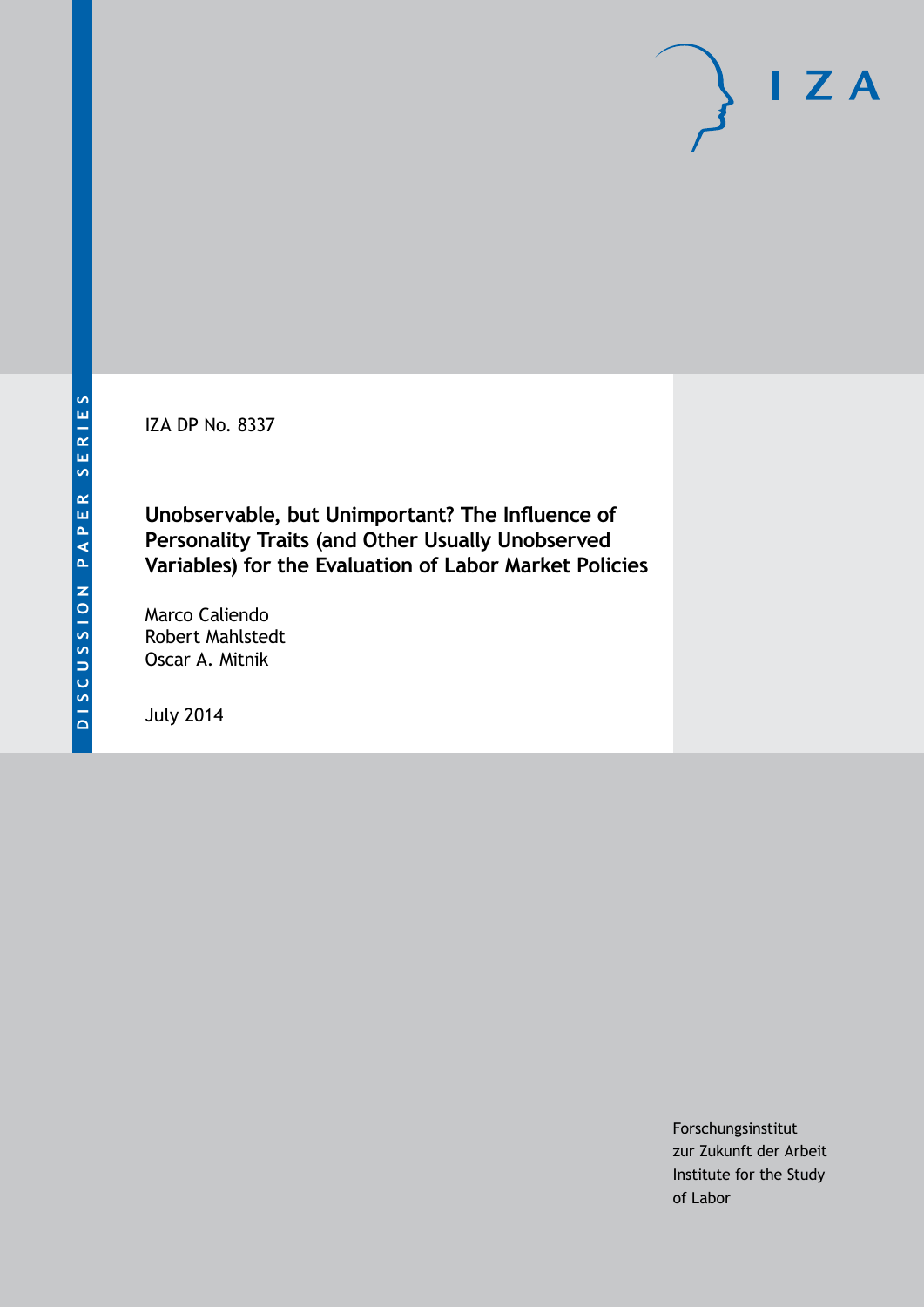# **Unobservable, but Unimportant? The Influence of Personality Traits (and Other Usually Unobserved Variables) for the Evaluation of Labor Market Policies**

## **Marco Caliendo**

*University of Potsdam, IZA, DIW Berlin and IAB*

## **Robert Mahlstedt**

*IZA and University of Potsdam*

## **Oscar A. Mitnik**

*Federal Deposit Insurance Corporation and IZA*

## Discussion Paper No. 8337 July 2014

IZA

P.O. Box 7240 53072 Bonn **Germany** 

Phone: +49-228-3894-0 Fax: +49-228-3894-180 E-mail: [iza@iza.org](mailto:iza@iza.org)

Any opinions expressed here are those of the author(s) and not those of IZA. Research published in this series may include views on policy, but the institute itself takes no institutional policy positions. The IZA research network is committed to the IZA Guiding Principles of Research Integrity.

The Institute for the Study of Labor (IZA) in Bonn is a local and virtual international research center and a place of communication between science, politics and business. IZA is an independent nonprofit organization supported by Deutsche Post Foundation. The center is associated with the University of Bonn and offers a stimulating research environment through its international network, workshops and conferences, data service, project support, research visits and doctoral program. IZA engages in (i) original and internationally competitive research in all fields of labor economics, (ii) development of policy concepts, and (iii) dissemination of research results and concepts to the interested public.

IZA Discussion Papers often represent preliminary work and are circulated to encourage discussion. Citation of such a paper should account for its provisional character. A revised version may be available directly from the author.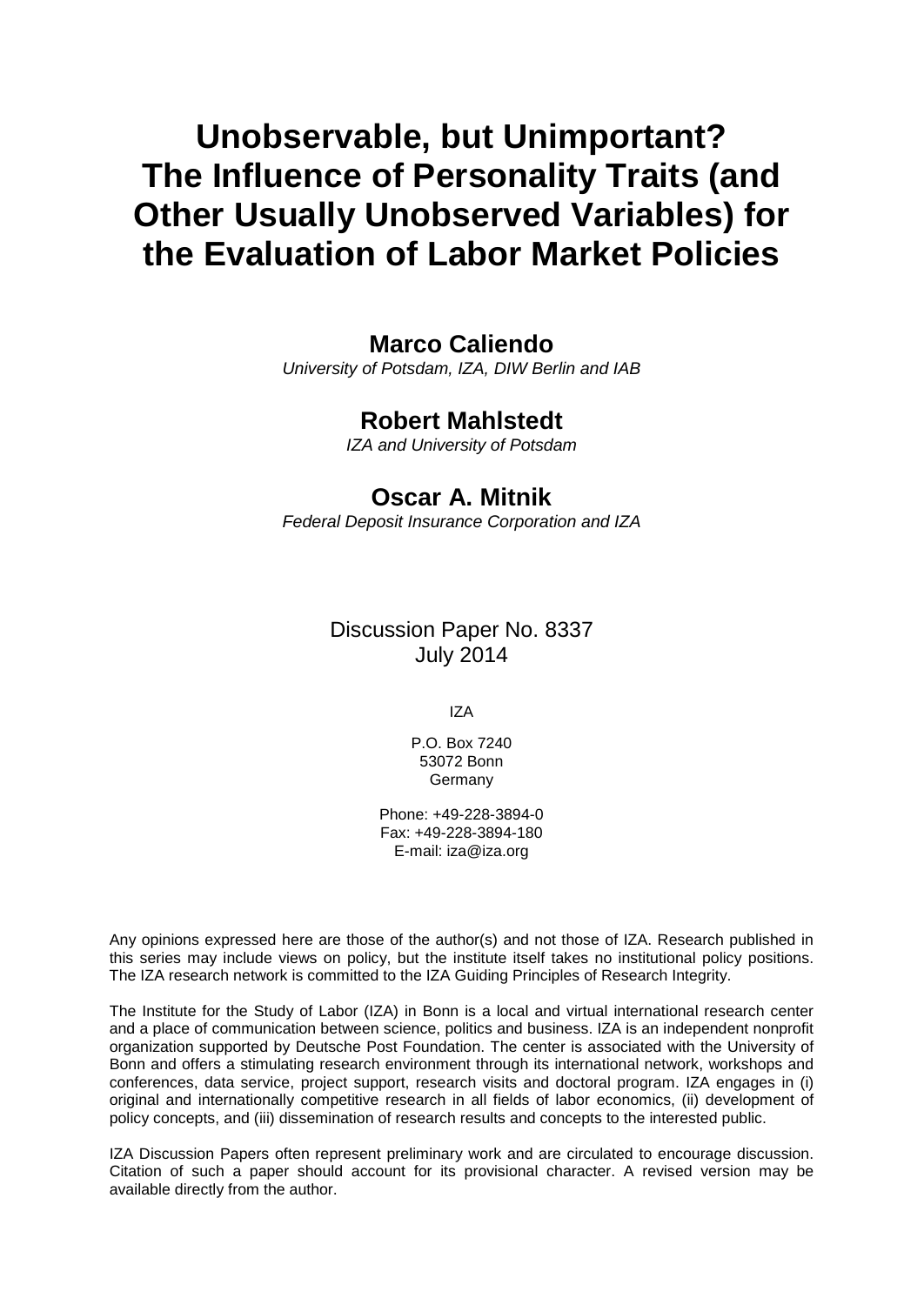IZA Discussion Paper No. 8337 July 2014

## **ABSTRACT**

## **Unobservable, but Unimportant? The Influence of Personality Traits (and Other Usually Unobserved Variables) for the Evaluation of Labor Market Policies[\\*](#page-2-0)**

Many commonly used treatment effects estimators rely on the unconfoundedness assumption ("selection on observables") which is fundamentally non-testable. When evaluating the effects of labor market policies, researchers need to observe variables that affect both treatment participation and labor market outcomes. Even though in many countries it is possible to access (very) informative administrative data, concerns about the validity of the unconfoundedness assumption remain. The main concern is that the observed characteristics of the individuals may not be enough to properly address potential selection bias. This is especially relevant in light of the research on the influence of personality traits and attitudes on economic outcomes. We exploit a unique dataset that contains a rich set of administrative information on individuals entering unemployment in Germany, as well as several usually unobserved characteristics like personality traits, attitudes, expectations, and job search behavior. This allows us to empirically assess how estimators based on the unconfoundedness assumption perform when alternatively including or not these usually unobserved variables. Our findings indicate that these variables play a significant role for selection into treatment and labor market outcomes, but do not make for the most part a significant difference in the estimation of treatment effects, compared to specifications that include detailed labor market histories. This suggests that rich administrative data may be good enough to draw policy conclusions on the effectiveness of active labor market policies.

JEL Classification: C21, D04, J68

Keywords: matching, unconfoundedness, unobervables, selection bias, heterogeneity, personality traits, active labor market policy

Corresponding author:

Marco Caliendo University of Potsdam Chair of Empirical Economics August-Bebel-Str. 89 14482 Potsdam Germany E-mail: [caliendo@empwifo.uni-potsdam.de](mailto:caliendo@empwifo.uni-potsdam.de)

<span id="page-2-0"></span>\* This study uses the *IZA Evaluation Dataset IAB Linked* (for more information, see Arni, Caliendo, Künn, and Zimmermann, 2014). The IAB (Nuremberg) kindly gave us permission to use the administrative data. The linked administrative data were prepared and provided for this research project only. The authors thank Michela Bia, Hilmar Schneider and Jeffrey A. Smith for helpful comments and suggestions. We also thank the participants in seminars at IAB Nuremberg and CEPS Luxembourg for valuable comments.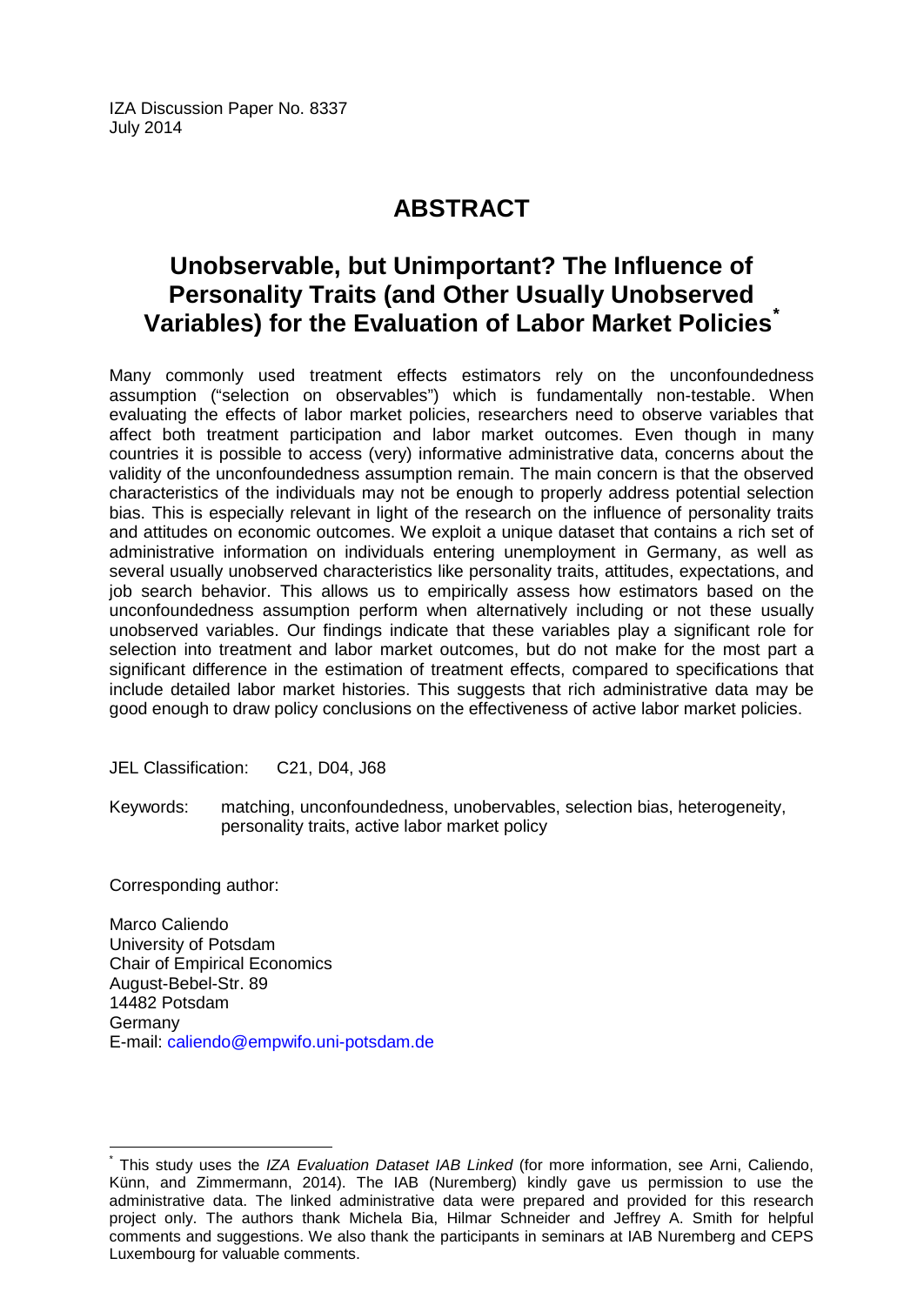### 1 Introduction

Evaluating the causal effect(s) on outcomes of an intervention or treatment(s) has become the key empirical objective in many areas of Economics, Statistics, and other fields like Sociology, Political Science, Epidemiology, and Medicine. Among the most exhaustively studied interventions are Active Labor Market Policies (ALMP), both using experimental and nonexperimental methods. After the influential study by LaLonde (1986) raised concerns on the ability of nonexperimental methods to replicate the results of ALMP experiments, a very large literature developed analyzing methodological aspects related to ALMP evaluation, and nonexperimental methods in general.<sup>1</sup> A key ever-present question that nonexperimental ALMP evaluations face is whether the data can account fully for all the factors that explain both the participation in, and the outcomes of, a program. The objective of this paper is to address this question, relying on unique data on several characteristics usually not observed in the context of ALMP evaluations, for individuals entering unemployment in Germany.

In an ideal experiment where units (e.g. individuals) are randomly assigned to the alternative treatment levels, the average causal effect of any given treatment level compared to another can be obtained by just comparing the average outcomes across the treatment levels. However, if the assignment to treatment is nonexperimental, assumptions are needed to identify the treatment effects of interest. One of the most popular approaches is based on the assumption referred alternatively as unconfoundedness, exogeneity, ignorability, or selection on observables (Heckman, LaLonde, and Smith, 1999; Imbens and Wooldridge, 2009). In a binary setting where units are either treated or used as comparisons (controls), the assumption implies that after controlling for differences in observed covariates between the two groups, any remaining differences are as if they had been generated by random assignment to the groups. Many commonly used treatment effects estimators (e.g. propensity score matching and weighting) rely on this unconfoundedness assumption, which is fundamentally non-testable. Furthermore, a leading critique is that it is not realistic. In the context of ALMP evaluations the argument is that researchers need to observe all the variables that affect both treatment participation and labor market outcomes. The main concern is that there may be unobserved characteristics that simultaneously explain the

<sup>&</sup>lt;sup>1</sup>See Heckman, LaLonde, and Smith (1999) for a survey of the ALMP evaluation literature and the early debate on the LaLonde (1986) study; see Kluve (2010) and Card, Kluve, and Weber (2010) for an overview of ALMP evaluation in Europe; see Dehejia and Wahba (1999, 2002), Smith and Todd (2005) and Dehejia (2005) on the debate on using propensity score matching to evaluate the training program in the LaLonde study; see Imbens and Wooldridge (2009) for a recent survey of econometric methods used in program evaluation.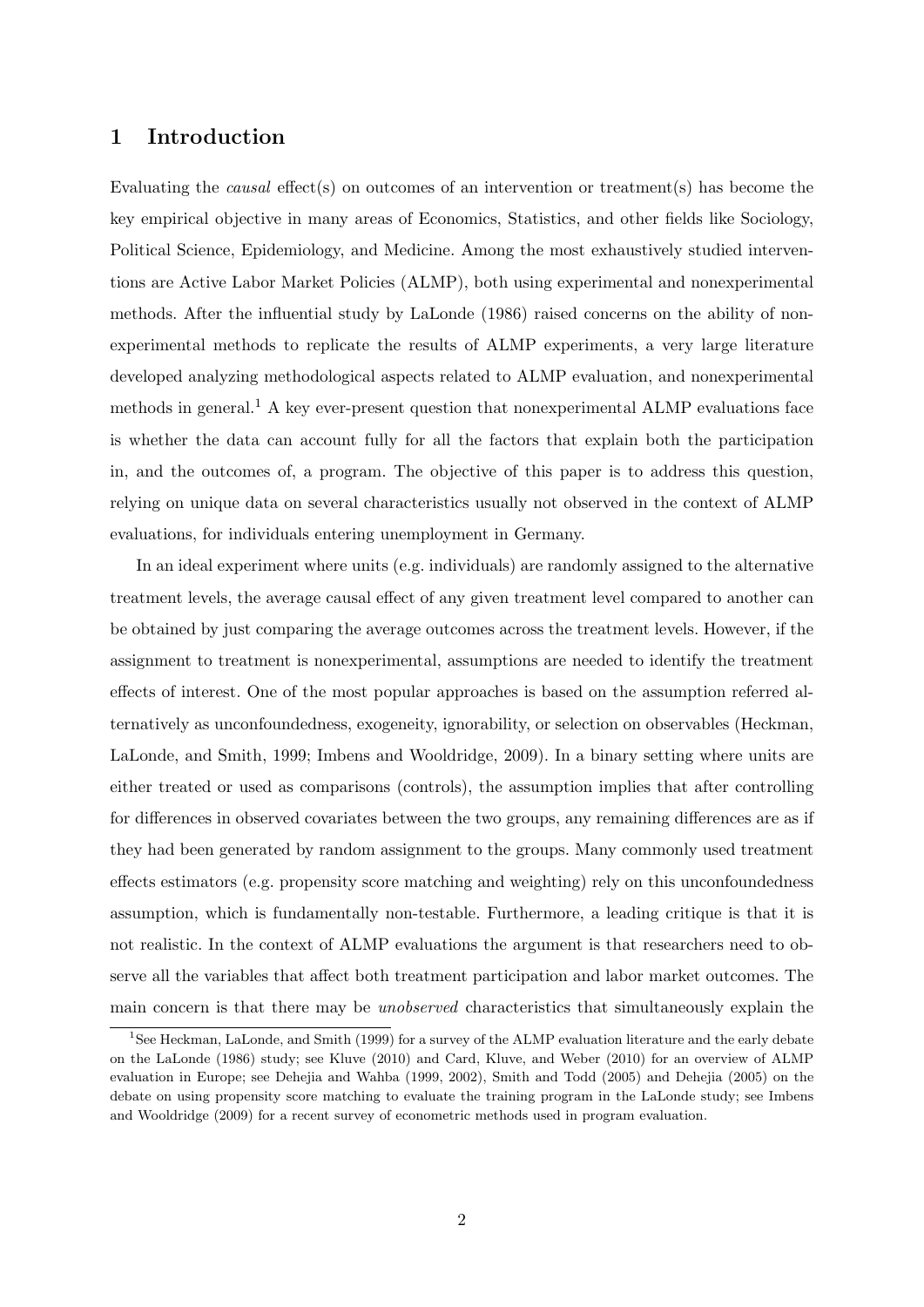particular treatment individuals received, and the treatment outcomes.<sup>2</sup> In this case, estimators based on the unconfoundedness assumption become biased, either underestimating or overestimating the causal effects of the treatment. Looking back at the last decade, the development is twofold. On the one hand, many countries now offer access to (very) informative and complete administrative data – including detailed information on the labor market history of individuals – increasing the likelihood that the unconfoundedness assumption is satisfied. On the other hand, the recent literature showing the influence of variables such as personality traits or preferences on economic outcomes (e.g. Heckman, Stixrud, and Urzua, 2006; Osborne Groves, 2005; Bowles, Gintis, and Osborne, 2001), should be a cause of concern about the validity of the unconfoundedness assumption; these variables might be important on many dimensions in the context of ALMP (e.g. job search behavior, selection into programs, overall labor market performance) but have not been used previously as conditioning variables in this context.

In this paper we address this concern explicitly. Our focus is on a family of estimators that rely on comparing treated and control individuals based on the propensity score, the probability of receiving treatment, as a way of reducing a multi-dimensional problem to a one-dimensional problem (Rubin, 1974). Most of the technical details regarding the properties and features of estimators based on the propensity score are at this point well understood. Intuitively, propensity score-based estimators are based on comparing individuals with similar scores. The key is that even if individuals in the two treatment arms have similar values of their estimated propensity scores (and thus in the observed characteristics used to estimate the propensity score), they could still differ in other characteristics not observed by the researcher. The data we exploit is from Germany and unique because, similar to many other ALMP evaluations (in particular in Europe), it not only contains a rich set of administrative-based information for a fresh inflow sample into unemployment, but it also contains information on characteristics usually not observed in the context of ALMP evaluations, like personality traits, attitudes, expectations, and job search behavior.<sup>3</sup> This allow us to empirically assess how estimators based on the unconfoundedness assumption perform when alternatively including or not these usually unobserved variables.

As the variables measuring personality traits, attitudes, expectations, and job search behav-

<sup>&</sup>lt;sup>2</sup>Even though the literature uses "selection on observables" as a way of referring to the unconfoundedness assumption, and the term "unobservables" is also commonly used, we prefer to use the term "unobserved" to highlight the fact that the observability of a particular variable will vary for different contexts and data.

<sup>&</sup>lt;sup>3</sup>For example Gerfin, Lechner, and Steiger (2005) for Switzerland, Sianesi (2004) for Sweden, or Lechner, Miquel, and Wunsch (2011) and Biewen, Fitzenberger, Osikominu, and Paul (2014) for Germany, make use of comprehensive administrative data in order to evaluate ALMP programs in (Western) European countries. However, those studies generally suffer from the absence of information about personality traits, attitudes and expectations.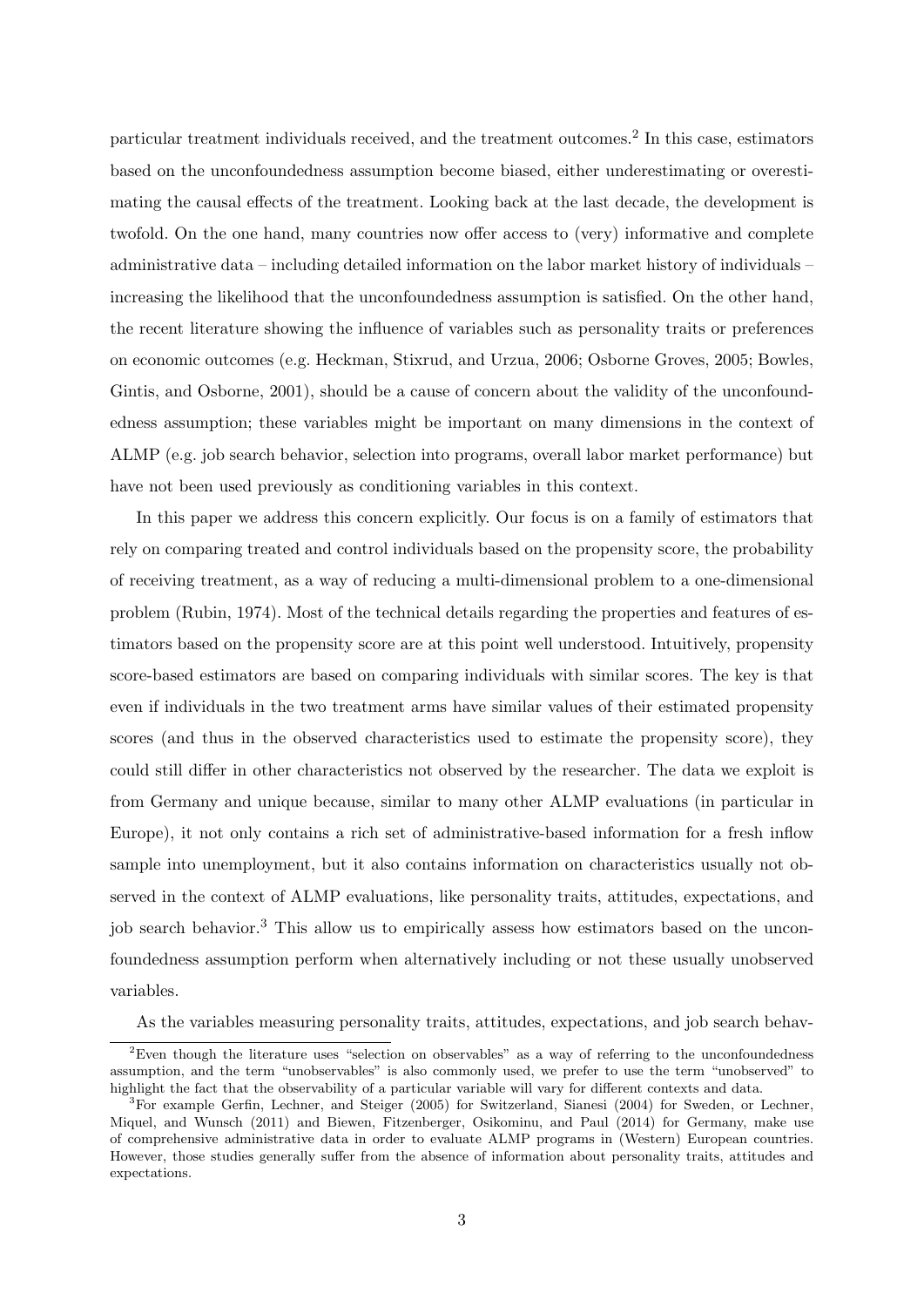ior are usually not observed in the context of ALMP evaluations, there is no prior research on the actual consequences, when using propensity score-based estimators, of not observing these types of variables. However, this paper relates to the prior literature dealing with the sensitivity of unconfoundedness-based estimators. Imbens (2003), Altonji, Elder, and Taber (2005) and Ichino, Mealli, and Nannicini (2008) have proposed methods to assess the sensitivity of unconfoundedness-based estimators to the presence of unobserved variables. With methodological differences in their approaches, these studies try to assess how large should the effect of hypothetically not observed variables be to invalidate the results obtained from applying propensity score-based estimators in different situations. Oster (2013) relates Altonji, Elder, and Taber (2005) to coefficient movements when adding controls in linear models. Lechner and Wunsch (2013) explore, using a German dataset, how sensitive matching estimators are to the inclusion of a variety of usually observed (but rich) characteristics, and find that those rich characteristics can remove selection bias.

Building upon this previous literature, we estimate different treatment selection models using alternative sets of variables, for three typical ALMP programs – short-term training, long-term training and wage subsidies – which are very common in many countries. We examine the resulting propensity score distributions and ranks. Based on these selection models we estimate average treatment effects on the treated using different treatment effects estimators, and compare the effects associated to the alternative variable sets. We also examine the resulting matching quality and perform extensive sensitivity analyses. Our findings indicate that personality traits and other usually unobserved variables play a significant role for selection into treatment and labor market outcomes. However, comprehensive control variables (in particular labor market histories) are able to capture partly the same information provided by the usually unobserved variables. Thus, the difference in treatment effects between including and excluding the usually unobserved variables is in general small. Overall we interpret our results as suggesting that rich administrative data that includes detailed labor market histories may be good enough to draw policy conclusions on the effectiveness of active labor market policies.

The paper is structured as follows. The next section gives a short summary on the identification of treatment effects and the role of potentially unobserved variables. Section 3 describes the institutional background and the dataset, and presents some descriptives statistics. Section 4 presents the results, while Section 5 concludes.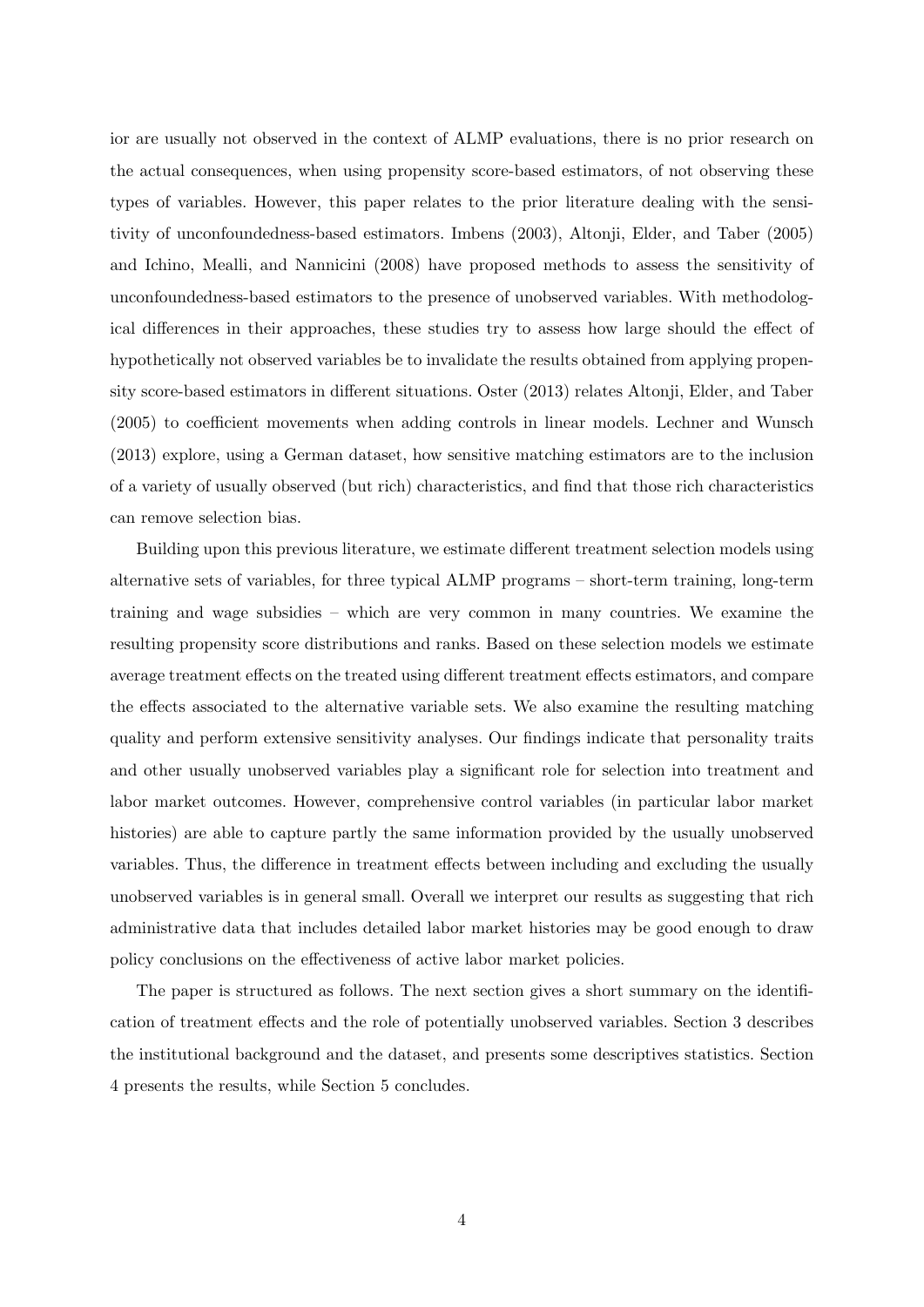### 2 Identifying Treatment Effects - A Short Summary

#### 2.1 Basic Setup

We base our discussion on the well known potential outcomes framework (Roy, 1951; Rubin, 1974), where we have two potential outcomes  $(Y^1$  with treatment,  $Y^0$  without treatment), a treatment indicator  $(W = 1$  if individual received treatment) and a set of observed characteristics X. We focus on the usual parameter of interest in most evaluations, the average treatment effect on the treated (ATT):

$$
\tau_{ATT} = E(Y^1 | D = 1) - E(Y^0 | D = 1). \tag{1}
$$

The fundamental evaluation problem arises because the last term on the right hand side of equation (1) is not observed and selection bias arises if participants and non-participants are selected groups in terms of (un)observed characteristics who would have different potential outcomes even in the absence of treatment. To correct for this selection bias, propensity score matching estimators rely on the unconfoundedness or conditional independence assumption (CIA), which states that conditional on observed characteristics  $(X)$  the counterfactual outcome is independent of treatment. In addition to the CIA, we also assume overlap which implies that there are no perfect predictors which determine participation.<sup>4</sup> Additionally, as direct matching on X can be difficult when X is of high dimension ("curse of dimensionality"), Rosenbaum and Rubin (1983) suggest using balancing scores such as the propensity score. These two assumptions

$$
Y^{0} \perp D | P(X) \quad \text{and} \quad Pr(D = 1 | P(X)) < 1, \text{for all } X \tag{2}
$$

are sufficient for identification of the ATT based on matching. The CIA is a strong assumption and its justification depends crucially on the availability of data which allow the researcher to control for all relevant variables that simultaneously influence the participation decision and the outcome variable. If there are unobserved variables which affect assignment into treatment and the outcome variable simultaneously, a hidden bias might arise to which matching estimators are not robust (see, e.g. Rosenbaum, 2002, for an extensive discussion). To see what happens, let us assume that the participation probability is not only determined by  $X$ , but also by a set of (unobserved) variables U. Then

$$
P_i = P(X_i, U_i) = P(D_i = 1 | X_i, U_i) = F(\beta X_i + \gamma U_i),
$$
\n(3)

<sup>4</sup>See Rubin (2008) for key design issues that need to accompany these assumptions for a nonexperimental study to be considered an appropriate substitute for a randomized experiment.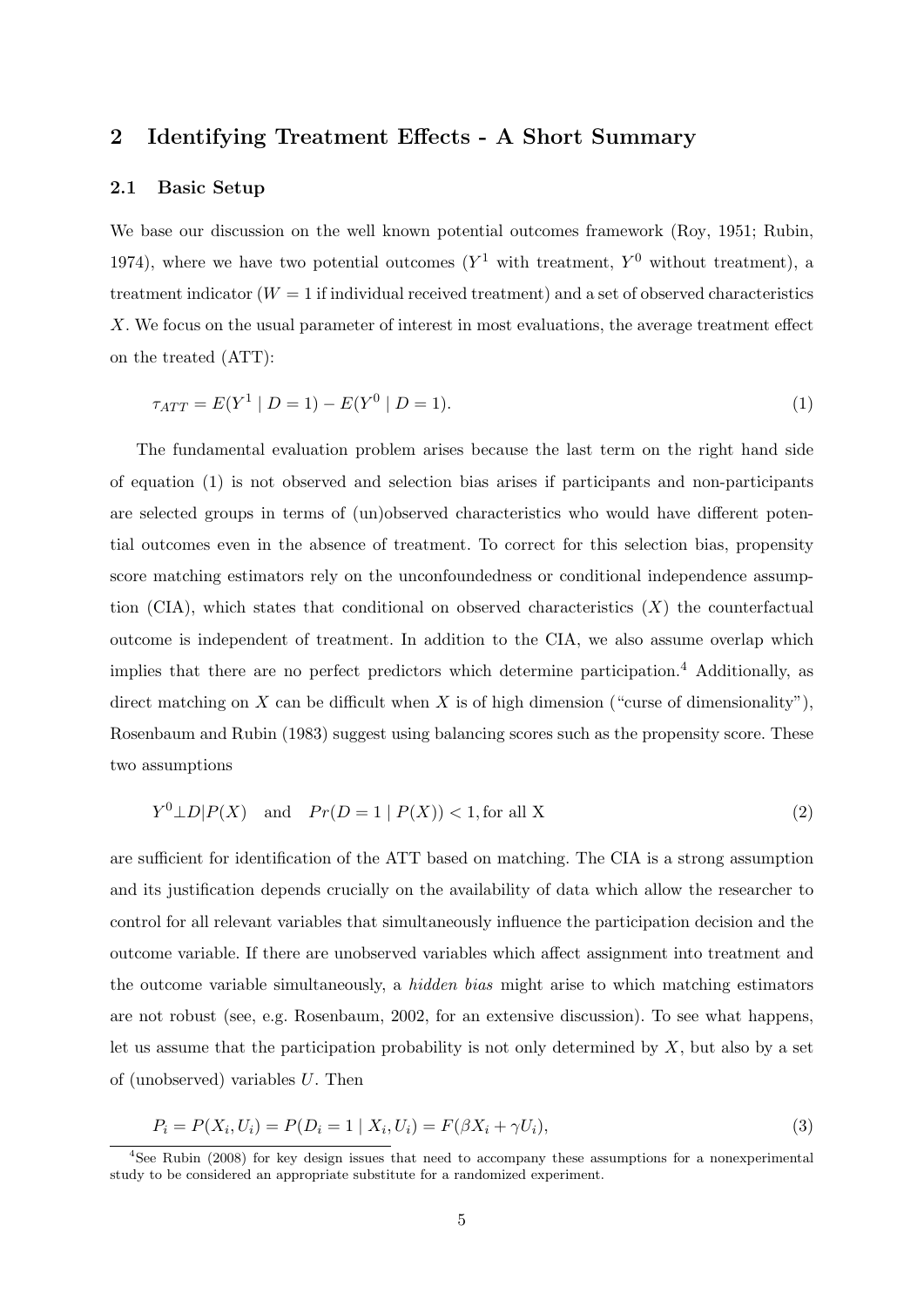where  $\gamma$  is the effect of  $U_i$  on the participation decision. If the study is free of hidden bias,  $\gamma$ will be zero and the participation probability will solely be determined by  $X_i$ . However, if there is hidden bias, two individuals with the same observed covariates  $X$  have different chances of receiving treatment. Let us assume we have a matched pair of individuals i and j and further assume that  $F$  is the logistic distribution. The odds that individuals receive treatment are then given by  $\frac{P_i}{(1-P_i)}$  and  $\frac{P_j}{(1-P_j)}$ , and the odds ratio is given by  $\frac{P_i}{1-P_i}$  $1-P_j$  $=\frac{P_i(1-P_j)}{P_j(1-P_i)}=\frac{\exp(\beta x_i+\gamma u_i)}{\exp(\beta x_j+\gamma u_j)}$  $\frac{\exp(\beta x_i + \gamma u_i)}{\exp(\beta x_j + \gamma u_j)}$ . If both units have identical observed covariates – as implied by the matching procedure – the X-vector cancels out implying that the odds ratio is  $exp[\gamma(u_i - u_j)]$ . Both individuals differ in their odds of receiving treatment by a factor that involves the parameter  $\gamma$  and the difference in their unobserved covariates U.

Here is key to consider the relationship between  $X$  and  $U$ . If there is high correlation between X and U, it is very likely that the  $u_i - u_j$  difference will be small. For example, motivation may be part of  $U$ . If motivation is uncorrelated with the observed characteristics of the individuals, differences in motivation may be large for individuals with the same values of  $X$ . However, in ALMP evaluations it is common to include in the vector X variables related to the labor market histories of individuals. In particular, assume X includes lagged values of the outcome variable,  $Y_{t-1},..., Y_{t-l}$ . If motivation is correlated with contemporaneous values of the outcome, it is very likely to be correlated with lagged values of the outcome. In that case, the difference  $u_i - u_j$  is very likely to be small for individuals with similar (or in the extreme identical) outcome histories.

#### 2.2 The Role of Unobserved Variables in Labor Market Policy Evaluation

The extent to which  $\gamma$  and U play an empirical role will depend on the empirical context. The importance of the unobserved characteristics U clearly depends on the extent of the observed characteristics. A more informative set of control variables X reduces the likelihood that  $\gamma$ has an effect on the participation decision. Previous studies suggest that socio-demographic and regional information as well as labor market histories of participants play an important role when evaluating treatment effects (e.g. Mueser, Troske, and Gorislavsky, 2007; Heckman, Ichimura, Smith, and Todd, 1998). Especially, the improved availability and quality of administrative data in recent years allows investigating the effects of certain characteristics on potential treatment effects in a systematic way (e.g. Lechner and Wunsch, 2013; Huber, Lechner, and Wunsch, 2013; Biewen, Fitzenberger, Osikominu, and Paul, 2014). However, at the same time a variety of studies shows the importance of variables previously not extensively considered in economics in general and for ALMP evaluations, like personality traits (Nyhus and Pons, 2005), cognitive and non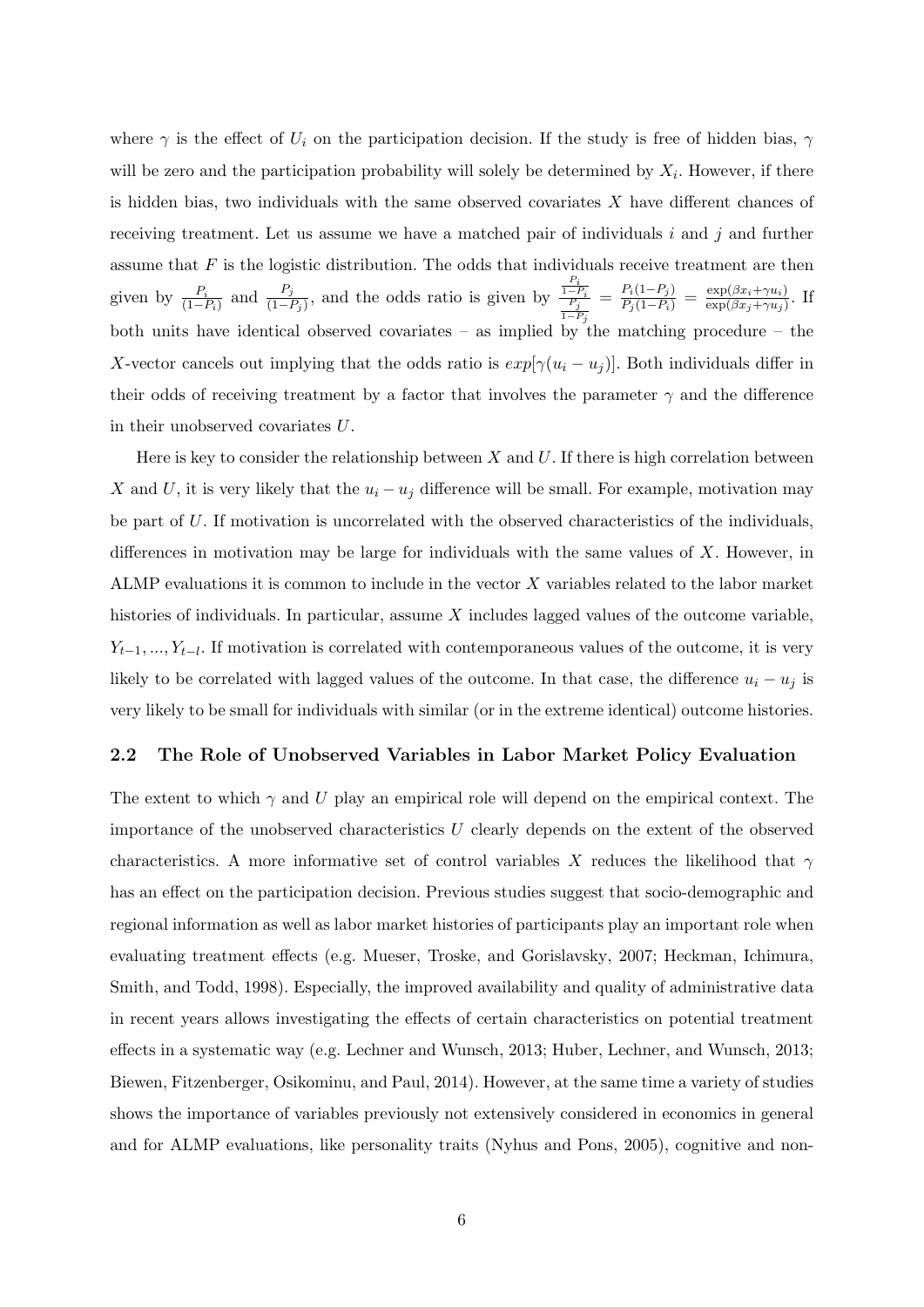cognitive skills (Heckman, Stixrud, and Urzua, 2006) or preferences and attitudes (Pannenberg, 2010; Belzil and Leonardi, 2007).

In this context several variables which are usually not observed when evaluating labor market policies, might be of special interest. For example, Mueller and Plug (2006) find for the U.S. that the 'Big Five' personality traits – extraversion, agreeableness, conscientiousness, neuroticism and openness – have an impact on earnings similar to that found for cognitive abilities. Similar results are found by Nyhus and Pons (2005) for the Netherlands. Moreover, several empirical studies investigate how an individual's locus of control might be related to labor market performance. Locus of control refers to a general expectation about internal versus external control of reinforcement (Rotter, 1966). People with a more external locus of control believe that much of what happens in life is beyond their control, while people with an internal locus of control see life's outcomes as dependent on their own decisions and behavior. Several studies find a significant effect of the locus of control on individual earnings (e.g. Andrisani, 1977; Heineck and Anger, 2010; Semykina and Linz, 2007) and job search strategies (e.g. Caliendo, Cobb-Clark, and Uhlendorff, 2014; McGee, 2014).

Another strand of the literature analyzes the effect of job search choices, like the use of different search channels (e.g. Holzer, 1988; Van den Berg and Van der Klaauw, 2006) or reservation wages (e.g. Shimer and Werning, 2007; Brown, Roberts, and Taylor, 2010), on individual labor market performance. Based on theoretical job search models (Mortensen, 1986), these variables are significant in determining the unemployment duration and the speed at which job-seekers are reintegrated into the labor market. Moreover, the intergenerational transmission of human capital (Black, Devereux, and Salvanes, 2005) and attitudes (Dohmen, Falk, Huffman, and Sunde, 2012), as well as social networks (Montgomery, 1991; Bayer, Ross, and Topa, 2008) seem to play an important role in determining an individual's labor market performance. Combining these different strands of literature the natural question that arises is whether these variables also play a role when evaluating the effects of active labor market programs.

### [INSERT TABLE 1 ABOUT HERE]

Table 1 gives an overview of the covariates of interest in our study. First of all, we divide the variables in five categories: 1) socio-demographic variables, 2) labor market history, 3) personality traits, 4) job search and employment outlook and 5) socio-cultural characteristics. The first category includes, beside typical socio-demographic variables, like age, gender, marital status, educational level, health status, etc., also control variables for the month of entry into unemployment, the time between entry and the interview, and regional information. The second block,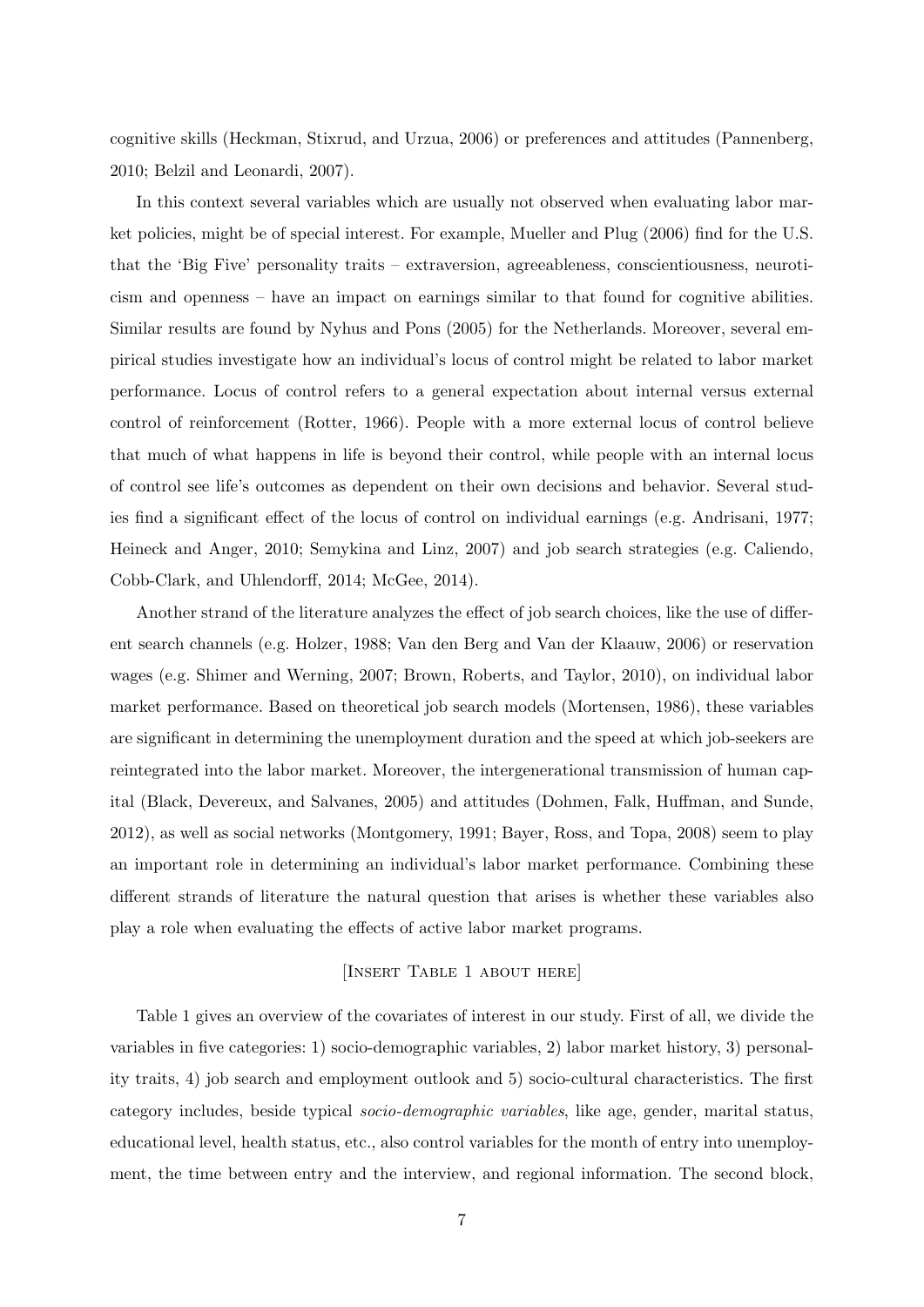labor market history, can be divided into short-term and long-term history. The short-term history summarizes information up to two years prior to the beginning of the current unemployment spell, while the long-term history includes information for the prior ten years. Additionally, we define three groups of variables containing information on usually unobserved variables. Personality traits contain the 'Big Five' factors of personality openness, conscientiousness, extraversion and neuroticism (agreeableness is not included due to missing items) (see Digman, 1990, for an overview) and locus of control. The *job search and employment outlook variables* contain information on the individual reservation wage, the search intensity, search channels, as well as expectations about future employment prospects and program participation. Finally, the block socio-cultural characteristics includes variables like the number of good friends outside the family, problems with child care, father's education and individual life satisfaction.

## 3 Institutional Background, Data and Descriptives

#### 3.1 Institutional Background

Germany has a long tradition of ALMP and the German Social Security Code provides a large set of programs geared towards helping unemployed individuals, like training programs, job search assistance, job creation schemes, start-up subsidies or benefits to increase the job-seeker's labor market mobility. Table 2 shows the entries into different programs in Germany between 2005 and 2011. As they are most relevant (in terms of number of participants) for supporting unemployed job-seekers and very typical for many OECD countries, we investigate the effect of three programs in detail: 1) Short-term training, 2) long-term training and 3) wage subsidies. While the short-term training represents a more recent group of programs shifting the focus towards more 'activating' elements, long-term training and wage subsidies represent more traditional programs, which aim to remove disadvantages in education, work experience or productivity. Since these programs represent very different re-integration strategies and are targeted at different types of unemployed individuals, this potentially allows us to examine the role of usually unobserved variables for these different selection processes. Let us briefly summarize some institutional details for these three programs.

#### [Insert Table 2 about here]

Short-term training measures, introduced in 1998, have a maximum duration of eight weeks. The courses can either serve as test of the participant's occupation-specific aptitude, or aim to improve the general employability. For example, the courses teach the unemployed how to apply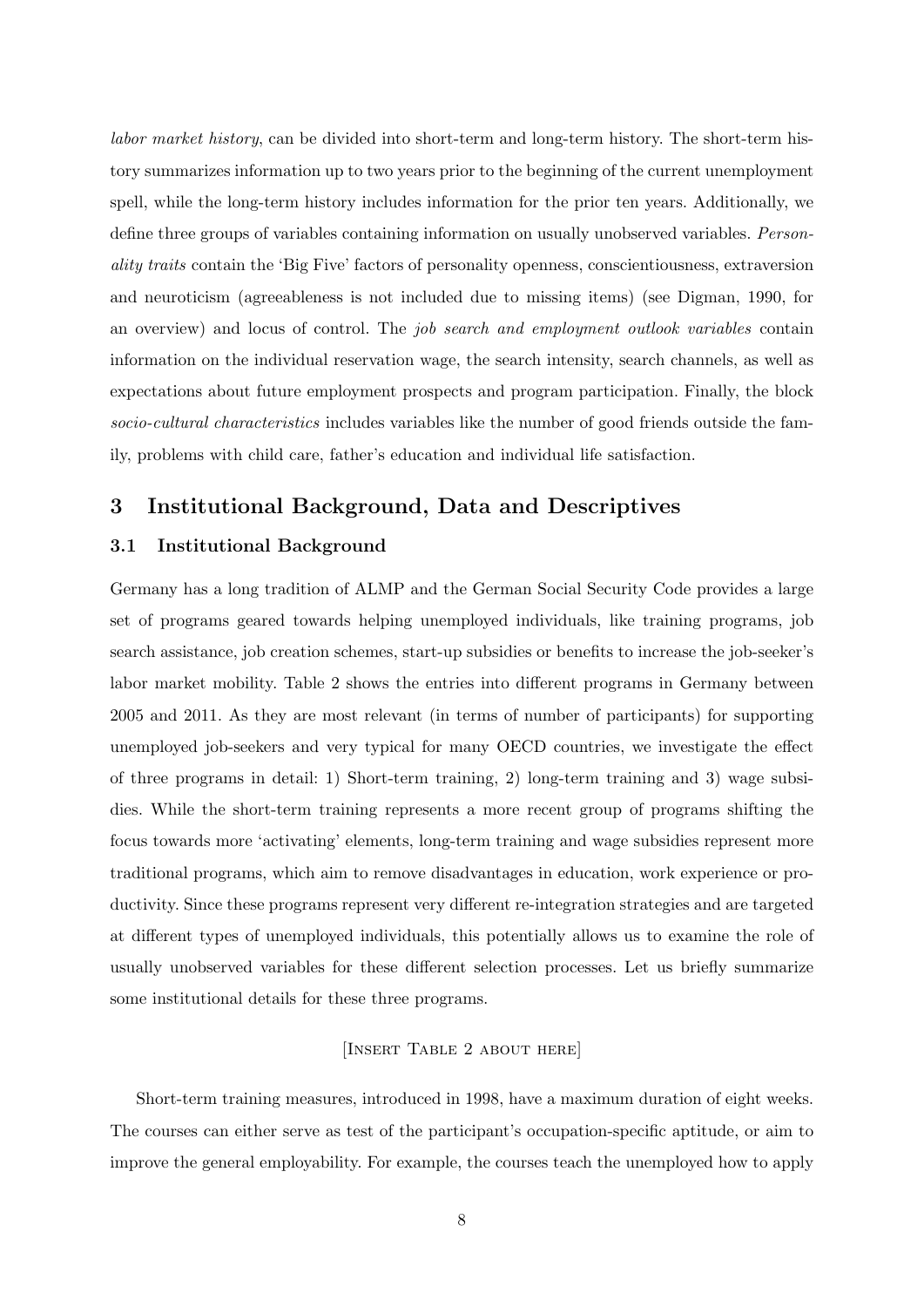effectively for a new job or how to behave in job interviews, but can also consist of computer or language classes. Some of the courses impart knowledge on starting a business to founders of start-ups, while others are concerned with the special needs of certain 'hard-to-place' jobseekers. Caseworkers can also use them to attain additional information on the participant's abilities and willingness to work. Courses are conducted full- or part-time and last from two days up to eight weeks; an individual's time spent in short-term training programs is limited to twelve weeks in total. While in a short-term training program an unemployed person cannot earn additional wages; however she continues to receive unemployment benefits and coverage of the costs associated to participation (e.g. transportation, child care) (see Wolff and Jozwiak, 2007).

Long-term training programs have been a well established part of the German labor market policy for many decades. These programs can last from three months to up to three years. Historically, a caseworker would assign an unemployed individual to a specific course aimed at improving her occupational skills, and facilitating reintegration into the labor market. Previous studies find positive effects only in the very long-run (e.g. Fitzenberger, Osikominu, and Völter, 2008; Lechner, Miquel, and Wunsch, 2011) or even partly negative effects on employment (e.g. Lechner and Wunsch, 2008). With the 'Hartz reforms' at the beginning of the century, the German government reduced the usage of (long) vocational training programs. From 2003 onwards caseworkers no longer choose a specific course for the unemployed but hand out a training voucher to the job-seeker who is then allowed to find an appropriate training program for herself (see Bernhard and Kruppe, 2012).

Wage subsidies are one of the oldest instruments used to reintegrate unemployed individuals into the labor market. The aim of the subsidy is to reduce the labor costs for the firm, potentially bridging any deficiencies in a worker's productivity. Wage subsidies (or temporary employment with a wage subsidy) can also be used as a screening device, lowering uncertainty and, hopefully, creating stable employer-employee relationships. Whether or not an unemployed person is supported with a targeted wage subsidy is a decision that is made by her caseworker. In addition, the caseworker determines the properties of the subsidy (restricted by the legal framework and guidelines): up to 50 percent of the monthly wage can be covered by the subsidy for at most 12 months. Extensions are possible if the wage subsidy aims at the integration of older or handicapped workers. Employers of subsidized workers agree to employ workers who are younger than 50 years for a follow-up period after the subsidy ends. This follow-up period is usually as long as the subsidized period itself. In case the worker is dismissed for reasons that are not attributable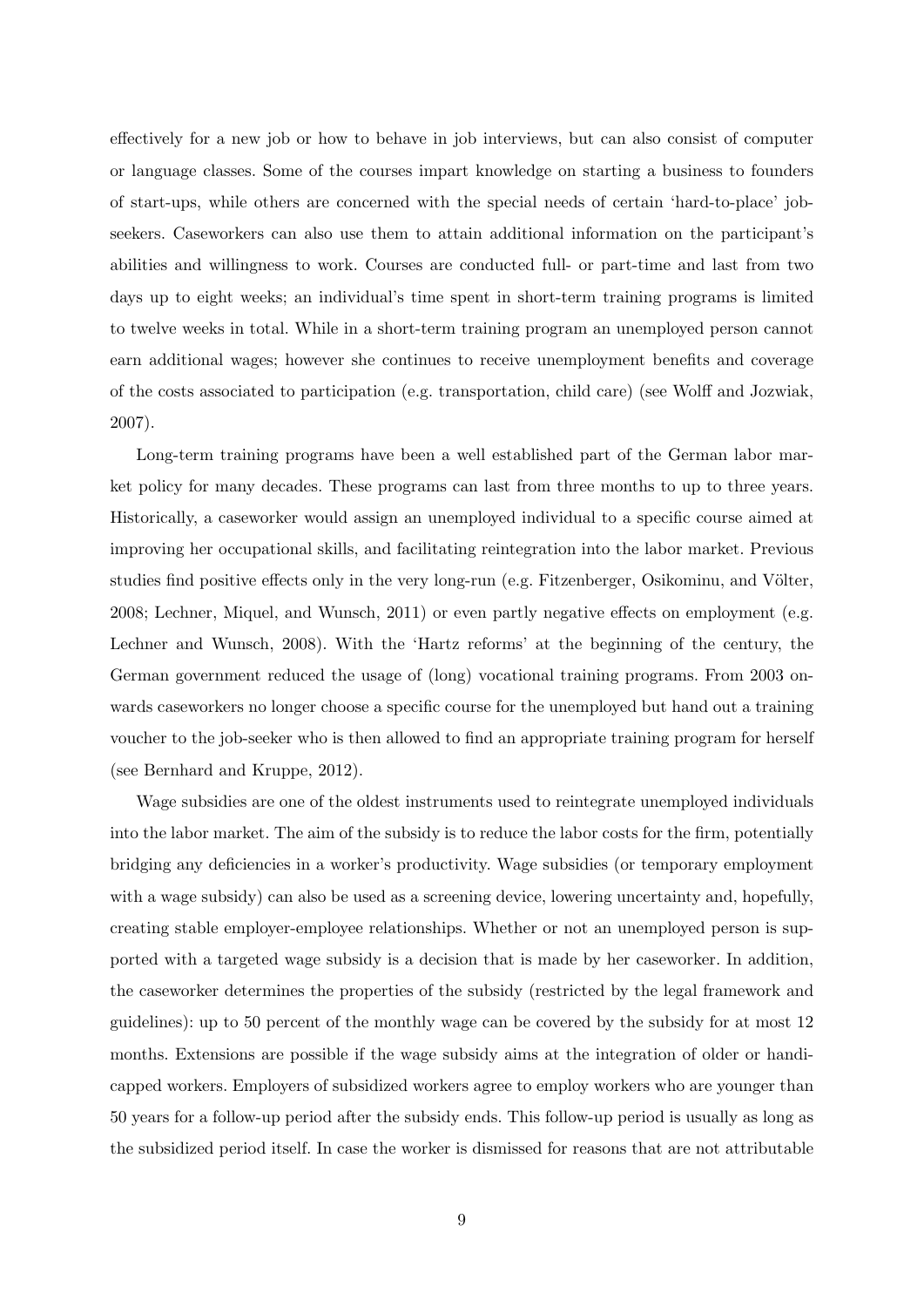to her performance, the employer has to return a portion of the subsidy. Previous research shows relatively large favorable effects on employment prospects of hard-to-place workers (e.g. Bernhard and Wolff, 2008; Jaenichen and Stephan, 2011), but potential substitution/displacement effects and deadweight losses may be present.

#### 3.2 The IZA Evaluation Dataset and our Estimation Sample

This study uses the IZA Evaluation Dataset IAB Linked which combines survey information and administrative data on individuals who entered unemployment between June 2007 and May 2008 in Germany (see Caliendo et al., 2011). The dataset contains a 9% random sample, from the monthly unemployment inflows of approximately 206,000 individuals identified in the administrative records, who are selected for interview. From this gross sample of individuals aged between 16 and 54 years, representative samples of about 1,450 individuals are interviewed each month so that after one year twelve monthly cohorts were gathered (see Arni et al., 2014, for details on represantativeness etc.). The first wave of interviews takes place shortly after the entry into unemployment. Besides the extensive set of individual-level characteristics and labor market outcomes, the individuals are asked a variety of non-standard questions about search behavior, social networks, psychological factors, cognitive and non-cognitive skills, subjective assessments on future outcomes, and attitudes. For the 88% of individuals who agreed, these survey data were then merged to administrative information from the *Integrated Employment Biographies*  $(IEB)$  provided by the Institute for Employment Research  $(IAB)$ .<sup>5</sup> The IEB integrates different sources, e.g., employment history, benefit recipient history, training participation history and job search history and therefore contains detailed information on employment subject to social security contributions, unemployment and participation in active labor market policy including wages and transfer payments. The data additionally include a broad range of socio-economic characteristics including education, family status and health restrictions. The data do not contain information about working hours or periods in self-employment, working as a civil servant, or time spent in inactivity. Altogether, this amounts to a total of 15,274 realized interviews with a time lag from seven to fourteen weeks between the unemployment registration and the interview.

For the purpose of the study, we restrict our estimation sample to all individuals who are still unemployed and do not participate in any ALMP program when the interview takes place. Furthermore, we include only respondents who state that they are actively searching for new employment. We define job seekers as participants if they attend short-/long-term training, or

 $5$ This study is based on a weakly anonymized sample of the Integrated Employment Biographies by the IAB (V.901).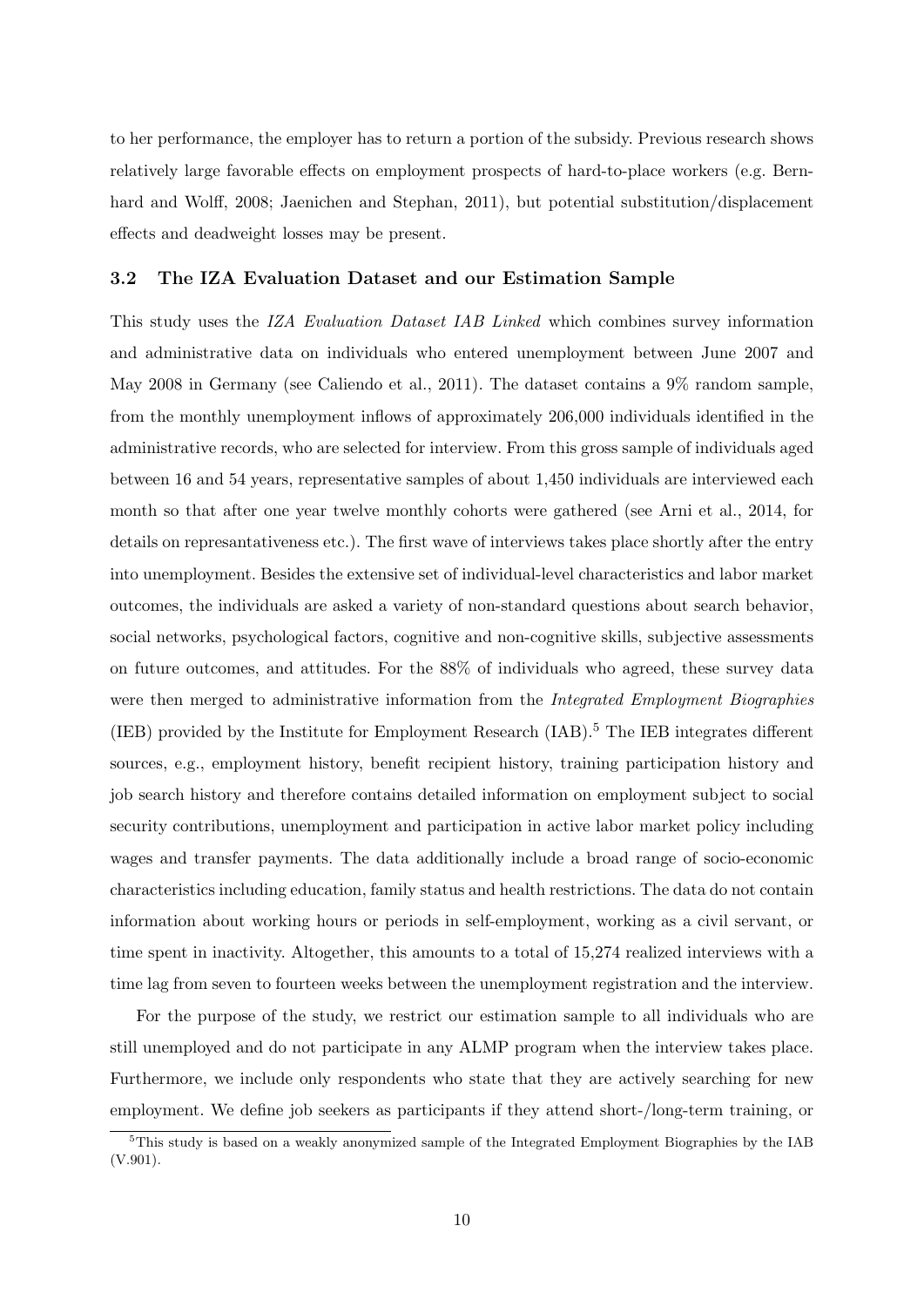receive a wage subsidy within the first twelve months after the entry into unemployment, and as non-participants if they do not participate in any ALMP program within this period. This leaves us with 3,769 non-participants, while 1,607 individuals participate in short-term training, 694 in long-term training and 501 receive a wage subsidy.<sup>6</sup>

#### 3.3 Some Descriptives for Outcomes and (Usually Un)Observed Variables

We observe every job-seeker in our sample for a period of 30 months after entering unemployment. To evaluate the influence of usually unobserved variables on the treatment effects we focus on labor market outcomes which are typically used in the evaluation of ALMP programs. In particular we concentrate our analysis on the employment probabilities after 12 months and at the end of our observation period after 30 months. Additionally, we observe the time spent in employment as well as the cumulative earnings within the observation period of 30 months. The upper part of Table 3 shows the differences between participants and non-participants with respect to these labor market outcomes. We observe significantly lower employment probabilities for participants after 12 months which tend to vanish over time. For recipients of a wage subsidy, the raw employment probabilities are higher after 30 months. However, the overall time spent in employment within 30 months after the entry is significantly lower for participants, irrespective of the type of treatment. The cumulative earnings are also lower for participants in short- and long-term training, but higher for recipients of wage subsidies. The lower employment probabilities in the short-run are induced by 'lock-in' effects, i.e. a reduction of participants' search effort before and during program participation (e.g. Van Ours, 2004; Jespersen, Munch, and Skipper, 2008). Lock-in effects are largest for participants in long-term training, as programs are still ongoing 12 months after entering unemployment.

#### [Insert Table 3 about here]

Additionally, Table 3 shows differences with respect to the socio-demographic variables and the labor market history, i.e. the baseline control variables. ALMP participants are in general

 ${}^{6}$ The choice of the period for the split is arbitrary and could be debated (see Sianesi, 2004); nevertheless it is a standard procedure in the evaluation of ALMP. In our case, choosing 12 months as the treatment period covers about 89% of all individuals who participate in an ALMP program within our complete observation period of 30 months and ensures that we observe individuals for a sufficiently long time window after the treatment. Moreover, increasing the treatment period, has the disadvantage that the non-participation in later periods is to some extent simply the consequence of a successful job search in earlier periods. Therefore, it becomes less clear whether the estimated effects are causal to the program participation. Alternatively, duration models would allow us to control for the exact timing of the treatment, however additional distributional assumptions would be necessary (see for example Card, Kluve, and Weber, 2010, for an overview of potential estimation strategies when evaluating 199 worldwide ALMP programs).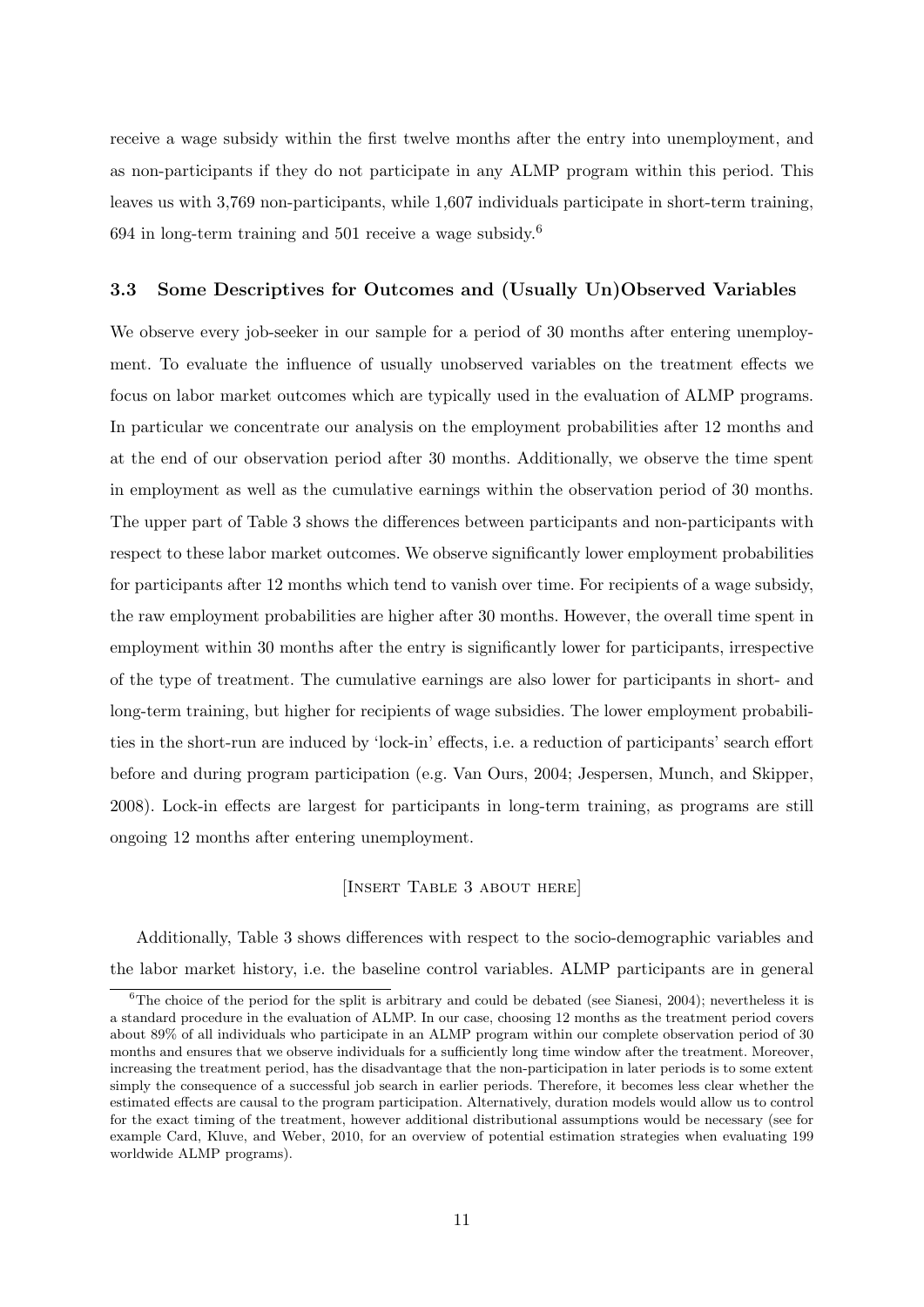more likely to be female, older and have more children than non-participants. Moreover, participants are generally better educated, we observe a higher share with an upper secondary school and an university degree, have spent more time in employment in the past (short- and long-term) and are more likely to live in West-Germany. Comparing the three programs of interest in detail the overall pattern is very similar. However, we observe some interesting deviations. For example, participants in long-term training had a significantly higher income before the beginning of the unemployment spell, while among recipients of wage subsidies, there is a significantly lower share of individuals with health restrictions or disabilities and a higher share of people from East-Germany.

#### [Insert Table 4 about here]

We have discussed in Section 2.2 the role that some usually unobserved variables might play for the selection into the different types of programs. Table 4 shows significant differences between participants and non-participants for a variety of these variables. We follow our definition from Table 1 and distinguish three categories: 1) Regarding the personality traits, participants in short-term training show a higher level of neuroticism, a lower internal locus of control and a lower level of extraversion. The latter is also true and the observed differences are even larger for participants in long-term training, while recipients of wage subsidies show a significantly higher level of conscientiousness. 2) However, the observed differences between participants and non-participants with respect to personality traits seem to be relatively low compared to the second group of covariates, the job search and employment outlook variables. All groups of participants show a higher job search intensity (measured as the number of applications) and use significantly more search channels than non-participants. Additionally, participants in shortterm training and recipients of wage subsidies have also a significantly lower reservation wage. Considering the importance of these variables within the job search process it is obvious that these differences are simultaneously related to the selection into the treatment and the labor market performance. Moreover, participants of all programs, ex-ante expect a higher probability to participate in a program, while participants in short- and long-term training programs have a lower expectation of their future job finding probability. Since these personal expectations are likely to be correlated with other unobserved cognitive or non-cognitive abilities, controlling for these differences in expectations potentially reduces hidden bias when evaluating the effect of active labor market policies (van den Berg, Bergemann, and Caliendo, 2009). 3) Finally, there are some differences in the socio-cultural characteristics. In general, all participants report a lower life satisfaction and a lower likelihood that their father has an A-level qualification, while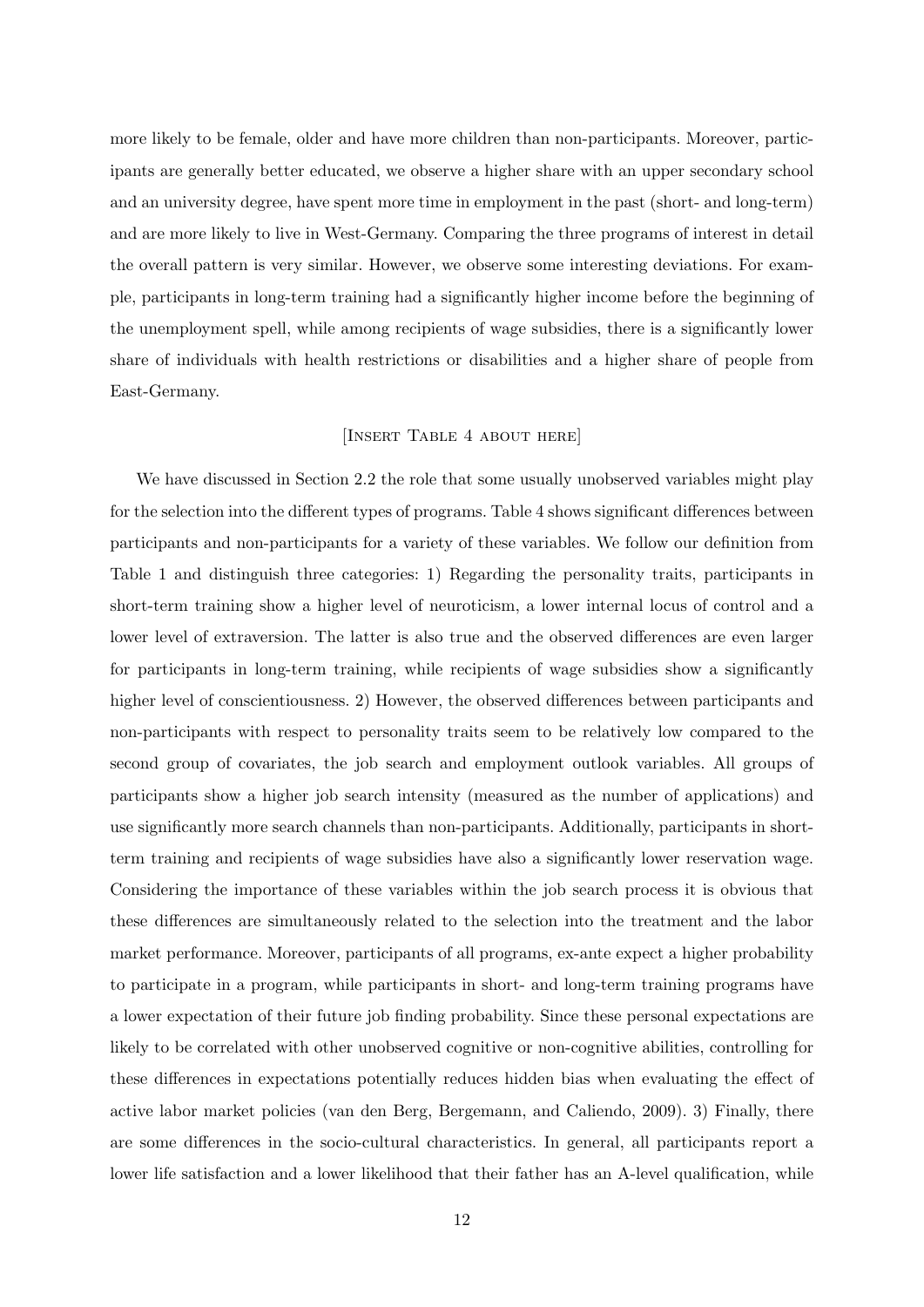participants in long-term training are also more likely to have problems with child care. We will examine in the next Section now in detail what role these variables play in the selection process and for the estimation of treatment effects.

### 4 Empirical Results

#### 4.1 Estimation Strategy

The objective of our study is to examine how estimators based on the unconfoundedness assumption perform when alternatively including – or not – usually unobserved variables. The implementation of propensity score matching and weighting estimators is a two-step-procedure where in a first step the participation model is estimated. The resulting participation probabilities are then used in a second step to match participants with similar non-participants. In the next subsections we evaluate the effect of the usually unobserved variables on each of these steps.

To conduct our analysis in a systematic way, we start by estimating 'standard' specifications for the propensity score as baseline results and subsequently include the three groups of usually unobserved variables. Our specifications mirror the definitions in Table 1 which also contains the exact definition of the three specifications: The first model (Base 1) only uses socio-demographic characteristics, family characteristics and variables related to unemployment entry and local economic conditions at unemployment entry. The second model (Base 2) additionally includes labor market history-related variables, which are consistently found to be key drivers of selection into training in the literature (e.g. Dolton and Smith, 2011). These two baseline specifications allow us to identify the estimated ATT assuming that the CIA from condition (2) holds for two different sets of covariates  $X$ . The third model (Full) additionally includes the personality traits, job search and employment outlook variables variables and socio-cultural characteristics.<sup>7</sup>

Based on these specifications, in Section 4.2 we asses the relevance of the usually unobserved variables on the participation probability by calculating different goodness of fit measures, and by examining the consequences for the propensity score distribution and the resulting rank order. In Section 4.3 we examine the resulting matching quality (in terms of the mean standardized bias), and in Section 4.4 we show the consequences for estimating the treatment effects of the different programs on employment and earnings. The key intuition behind our approach is that we identify the ATT assuming that the CIA holds alternatively for the usually observed

<sup>7</sup>For reasons of clarity and brevity we only present the estimates of the specifications Base 1, Base 2 and Full. Estimation results for sequential additions of each group of variables can be found in Appendix A.1.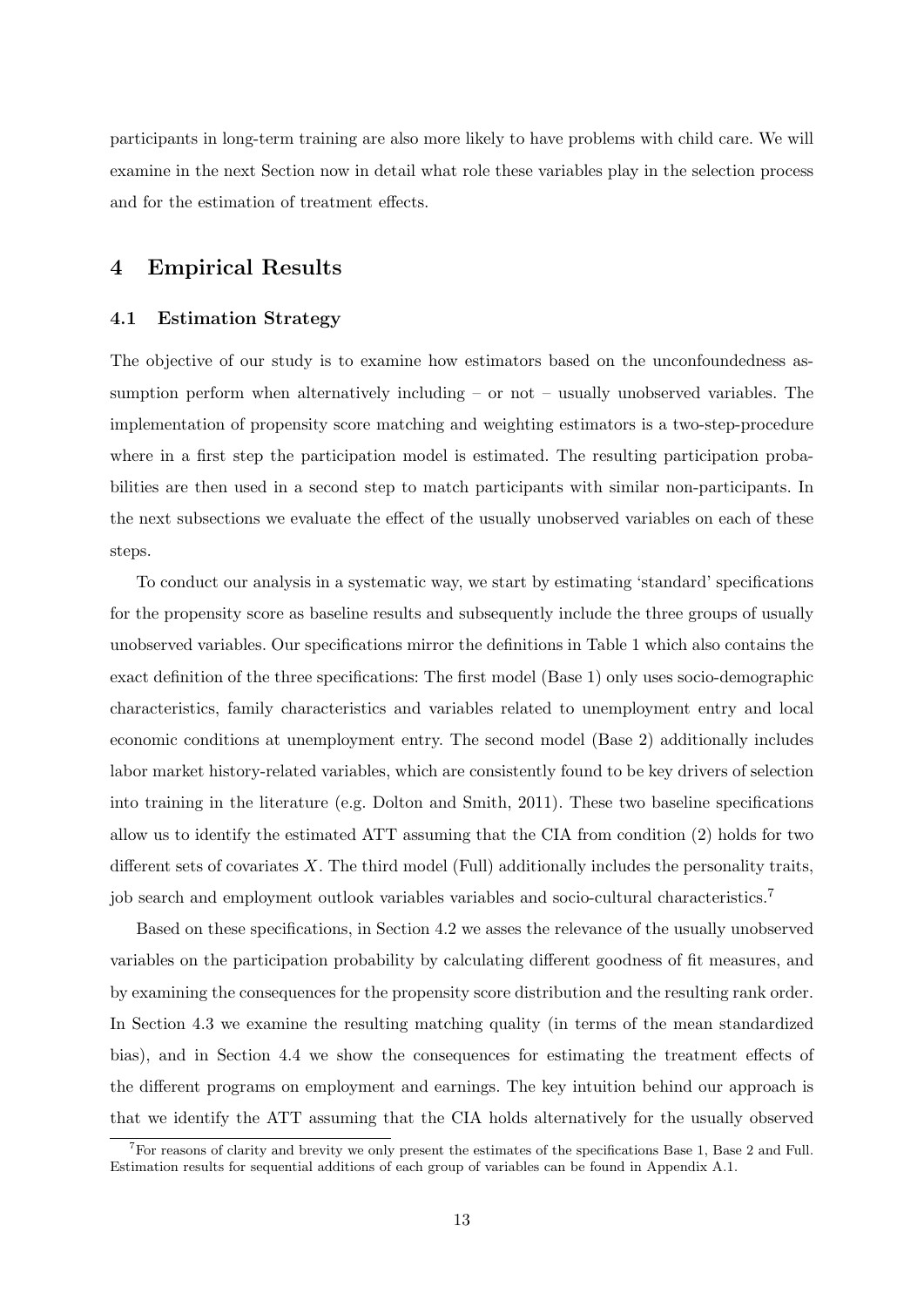covariates  $X$ , and the usually unobserved covariates  $U$ . Comparing the estimated treatment effects allows us to determine the sign and magnitude of potential hidden bias due the exclusion of the usually unobserved variables.

#### 4.2 Relevance for Propensity Score Estimation

We start the analysis by estimating the propensity score for each program using a logit model, as is standard in the literature. Table 5 presents the average marginal effects from propensity score models for ALMP participation in short-term training, long-term training and wage subsidies, with all tables depicting the specifications from Table 1.

Significance of Variables The estimation results in Table 5 show that (except for short-term training) older job-seekers are more likely to participate while a positive effect of being female disappears once we control for the usually unobserved variables. For all programs it holds that the short-term labor market history has a strong influence on the selection into the treatment, while the long-term history is less important. Furthermore, several of the usually unobserved variables have a significant impact on the participation probabilities. For example, extraversion has a strong negative impact on the probability of participating in long-term training, while an external locus of control increases the probability of short-term training. However, none of the personality traits has a significant impact on the receipt of wage subsidies.

#### [Insert Table 5 about here]

The job search and outlook variables have a very strong impact irrespective of the program under consideration. Job-seekers who put more effort on their job search, in terms of number of applications and search channels, are also more likely to participate in ALMP programs; reservation wages have a negative significant effect for all programs, except for long-term training. Moreover, the effect of the subjective probability of receiving the treatment is quite large, about 15 percentage points for participation in long-term training, consistent with the individuals possessing private information which is not captured by other variables.<sup>8</sup> In the same way, a high expected probability of finding a job in the next 6 months decreases the probability of longterm training participation by 6.5 percentage points. As a reference, the overall participation probability is 15.6 percentage points. Within the socio-cultural characteristics, only a higher life satisfaction has a negative significant impact on the participation probabilities. Testing

<sup>&</sup>lt;sup>8</sup>However, this does not hold for recipients of wage subsidies. This might be caused by the fact that the receipt of a wage subsidy is related to new employment and respondents do not consider this as a 'typical treatment'.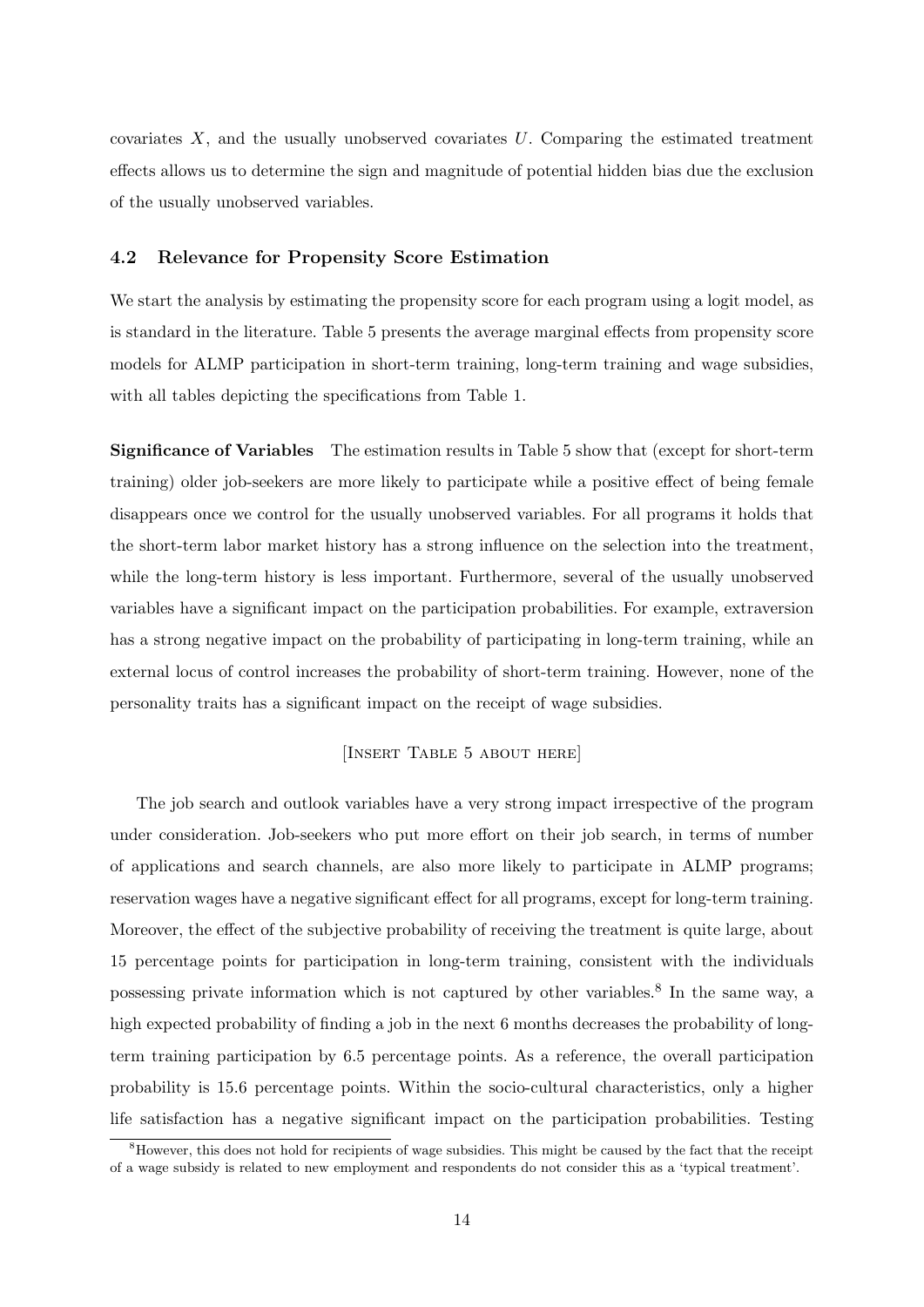separately the joint significance of the different groups of usually unobserved variables it can be seen that the job search and employment outlook variables have the strongest impact on the participation decision for all programs (significant at the 1%-level). Personality traits have a significant impact on the participation in training programs (at the 10%-level for short-term training and 1%-level for long-term training), but not for wage subsidies, and the socio-cultural characteristics have no significant impact on any participation decision.

Goodness-of-Fit Overall, the differences, with respect to the marginal effects between the specific models, tend to be relatively small, while the percentage of observations correctly predicted between the Base 1 specification and the Full specification increases between 4.7 percentage points for wage subsidies and 9.5 percentage points for long-term training. However, about half of the increased hitrate can be explained by the labor market history, while the other half can be attributed to usually unobserved variables. To summarize the results in the prior tables, Table 6 shows three different goodness of fit measures for the previous models.<sup>9</sup> The first measure, the McFadden (1974)  $R^2$  is defined as the 'likelihood ratio index' of the estimated model and a model with all coefficients but the intercept constrained to zero. The second measure, the  $R<sup>2</sup>$  of McKelvey and Zavoina (1975) corresponds to the regression variation divided by the total variation in the latent index function model, where the calculations are based on predicting the continuous latent variable underlying the observed binary variable. Finally, the  $R<sup>2</sup>$  of Efron (1978) is the sum of squared model residuals divided by the total variability in the dependent variable. It is equal to the squared correlation between the predicted values and the actual values.

#### [Insert Table 6 about here]

As it is typical for the evaluation of ALMP programs using individual-level data, the overall level of the  $R^2$  is relatively low (e.g Dolton and Smith, 2011; Huber, Lechner, and Wunsch, 2013). However, we observe substantial differences when including or not the different groups of control variables. For example, considering McKelvey and Zavoina's  $R^2$ , the base specification 1, including only socio-demographics, achieves only between 28% (long-term training) and 40% (wage subsidies) of the goodness of fit of the full model, including all variables; additionally including the labor market history increases it up to 49% (long-term training) and up to 80% (wage subsidies). Hence, the labor market histories seem to explain the participation in wage subsidies especially well. Including the usually unobserved variables has relatively high additional

<sup>&</sup>lt;sup>9</sup>We show three measures of goodness-of-fit as there is no agreed-upon measure for non-linear models.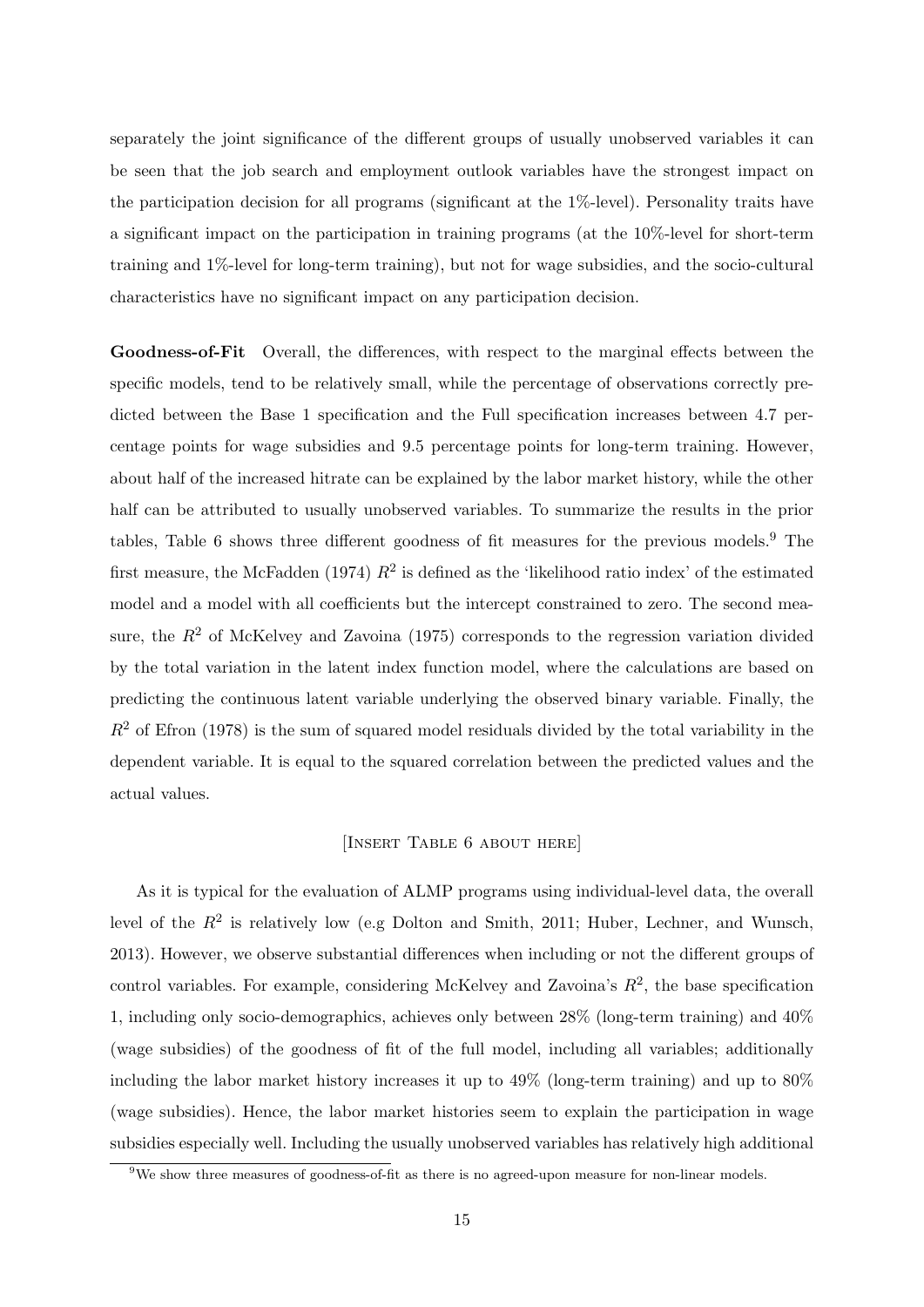explanatory power when estimating the participation in long-term training, while it only slightly increases it for wage subsidies. The effect varies between 20% (for wage subsidies) and 51% (for long-term training). The overall pattern looks very similar for McFadden's and Efrons's  $R^2$  while the absolute values tend to be lower. The results suggest that the baseline variables do very well in predicting the selection into wage subsidies, while the job search and outlook variables especially increase the goodness of fit for long-term training substantially.

Score Distribution Figure 1 presents the propensity score distribution for each specification, separately for the three types of treatment and by treatment arm, for the full estimation sample. Unsurprisingly, including additional control variables reduces the concentration of the propensity scores around the mean and shifts more probability mass to the tails of the distribution. Consistent with the observed improvements in goodness of fit, those shifts imply more mass at lower propensity score values for non-participants and at higher propensity score values for participants. With respect to the different types of treatment, the shifts are lower for wage subsidies than for short- and long-term training. Comparing the baseline specification 1 and the full specification for short-term training the propensity score increases for 61.2% of the participants, with a mean change of 1.5 percentage points, and  $39.3\%$  of the non-participants, with a mean change of -3.6 percentage points. Adding the labor market history to the base specification has only little impact: The propensity score increases for 59.4% of the participants, with a mean change of 1.9 percentage points, and 42.9% of the non-participants, with a mean change of -0.8 percentage points. For wage subsidies, the overall pattern looks very similar. Switching from the base specification 1 to the full specification raises the propensity score for 61.2% of the participants (mean change: 4.5 percentage points) and 38.6% of the non-participants (mean change: -0.6 percentage points). Using specification 2 as the baseline, the propensity score increases for 62.3% (mean change: 1.5 percentage points) and 44.4% of the non-participants (mean change: -0.2 percentage points).

#### [Insert Figures 1 and Table 7 about here]

Score Correlations Table 7 provides several correlation measures between specifications, for the full sample and by treatment arm. The propensity score and rank correlation between the base and full specifications is the highest for wage subsidies and the lowest for long-term training, which suggests that the usually unobserved variables have the highest impact on the selection into long-term training and the lowest on that into wage subsidies. For the latter, the usually unobserved variables provide little extra information that is not captured by the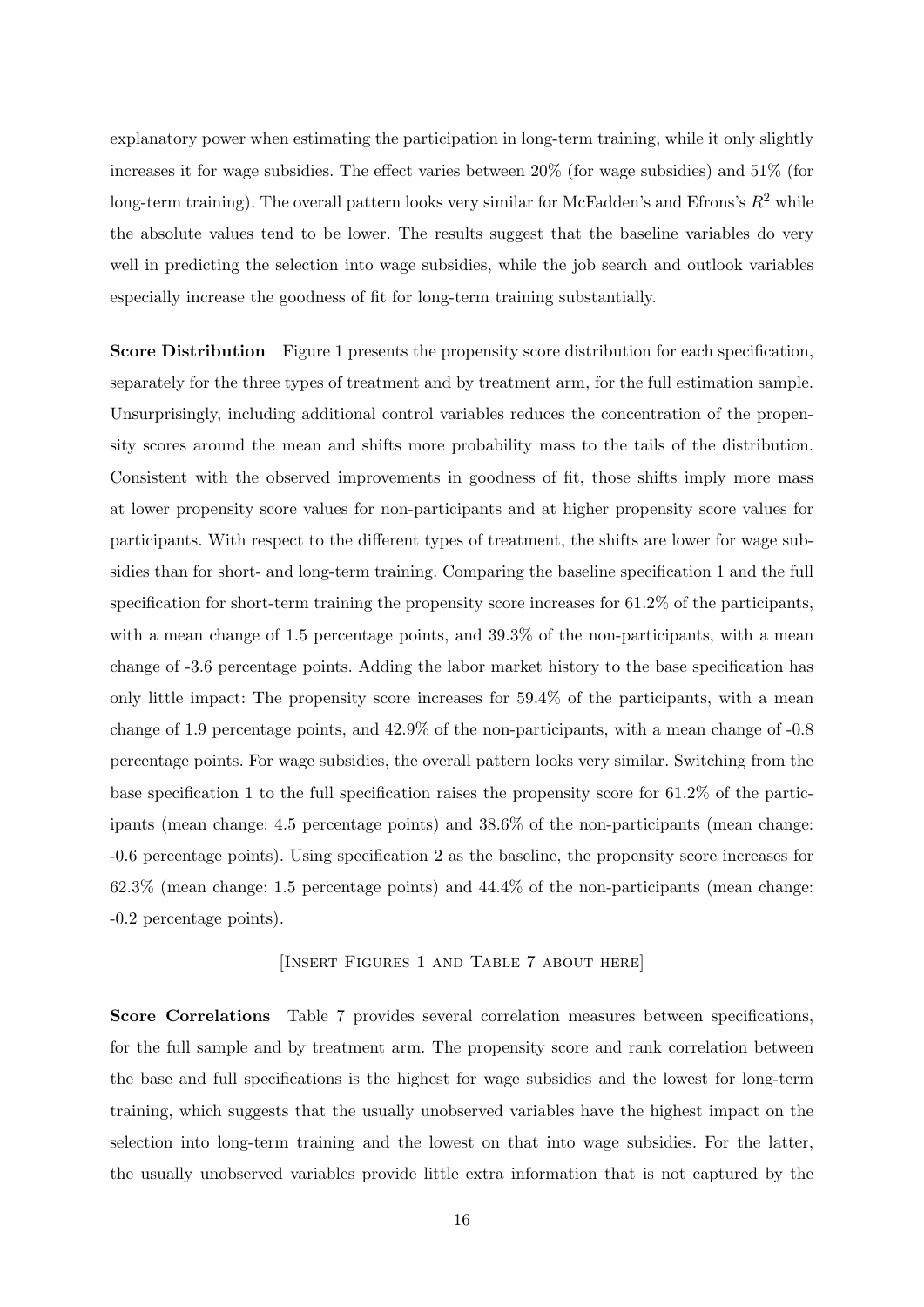socio-demographic and labor market history variables. Finally, we compare the propensity score distributions of both base specifications with that of the full specification. For example, the paired t-test shows no distributional differences for the full sample, but significant variation when comparing treated and non-treated individuals separately, irrespective of the treatment under consideration. With respect to the rank distribution, the Friedman test shows highly significant differences for all programs.

#### 4.3 Consequences for Matching Quality

What has to be kept in mind in the first implementation step is, that the overall aim of the procedure is not to predict the propensity score as well as possible, but to balance the distribution of covariates between participants and non-participants, and we have to check this explicitly. One suitable indicator is the mean standardized bias (Rosenbaum and Rubin, 1983), which assesses the distance in marginal distribution of the covariates before and after matching. For each covariate  $X$  it is defined as the difference of sample means in the treated and matched control subsamples as a percentage of the square root of the average of sample variances in both groups:

$$
SB(x) = \frac{100(\bar{x}_c - \bar{x}_t)}{\sqrt{(s_{xc}^2 + s_{xt}^2)/2}},\tag{4}
$$

with  $\bar{x}_c$  being the mean of the control group,  $\bar{x}_t$  the mean of the treatment group,  $s_{xc}^2$  the variance of the control group and  $s_{xt}^2$  the variance of the treatment group. In Table 8 we present the mean of  $SB(x)$ , MSB, for groups of variables and overall, for the different specifications, treatments and samples. In our setting, it is especially interesting to assess the matching quality for the usually unobserved variables for those propensity score specifications (Base 1 and Base 2) that do not rely on the usually unobserved variables; it is a useful way to summarize the degree to which the socio-demographic characteristics and labor market history can proxy for the usually unobserved variables in the selection into treatment process.

The first column of Table 8 presents the raw MSB, i.e. prior to matching, while the next three columns present the MSB when matching with the alternative specifications of the propensity score: only using socio-demographics (Base 1), using socio-demographics and the labor market history (Base 2), and adding the usually unobserved variables (Full).

#### [Insert Table 8 about here]

Using the full propensity score specification reduces the overall MSB down to 1.9 for shortterm training, to 3.0 for long-term training, and to 3.7 for wage subsidies, values all below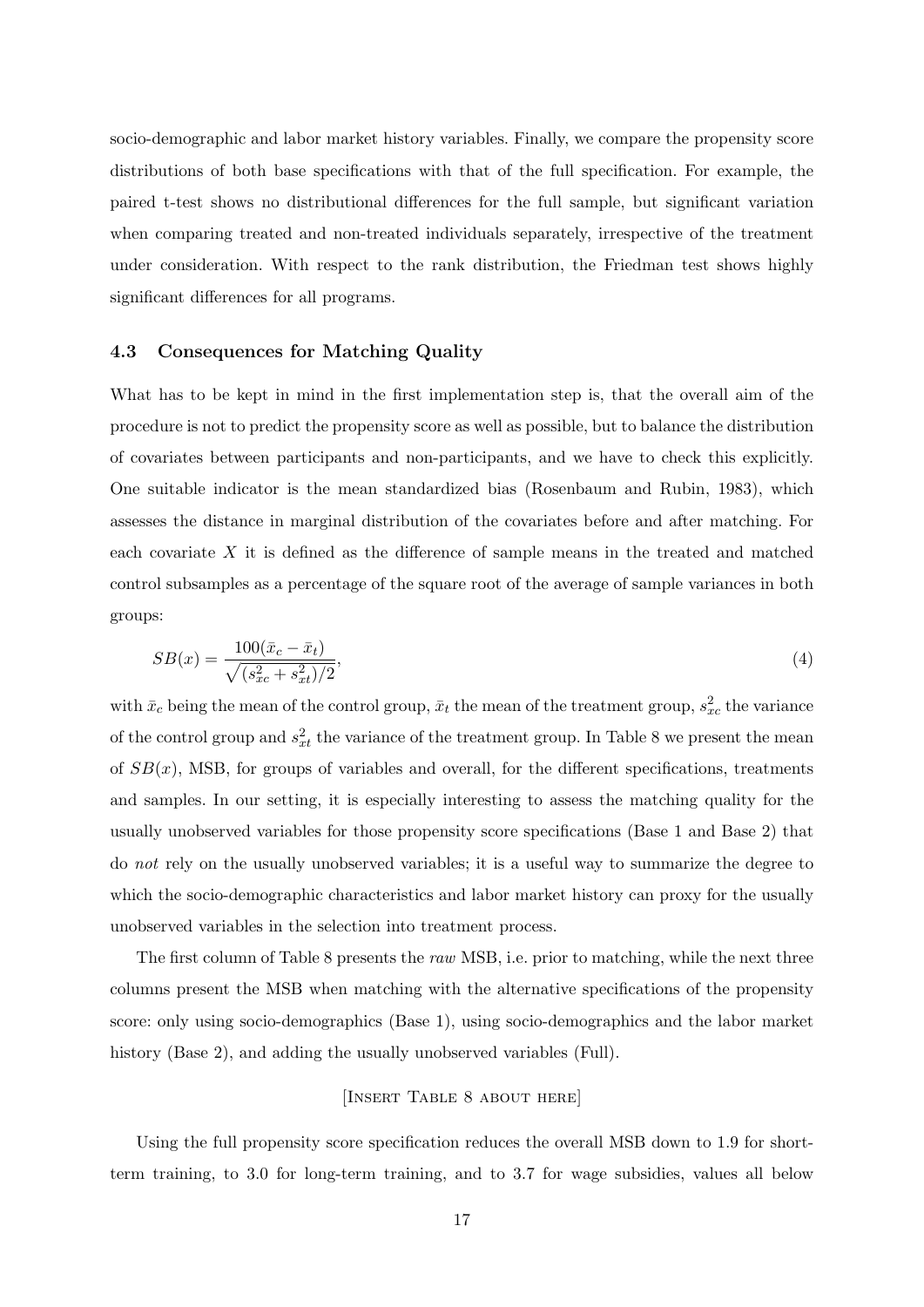the target of 3% to 5% usually considered appropriate in empirical studies. However, on closer examination we find substantial differences with respect to the different programs and groups of control variables. For all programs, we find the largest raw bias with respect to the job search and employment outlook variables (MSB of 15.0 for wage subsidies, 16.5 for short-term training and 24.3 for long-term training). These MSB values are substantially larger than for most other groups of variables, except for the labor market history in the wage subsidies treatment (14.1). However, the latter is reduced to 2.6 by including both sets of baseline variables as controls. The same is not true with regard to the job search and employment outlook variables: the MSB is at best only slightly reduced, for all three treatments, when using the propensity score specification Base 1 or Base 2 (the MSB even increases for long-term training and wage subsidies under Base 2). Once the Full specification for the propensity score is used in matching, i.e. including the usually unobserved variables, the MSB for these variables is reduced substantially. In most cases the reductions are enough to bring the MSB down to below the 5% threshold. With respect to the personality variables we have the interesting finding that conditioning on Base 2 even increases the MSB for long-term training and does not do much for short-term training. Balancing for these variables is better when using the Full specification, even though the MSB remains at 6.2 for wage subsidies. These results are in line with our previous results which indicate that the job search and employment outlook variables have the strongest impact on the selection into all types of programs. More importantly, estimating the propensity score using only the baseline variables does not appear to be successful in eliminating the differences in the usually unobserved variables, which appear as very important for the selection into treatment process.

#### 4.4 Consequences for Treatment Effects

In this section we present the consequences of using the alternative propensity score specifications for the estimation of the treatment effects of each program. There are several possible estimators for the Average Treatment on the Treated (ATT) parameters we are interested in obtaining (e.g. Imbens and Wooldridge, 2009). For the sake of clarity, we focus our analysis on a particular estimator, kernel matching, which is heavily used in evaluation studies. When relying on kernel matching estimators researchers need to specify a kernel function and a bandwidth parameter.<sup>10</sup> We specify an epanechnikov kernel, and a bandwidth of 0.06. In Appendix A.2 we conduct a sensitivity analysis where we specify alternative estimators, and bandwidth parameters for the

<sup>&</sup>lt;sup>10</sup>In contrast to the choice of the bandwidth parameter, where a trade-off between a small variance and an unbiased estimate of the true conditional mean function arises, the choice of the kernel type appears to be relatively less important in practice (see the discussion in Caliendo and Kopeinig, 2008; Galdo, Smith, and Black, 2008).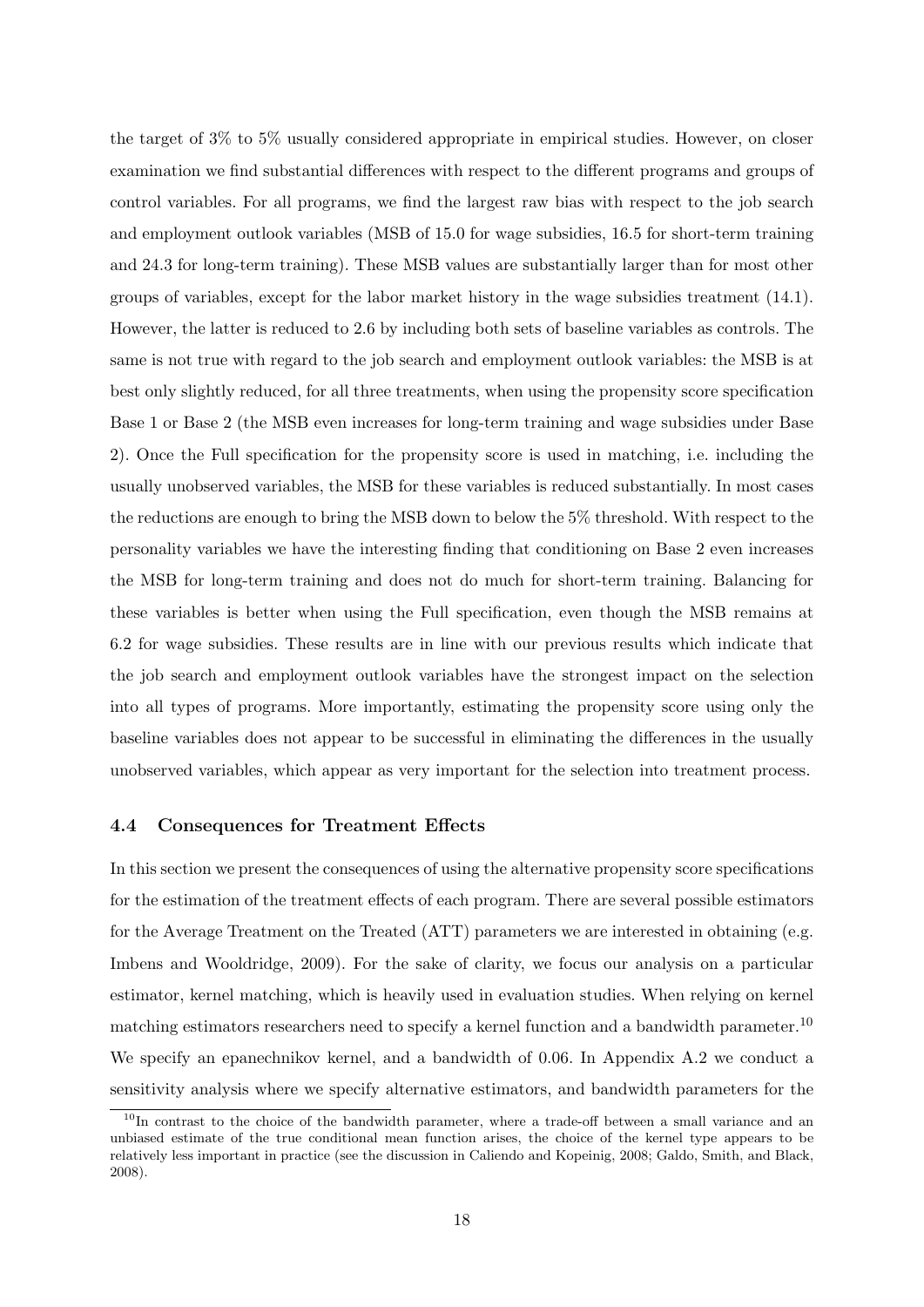kernel estimators. Our results are qualitatively similar using any estimator.

Table 9 presents the differences in mean outcomes (raw gap) as well as the ATT from using the kernel estimator. We use the same three main specifications for the propensity score as defined before (see Table 1).<sup>11</sup> As the outcomes of interest we analyze the employment probability 12 and 30 months, respectively, after the entry into unemployment, the overall time spent in employment and the cumulated earnings within 30 months. The left panel of the Table shows the ATTs, while the right panel calculates the difference in ATTs, both absolute and in percentage terms.

Shortly summarizing the estimated effects of the different programs, we find a negative effect of all treatments on the employment probability after 12 months, while the negative effect gets smaller over time and we even find a positive and significant effect for wage subsidies after 30 months. Moreover, there is a negative effect of all treatments on the overall time spent in employment within 30 months, with the most unfavorable effect for long-term training. Regarding cumulated earnings within 30 months, there is a positive effect of wage subsidies, while all other programs reduce participants earnings.

Our main interest is in the comparison of the estimated treatment effects using alternative propensity score specifications. It can be seen that the overall absolute differences are relatively small. However, some of these differences are quite large in percentage terms. For example, for short-term training, the differences in the ATT for cumulated earnings within 30 months between the Base 1 and Full specifications is as large as  $27.8\%$  ( $\in 758$ ). However, when comparing the Base 2 and Full specifications, the difference in ATT gets reduced to 4.1% ( $\in$ 85). For the same treatment, however, the percentage difference in ATTs for employed after 30 months is -21.1% between the Full and Base 1 specifications, and it gets reduced only slightly to -17.8% between the Full and Base 2 specifications (in both cases, in absolute terms the difference is still small, -.002, out of an ATT of around 0.01). In general, the most distinctive differences can be generally found when estimating the effect on cumulated earnings, while the differences are relatively small when considering the employment probability at a certain point in time.

Comparing the different programs the effect of including the usually unobserved variables is stronger on the treatment effect of wage subsidies compared to the two types of training programs. Also, for the majority of the estimated effects the differences are substantially larger when comparing the Base 1 specification with the Full model, which supports the idea that a large part of the usually unobserved characteristics, especially those that are constant over time,

 $11$ Estimation results for a larger set of specifications including each group of usually unobserved variables separately can also be found in Appendix A.1.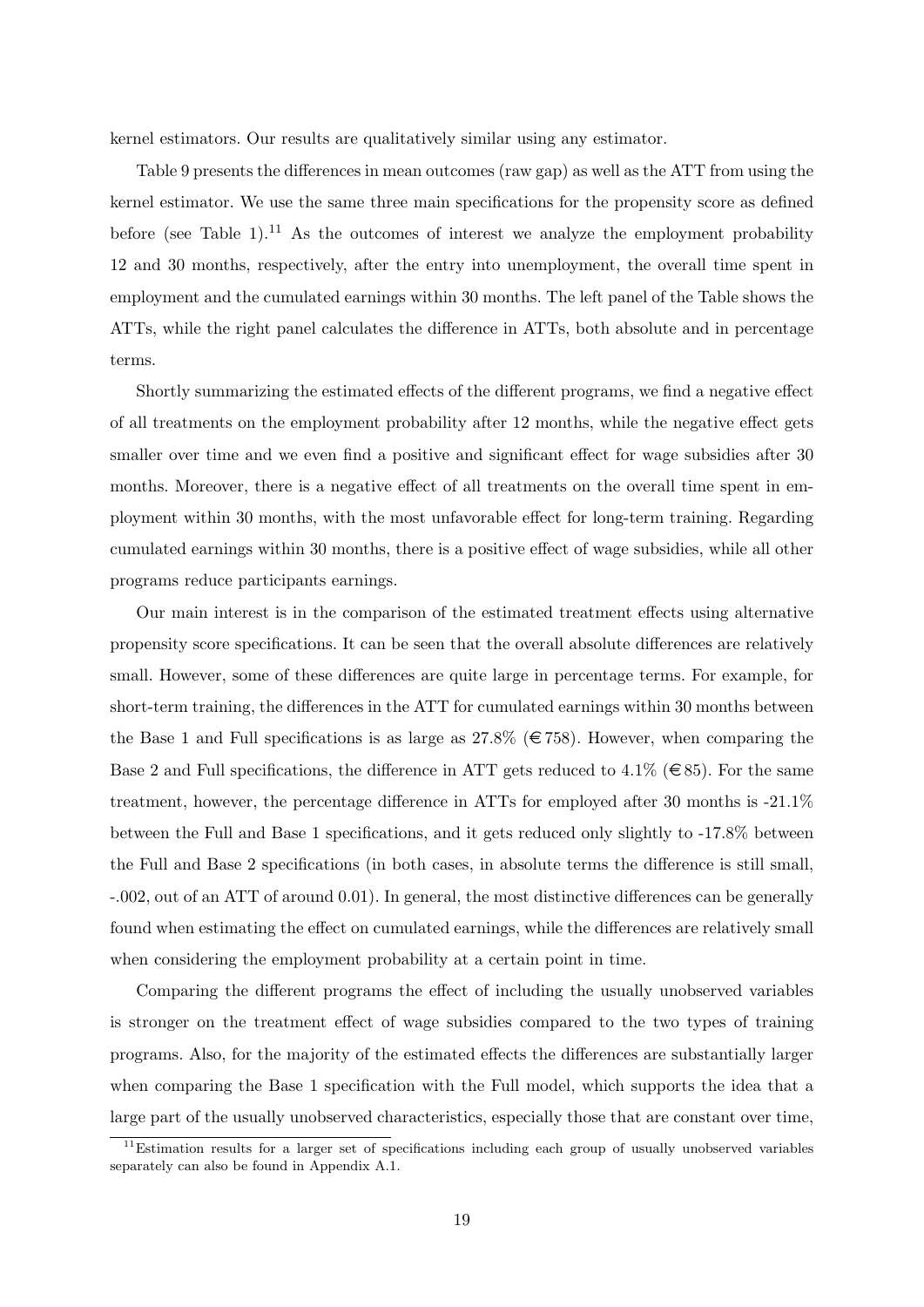can be captured by controlling for the previous labor market performance.

Note that only a few differences in ATTs are statistically significant, and only when comparing the Full and Base 1 specifications. No statistically significant differences remain when controlling also for the market history variables in Base 2.

#### [INSERT TABLE 9 AND FIGURE 2 ABOUT HERE]

The results for the ATTs seem surprising given the importance for the selection process that the usually unobserved variables seem to have, as indicated by the goodness-of-fit measures, the propensity score distributions, and the measures of matching quality. To better understand this issue, in Figure 2 we present matched propensity score differences, for the different treatments. Each panel presents a box plot of the difference in the Full specification propensity scores between the treated and matched control individuals, based on the deciles of the propensity score under the Base 2 specification. Each box plot shows the median as a line in the box, the inter-quantile range  $(IQR)$  with the height of the box, and the distance  $1.5 \times IQR$  with whiskers outside the box; outliers are represented by dots outside the whiskers. Consistent with the findings in Table 6 the median differences in propensity scores are larger for long-term training, the treatment for which a larger percentage of the overall variation is explained by the usually unobserved variables. For short-term training and wage subsidies the medians across deciles are closer to zero, indicating that there are no large differences in propensity scores between the matched individuals, either when using the Base 2 or the Full specification. However, as a fair amount of variation around the median remains, it is consistent with the results in Table 8 that show that the differences in usually unobserved variables, as measured by the MSB, remain high when using the Base 2 propensity score specification.

It is useful to relate the characteristics of the two programs for which selection based on the usually unobserved variables seem to matter the most and the least, long-term training and wage subsidies respectively, to their selection process. For both programs the results related to the usually unobserved variables are intuitive: long-term training requires a high degree of commitment by the trainees, to endure a program that can be as long as three years. It is not surprising then that personality traits and job search and employment outlook variables matter for selection into this type of training. Wage subsidies are oriented to help individuals find employment in markets where the demand for labor may be weak for the particular skills of these individuals. Therefore, it is not unexpected that the labor market histories of the individuals have the main explanatory power in the selection process (in terms of goodness-of-fit the usually unobserved variables explain marginally no more than 20% of the observed variation,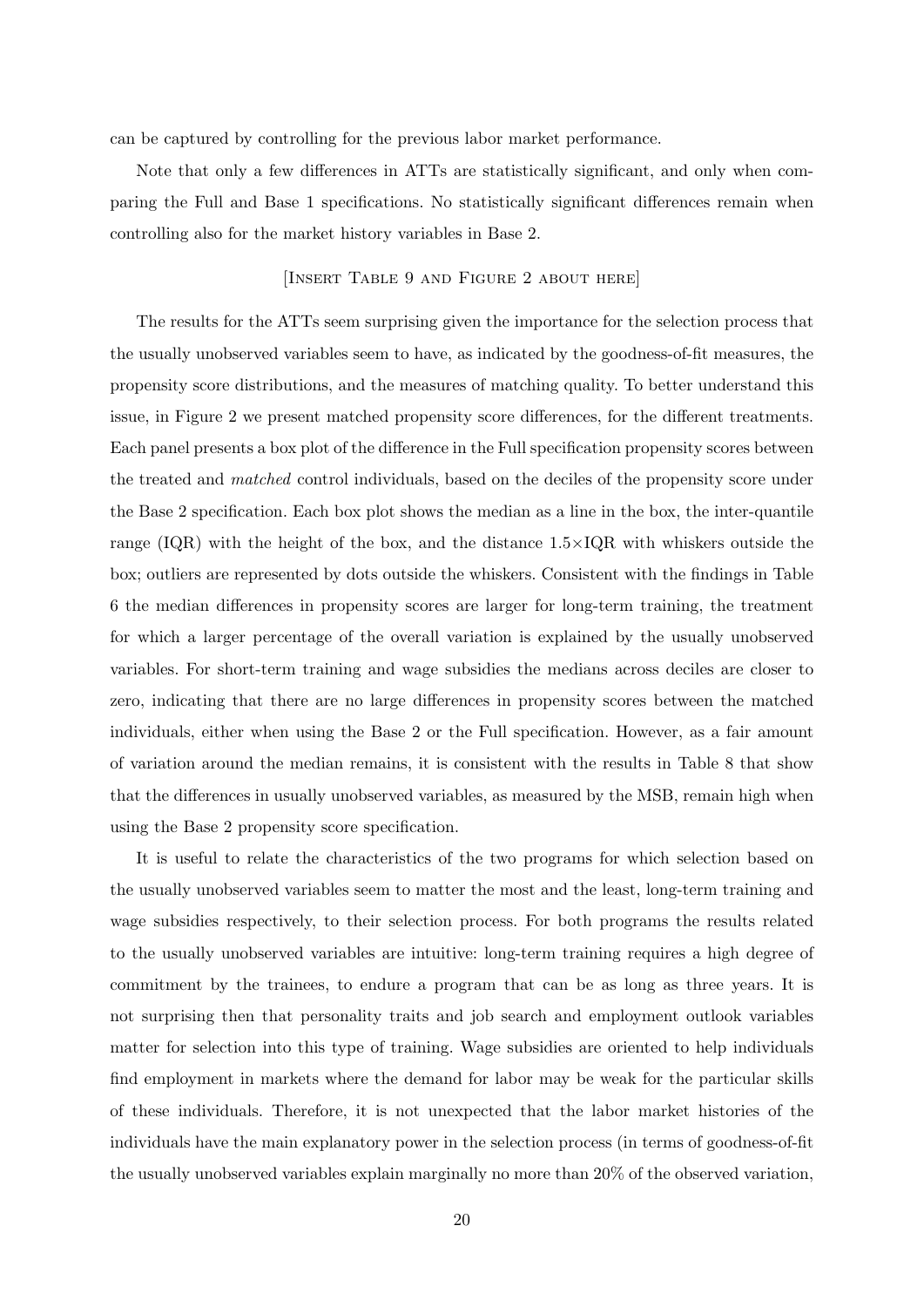with respect to the Base 2 specification, and in terms of matching quality, the MSB improves only slightly overall with the addition of these variables). In particular, prior subsidized employment influences the participation in this treatment positively compared to all other treatments (see Table 5).

Returning to the treatment effects in Table 9 it is clear that the distinct selection processes suggested by the results are not reflected by the estimated treatment effects. Given the differences in treatment effects between the Full and Base 1 specifications, compared to the differences between the Full and Base 2 specifications, it is clear that the labor market history is able to capture most of the information contained in the usually unobserved variables. This point is even stronger if some of the usually unobserved variables are stable over time as, for example, personality traits are expected to be. In general, the higher is the correlation between the usually unobserved variables and the labor market history, the smaller the additional value of the usually unobserved variables will be. Finally, note that our results are qualitatively similar when further splitting the sample by characteristics of the participants, like gender or skill level.<sup>12</sup>

### 5 Conclusion

The aim of this study was to investigate the effect of personality traits and other usually unobserved variables on the selection into active labor market policy programs and in consequence on the estimated average treatment effects. The results present a clear picture. The usually unobserved variables matter in terms of the selection process into treatment, in a different manner for the individuals treated under each of the programs. This is consistent with the three programs representing distinct re-integration strategies targeted to different types of unemployed individuals. Even though we find that the usually unobserved variables matter for selection, when estimating the effects of ALMP programs on labor market outcomes in a second step, the overall influence of including or excluding them is rather small. Our results suggests that unobserved variables have a slightly stronger impact when evaluating the effect of wage subsidies, compared to training measures, and can be stronger for different subgroups like high-skilled workers. But even in those cases the differences in treatment effects are in general not statistically significant.

The relatively small overall impact on treatment effects of the usually unobserved variables seems to be explained by the comprehensive baseline control variables, predominately the labor market history. Assuming that the usually unobserved variables are constant over time, they not only affect selection into programs and future labor market outcomes, but they are probably

<sup>&</sup>lt;sup>12</sup>These results are available upon request.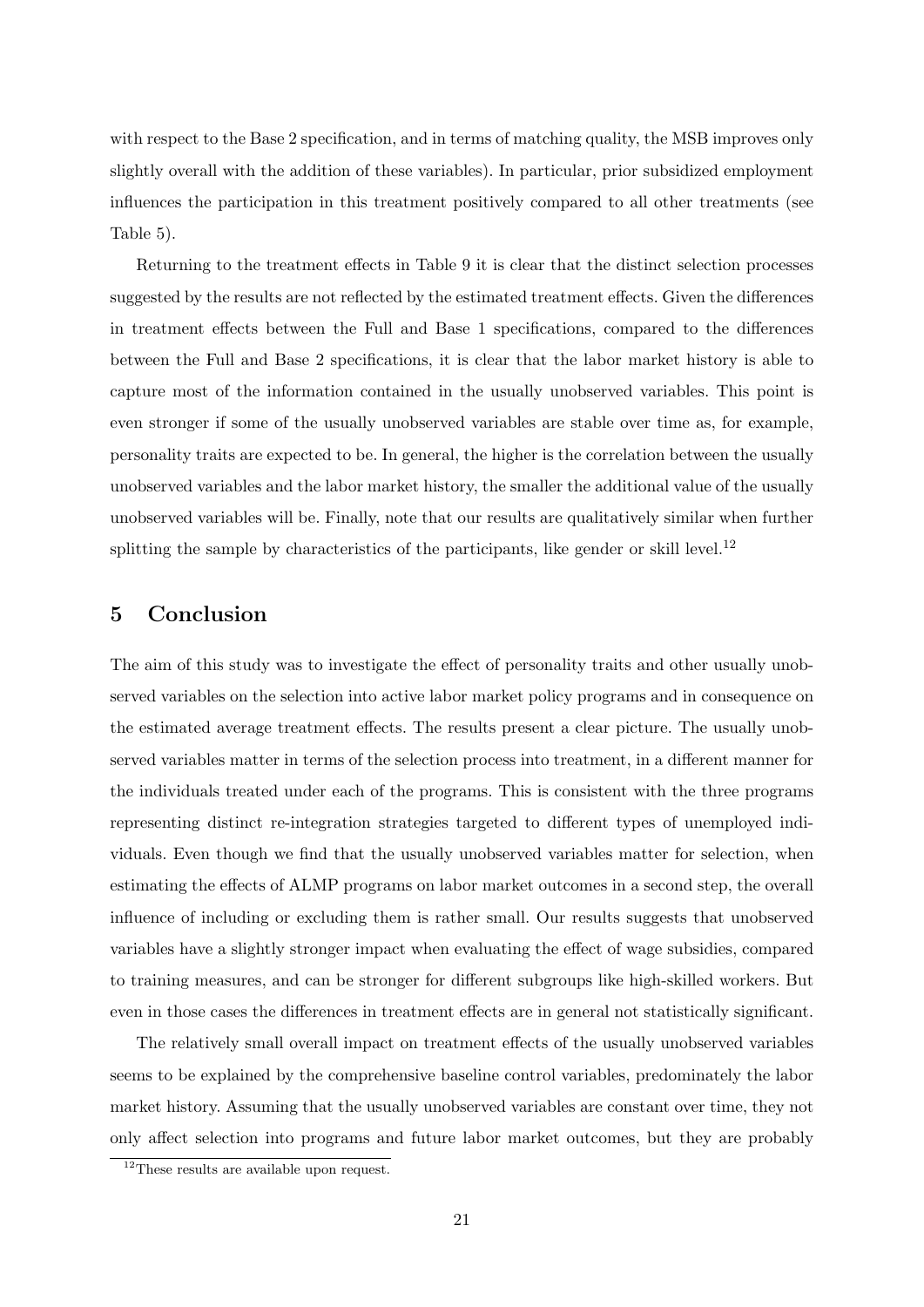correlated with past labor market performances. Thus, conditioning on labor market histories implicitly captures a large part of the information contained in the usually unobserved variables. Our results show that given our set of usually unobserved characteristics, the influence of these variables on the effect of ALMP programs in Germany is generally limited when informative administrative data are available. This suggests that lacking these usually unobserved characteristics does not affect in a fundamental way the assessment of public policies: as long as a large enough set of covariates, which include labor market history, is available; any expected biases associated to not observing some of the personality traits and job search and employment outlook variables, are likely to be sufficiently small as to not fundamentally affect policy conclusions.

It is necessary to be prudent in generalizing our results outside the setting of this study: the effects can clearly differ among different types of programs, different countries and the population of interest. Nevertheless, our study does show that valid concerns about the role of unobserved variables, when using a "selection on observables" assumption for the estimation of treatment effects, may be less relevant when observable information is available that is sufficiently correlated to the unobservable variables. This clearly seems to be the case in settings, like in many European countries these days, where policy evaluation is based on detailed administrative data.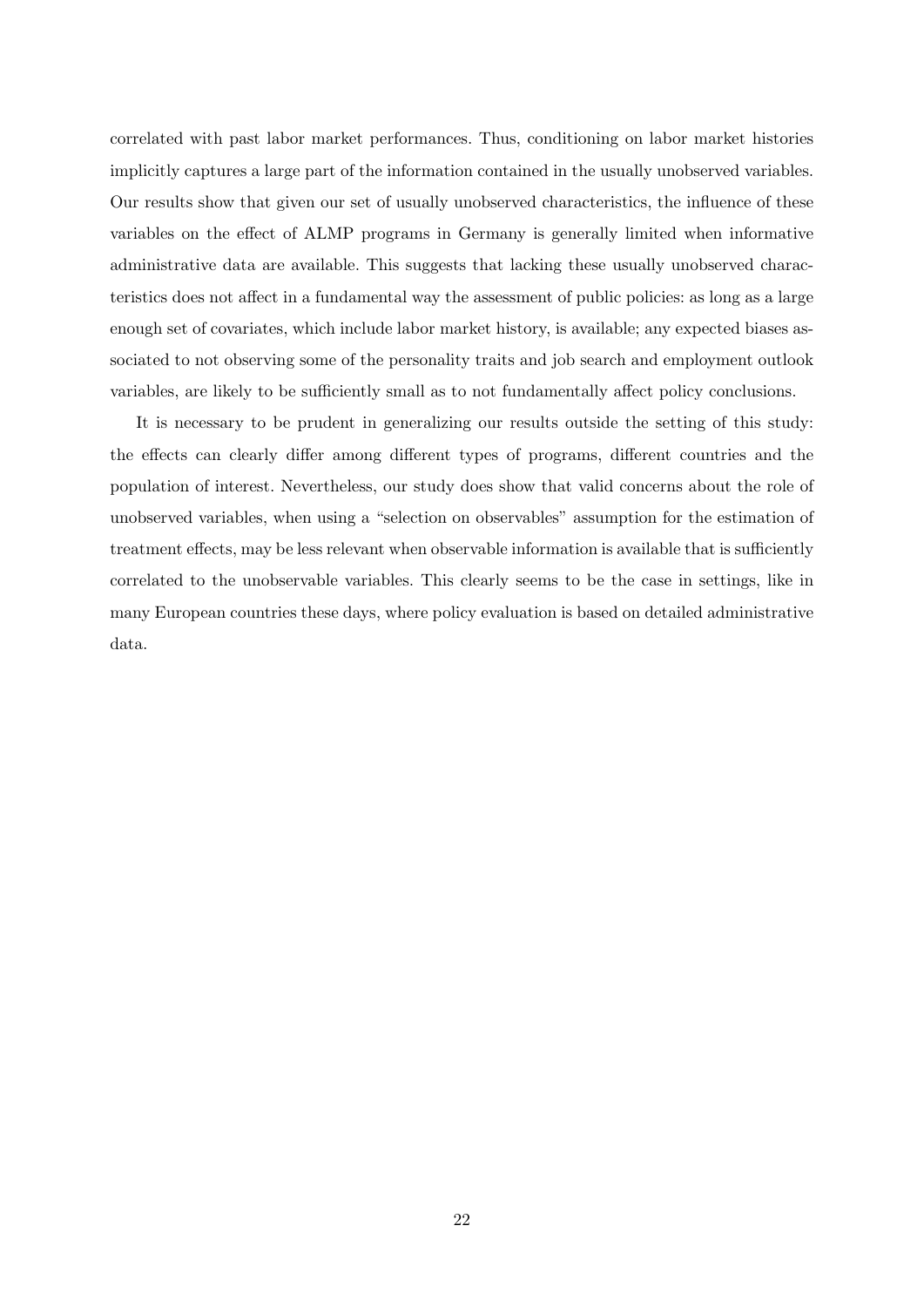### References

- Altonji, J. G., T. E. Elder, and C. R. Taber (2005): "Selection on observed and unobserved variables: Assessing the effectiveness of Catholic schools," Journal of Political Economy, 113(1), 151–184.
- Andrisani, P. J. (1977): "Internal-external attitudes, personal initiative, and the labor market experience of black and white men," Journal of Human Resources, pp. 308–328.
- ARNI, P., M. CALIENDO, S. KÜNN, AND K. ZIMMERMANN (2014): "The IZA Evaluation Dataset Survey: A Scientific Use File," IZA Journal of European Labor Studies, 3:6.
- Bayer, P., S. L. Ross, and G. Topa (2008): "Place of Work and Place of Residence: Informal Hiring Networks and Labor Market Outcomes," Journal of Political Economy, 116(6), 1150– 1196.
- BELZIL, C., AND M. LEONARDI (2007): "Can risk aversion explain schooling attainments? Evidence from Italy," Labour Economics, 14(6), 957–970.
- BERNHARD, S., AND T. KRUPPE (2012): "Effectiveness of further vocational training in Germany: empirical findings for persons receiving means-tested unemployment benefit," Discussion Paper 10/2012, IAB, Nuremberg.
- BERNHARD, S., AND J. WOLFF (2008): "Contracting out placement services in Germany: Is assignment to private providers effective for needy job-seekers?," Discussion Paper 05/2008, IAB, Nuremberg.
- Biewen, M., B. Fitzenberger, R. Osikominu, and M. Paul (2014): "The Effectiveness of Public Sponsored Training Revisited: The Importance of Data and Methodological Choices," forthcoming in: Journal of Labor Economics.
- Black, S. E., P. J. Devereux, and K. G. Salvanes (2005): "Why the Apple Doesn't Fall Far: Understanding Intergenerational Transmission of Human Capital," American Economic Review, 95(1), 437–449.
- Bowles, S., H. Gintis, and M. Osborne (2001): "Incentive-enhancing preferences: Personality, behavior, and earnings," American Economic Review, pp. 155–158.
- BROWN, S., J. ROBERTS, AND K. TAYLOR (2010): "Reservation wages, labour participation and health," Journal of the Royal Statistical Society A, 173, 501–529.
- CALIENDO, M., D. COBB-CLARK, AND A. UHLENDORFF (2014): "Locus of control and job search strategies," IZA Discussion Paper No. 4750, forthcoming in: Review of Economics and Statistics.
- Caliendo, M., A. Falk, L. Kaiser, H. Schneider, A. Uhlendorff, G. van den Berg, and K. Zimmermann (2011): "The IZA Evaluation Dataset: towards evidence-based labor policy making," International Journal of Manpower, 32, 731–752.
- Caliendo, M., and S. Kopeinig (2008): "Some practical guidance for the implementation of propensity score matching," Journal of Economic Surveys, 22(1), 31–72.
- Card, D., J. Kluve, and A. Weber (2010): "Active Labour Market Policy Evaluations: A Meta-Analysis\*," Economic Journal, 120(548), F452–F477.
- DEHEJIA, R. (2005): "Practical propensity score matching: a reply to Smith and Todd," Journal of Econometrics, 125(1), 355–364.
- Dehejia, R. H., and S. Wahba (1999): "Causal Effects in Nonexperimental Studies: Reevaluating the Evaluation of Training Programs," Journal of the American Statistical Association, 94(448), 1053–1062.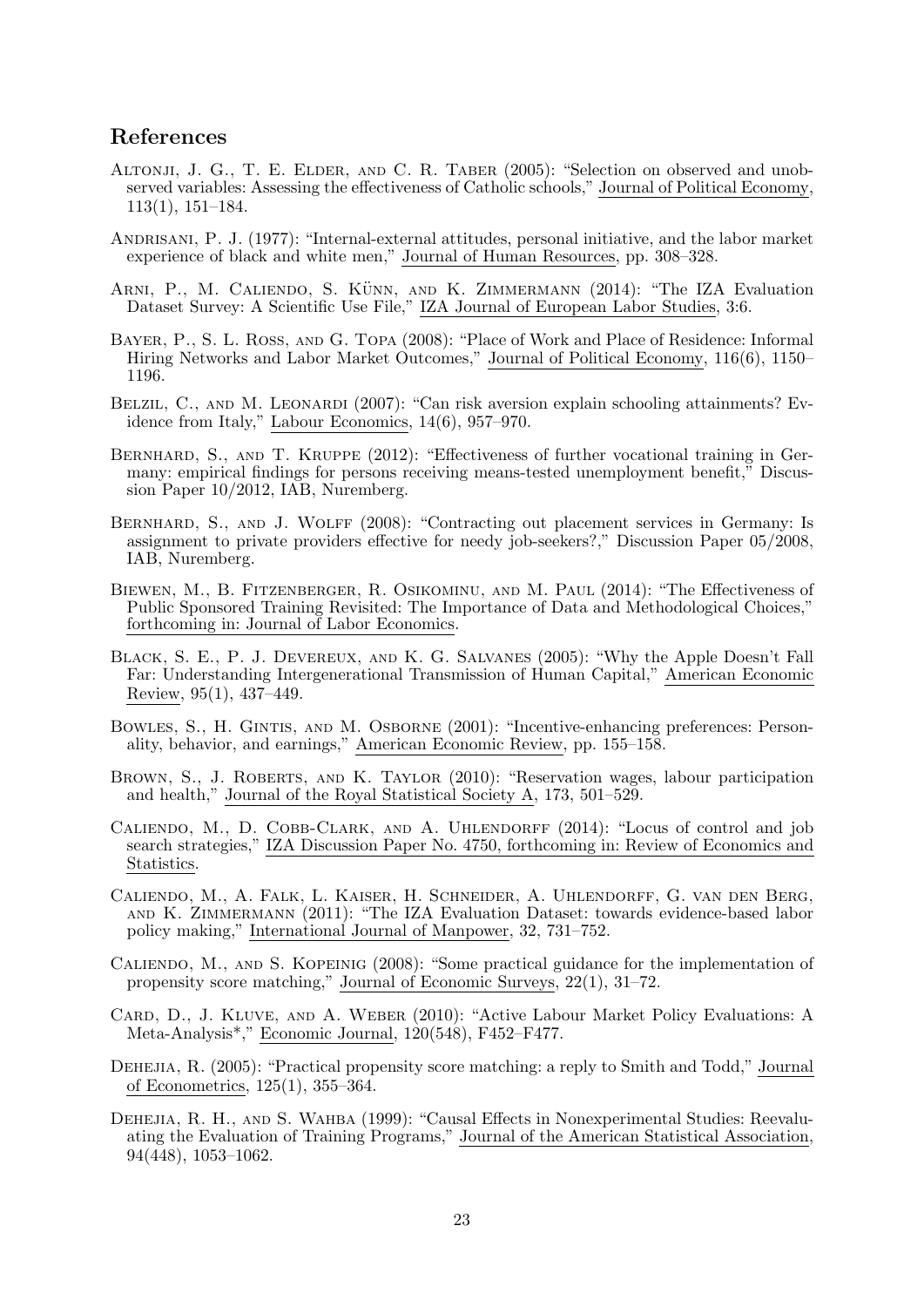- DEHEJIA, R. H., AND S. WAHBA (2002): "Propensity Score-Matching Methods for Nonexperimental Causal Studies," Review of Economics and Statistics, 84(1), 151–161.
- Digman, J. M. (1990): "Personality structure: Emergence of the five-factor model," Annual Review of Psychology,  $41(1)$ ,  $417-440$ .
- DOHMEN, T., A. FALK, D. HUFFMAN, AND U. SUNDE (2012): "The intergenerational transmission of risk and trust attitudes," Review of Economic Studies, 79(2), 645–677.
- DOLTON, P. J., AND J. A. SMITH (2011): "The Impact of the UK New Deal for Lone Parents on Benefit Receipt," Discussion paper, Institute for the Study of Labor (IZA).
- Efron, B. (1978): "Regression and ANOVA with zero-one data: Measures of residual variation," Journal of the American Statistical Association, 73(361), 113–121.
- FITZENBERGER, B., A. OSIKOMINU, AND R. VÖLTER (2008): "Get training or wait? Longrun employment effects of training programs for the unemployed in West Germany," Annales d'Economie et de Statistique, pp. 321–355.
- Galdo, J., J. A. Smith, and D. Black (2008): "Bandwidth Selection and the Estimation of Treatment Effects with Unbalanced Data," Annals of Economics and Statistics / Annales d'Economie et de Statistique,  $91/92$ , 189–216.
- Gerfin, M., M. Lechner, and H. Steiger (2005): "Does subsidised temporary employment get the unemployed back to work? Aneconometric analysis of two different schemes," Labour Economics, 12(6), 807–835.
- HECKMAN, J., H. ICHIMURA, J. SMITH, AND P. TODD (1998): "Characterizing selection bias using experimental data," Econometrica, 66(5), 1017–1098.
- HECKMAN, J. J., R. J. LALONDE, AND J. A. SMITH (1999): "The economics and econometrics of active labor market programs," Handbook of Labor Economics, 3, 1865–2097.
- HECKMAN, J. J., J. STIXRUD, AND S. URZUA (2006): "The Effects of Cognitive and Noncognitive Abilities on Labor Market Outcomes and Social Behavior," Journal of Labor Economics, 24(3), 411–482.
- HEINECK, G., AND S. ANGER (2010): "The returns to cognitive abilities and personality traits in Germany," Labour Economics, 17(3), 535–546.
- Holzer, H. J. (1988): "Search Method Use by Unemployed Youth," Journal of Labor Economics,  $6(1)$ ,  $1-20$ .
- HUBER, M., M. LECHNER, AND C. WUNSCH (2013): "The performance of estimators based on the propensity score," Journal of Econometrics.
- ICHINO, A., F. MEALLI, AND T. NANNICINI (2008): "From temporary help jobs to permanent employment: What can we learn from matching estimators and their sensitivity?," Journal of Applied Econometrics, 23(3), 305–327.
- IMBENS, G. W. (2003): "Sensitivity to exogeneity assumptions in program evaluation," American Economic Review, 93(2), 126–132.
- IMBENS, G. W., AND J. M. WOOLDRIDGE (2009): "Recent Developments in the Econometrics of Program Evaluation," Journal of Economic Literature, 47(1), 5–86.
- Jaenichen, U., and G. Stephan (2011): "The effectiveness of targeted wage subsidies for hard-to-place workers," Applied Economics, 43(10), 1209–1225.
- JESPERSEN, S. T., J. R. MUNCH, AND L. SKIPPER (2008): "Costs and benefits of Danish active labour market programmes," Labour Economics, 15(5), 859–884.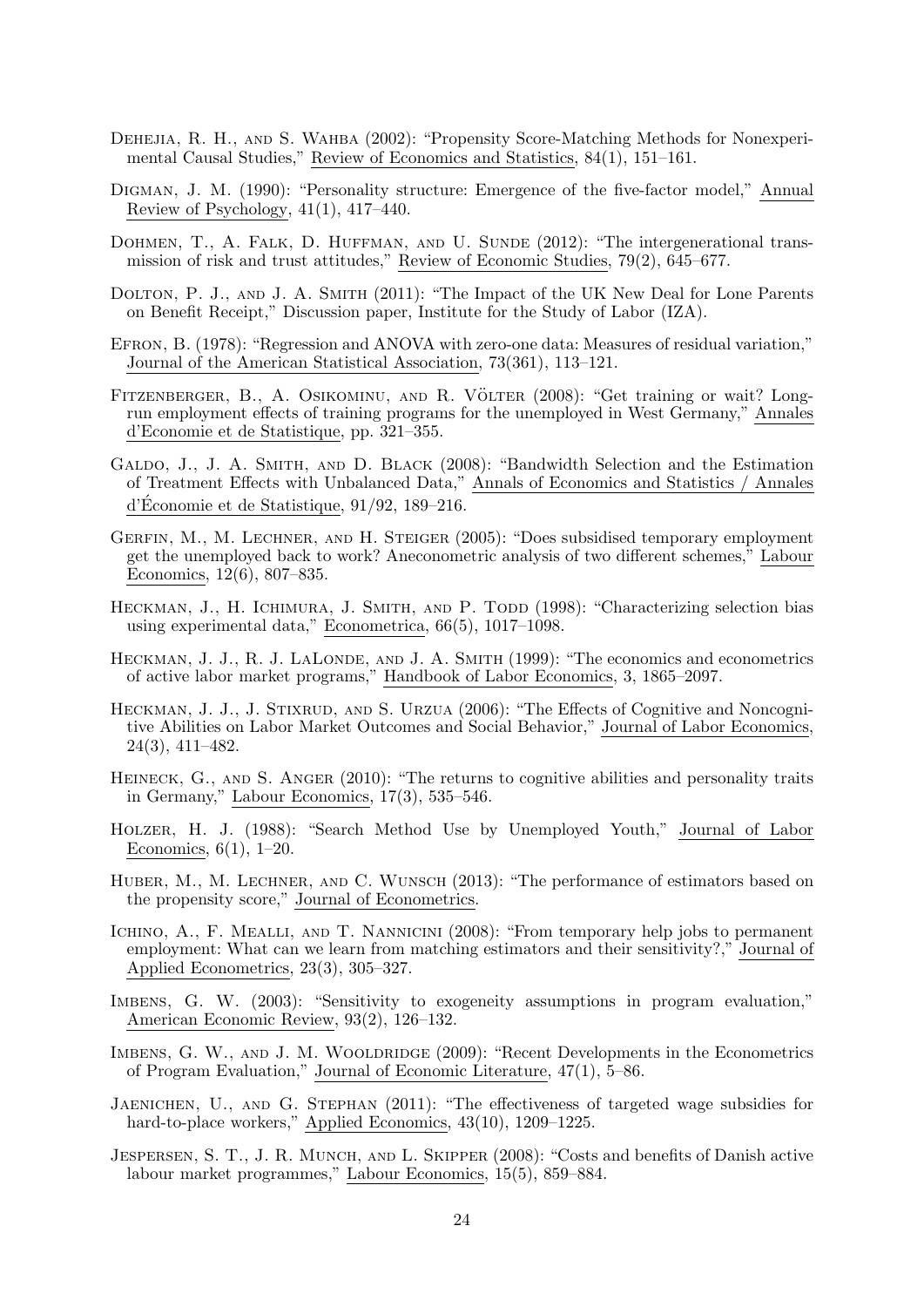- Kluve, J. (2010): "The effectiveness of European active labor market programs," Labour Economics, 17(6), 904–918.
- LALONDE, R. J. (1986): "Evaluating the Econometric Evaluations of Training Programs with Experimental Data," American Economic Review, 76(4), 604–620.
- Lechner, M., R. Miquel, and C. Wunsch (2011): "Long-Run effects of public sector Sponsored Training in West Germany," Journal of the European Economic Association, 9(4), 742– 784.
- LECHNER, M., AND C. WUNSCH (2008): "What did all the money do? On the general ineffectiveness of recent West German labour market programmes," Kyklos, 61(1), 134–174.
- (2013): "Sensitivity of matching-based program evaluations to the availability of control variables," Labour Economics.
- McFadden, D. (1974): "Conditional Logit Analysis of Qualitative Choice Behavior," Frontiers in Econometrics, pp. 105–142.
- McGee, A. (2014): "How the Perception of Control Influences Unemployed Job Search," Industrial and Labor Relations Review, forthcoming.
- McKelvey, R. D., and W. Zavoina (1975): "A statistical model for the analysis of ordinal level dependent variables," Journal of Mathematical Sociology, 4(1), 103–120.
- Montgomery, J. D. (1991): "Social Networks and Labor-Market Outcomes: Toward an Economic Analysis," American Economic Review, 81(5), 1407–18.
- Mortensen, D. T. (1986): "Job search and labor market analysis," in Handbook of Labor Economics, ed. by O. Ashenfelter, and R. Layard, vol. 2, pp. 849 – 919. Elsevier.
- MUELLER, G., AND E. PLUG (2006): "Estimating the effect of personality on male and female earnings," Industrial and Labor Relations Review, pp. 3–22.
- Mueser, P. R., K. R. Troske, and A. Gorislavsky (2007): "Using state administrative data to measure program performance," Review of Economics and Statistics, 89(4), 761–783.
- Nyhus, E. K., and E. Pons (2005): "The effects of personality on earnings," Journal of Economic Psychology, 26(3), 363–384.
- Osborne Groves, M. (2005): "How important is your personality? Labor market returns to personality for women in the US and UK," Journal of Economic Psychology, 26(6), 827–841.
- Oster, E. (2013): "Unobservable Selection and Coefficient Stability: Theory and Validation," Working Paper 19054, National Bureau of Economic Research (NBER).
- PANNENBERG, M. (2010): "Risk attitudes and reservation wages of unemployed workers: evidence from panel data," Economics Letters, 106(3), 223–226.
- ROSENBAUM, P., AND D. RUBIN (1983): "The Central Role of the Propensity Score in Observational Studies for Causal Effects," Biometrika, 70(1), 41–50.
- Rosenbaum, P. R. (2002): Observational Studies. Springer, New York.
- ROTTER, J. B. (1966): "Generalized expectancies for internal versus external control of reinforcement.," Psychological monographs: General and applied, 80(1), 1.
- Roy, A. (1951): "Some Thoughts on the Distribution of Earnings," Oxford Economic Papers, 3(2), 135–145.
- Rubin, D. (1974): "Estimating Causal Effects to Treatments in Randomised and Nonrandomised Studies," Journal of Educational Psychology, 66, 688–701.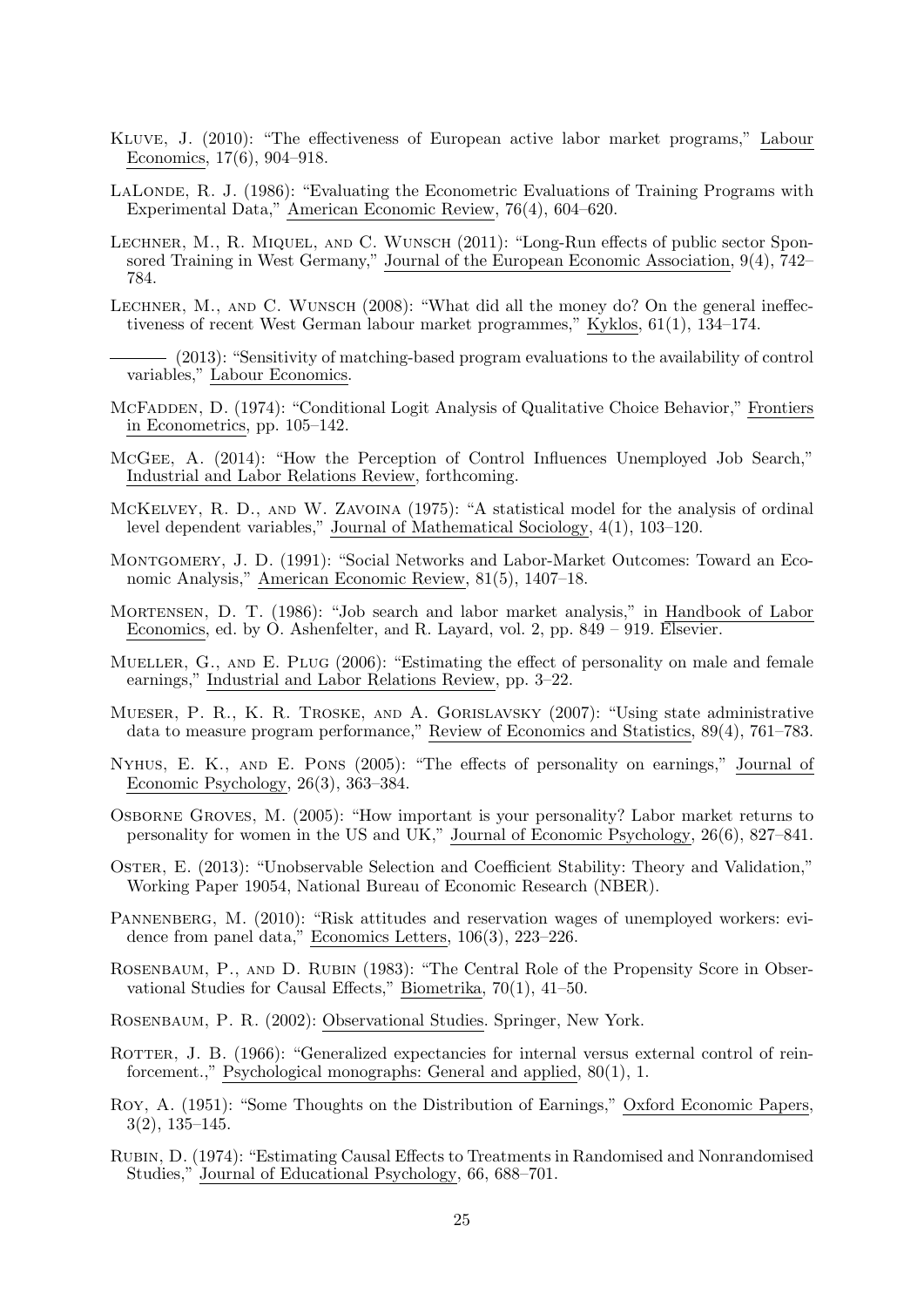- Rubin, D. B. (2008): "For Objective Causal Inference, Design Trumps Analysis," The Annals of Applied Statistics, 2(3), 808–840.
- Semykina, A., and S. J. Linz (2007): "Gender differences in personality and earnings: Evidence from Russia," Journal of Economic Psychology, 28(3), 387–410.
- Shimer, R., and I. Werning (2007): "Reservation wages and unemployment insurance," Quarterly Journal of Economics, 122, 1145–1185.
- Sianesi, B. (2004): "An evaluation of the Swedish system of active labor market programs in the 1990s," Review of Economics and Statistics, 86(1), 133–155.
- SMITH, J. A., AND P. E. TODD (2005): "Does matching overcome LaLonde's critique of nonexperimental estimators?," Journal of Econometrics, 125(1), 305–353.
- van den Berg, G., A. Bergemann, and M. Caliendo (2009): "The Effect of Active Labor Market Programs on Not-Yet Treated Unemployed Individuals," Journal of the European Economic Association, 7(2-3), 606–616.
- Van den Berg, G. J., and B. Van der Klaauw (2006): "Counseling and monitoring of unemployed workers: Theory and evidence from a controlled social experiment," International Economic Review, 47(3), 895–936.
- Van Ours, J. C. (2004): "The locking-in effect of subsidized jobs," Journal of Comparative Economics, 32(1), 37–55.
- WOLFF, J., AND E. JOZWIAK (2007): "Does short-term training activate means-tested unemployment benefit recipients in Germany?," Discussion Paper 29/2007, IAB, Nuremberg.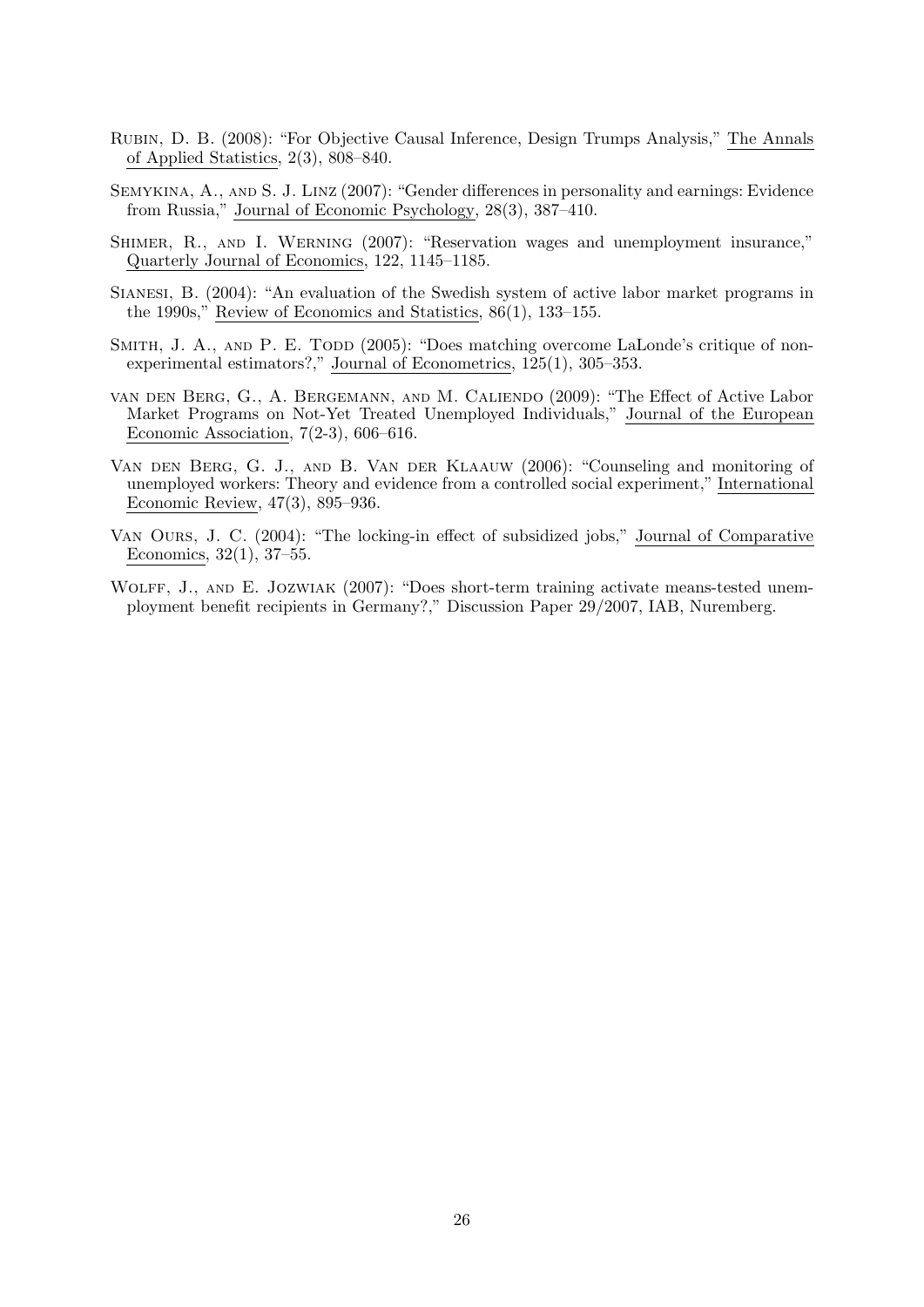## Tables and Figures

| Category                                    | Control variables                                                                                                                                                                                                                                                                                                                                                                                                                                                                                                                                                                                                                                                                                                                                                                             | Specification<br>Base 2<br>Base 1 | Full |
|---------------------------------------------|-----------------------------------------------------------------------------------------------------------------------------------------------------------------------------------------------------------------------------------------------------------------------------------------------------------------------------------------------------------------------------------------------------------------------------------------------------------------------------------------------------------------------------------------------------------------------------------------------------------------------------------------------------------------------------------------------------------------------------------------------------------------------------------------------|-----------------------------------|------|
| 1) Socio-demographic/<br>baseline variables | $Socio$ -demographics<br>Gender<br>Educational level<br>Marital status<br>German citizenship<br>Migration background<br>Number of children<br>Health problems<br>Searching for full- or part-time employment<br>Employment status of partner<br>Month of entry into unemployment<br>Time between entry into unemployment and interview<br>Regional information<br>Living in West-Germany<br>Local unemployment rate                                                                                                                                                                                                                                                                                                                                                                           | $\checkmark$<br>✓                 |      |
| 2) Labor market history                     | Short-term labor market history<br>Employment status before entry into unemployment<br>Last daily income<br>Last job was full-time employment<br>Reason for termination of last employment<br>Months in $\dots$ in last 6 months / 24 months<br>- employment<br>- unemployment<br>- out of labor force<br>Number of  in last 24 months<br>- employers<br>- program participations<br>- unemployment spells<br>- out of labor force spells<br>Long-term labor market history<br>Months in  in last 10 years<br>- employment<br>- unemployment<br>- program<br>- out of labor force<br>Number of $\ldots$ in last 10 years<br>- employers<br>- program participations<br>- unemployment spells<br>- out of labor force spells<br>Time with last employer<br>Duration of last unemployment spell | ✓                                 |      |
| 3) Personality traits                       | Openness<br>Conscientiousness<br>Extraversion<br>Neuroticism<br>Locus of control                                                                                                                                                                                                                                                                                                                                                                                                                                                                                                                                                                                                                                                                                                              |                                   |      |
| 4) Job search and<br>employment outlook     | Reservation wage<br>Search intensity (number of applications)<br>Number of search channels used<br>Subjective (overall) probability of treatment<br>Expected probability to find a job in the next 6 months                                                                                                                                                                                                                                                                                                                                                                                                                                                                                                                                                                                   |                                   |      |
| 5) Socio-cultural<br>characteristics        | Number of good friends outside the family<br>Problems with child care<br>Father has A-level qualification<br>Life satisfaction                                                                                                                                                                                                                                                                                                                                                                                                                                                                                                                                                                                                                                                                |                                   | ✓    |

## Table 1: Overview - Control Variables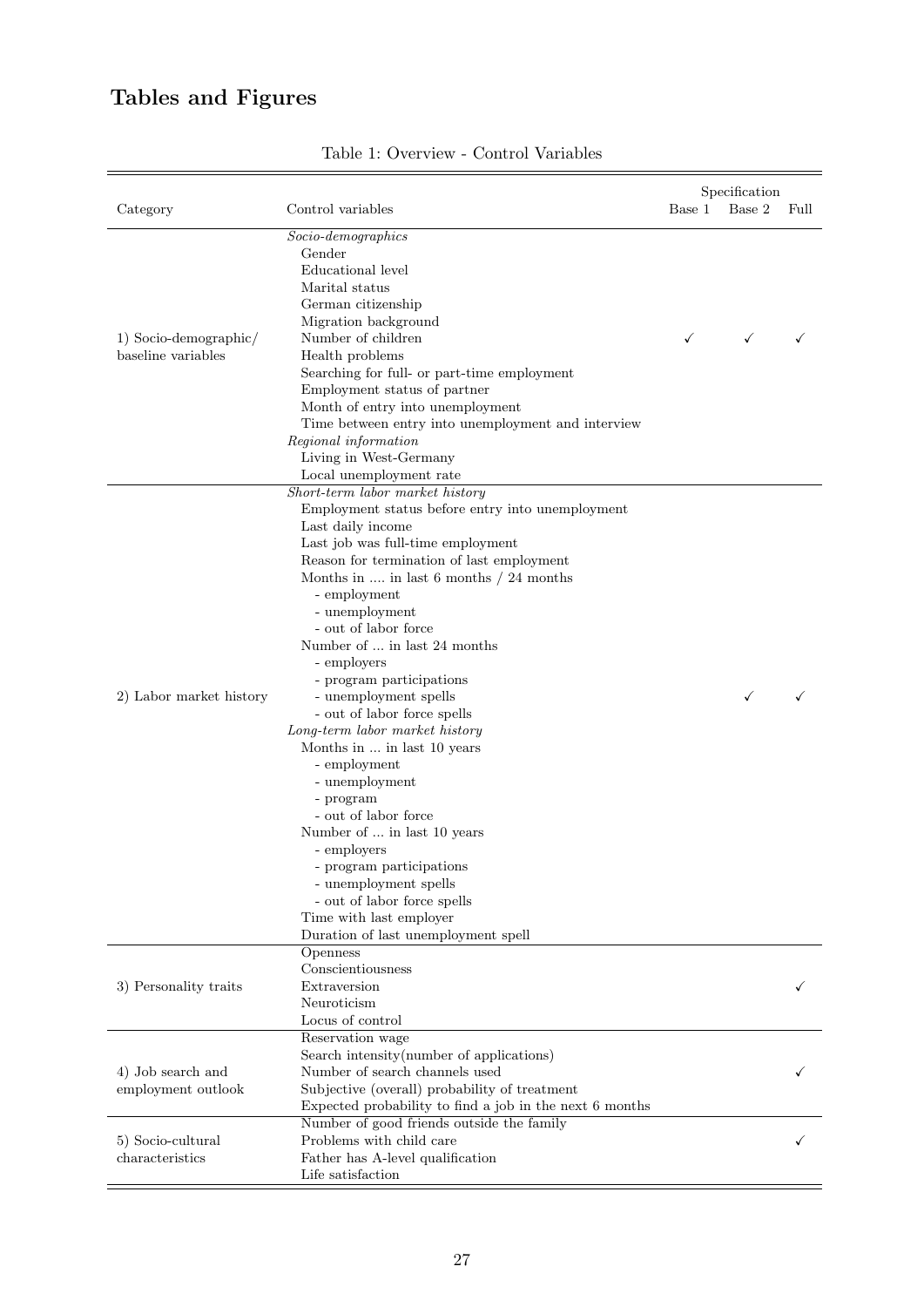Table 2: Entries in ALMP Programs in Germany (in 1,000)

|                            | 2005  | 2007  | 2009  | 2011  |
|----------------------------|-------|-------|-------|-------|
| Entries into unemployment  | 8,427 | 8,155 | 9.253 | 8,218 |
| Entries into ALMP programs |       |       |       |       |
| Short-term training        | 901   | 1,092 | 1,194 | 1,201 |
| Long-term training         | 132   | 365   | 618   | 305   |
| Wage subsidies             | 134   | 266   | 266   | 187   |
| Job creation schemes       | 78    | 70    | 11    |       |
| Start-up subsidies         | 91    | 126   | 137   | 137   |

Note: Since 2009, the former mobility assistances are included into the new intermediation budget.

Source: Statistic of the German Federal Employment Agency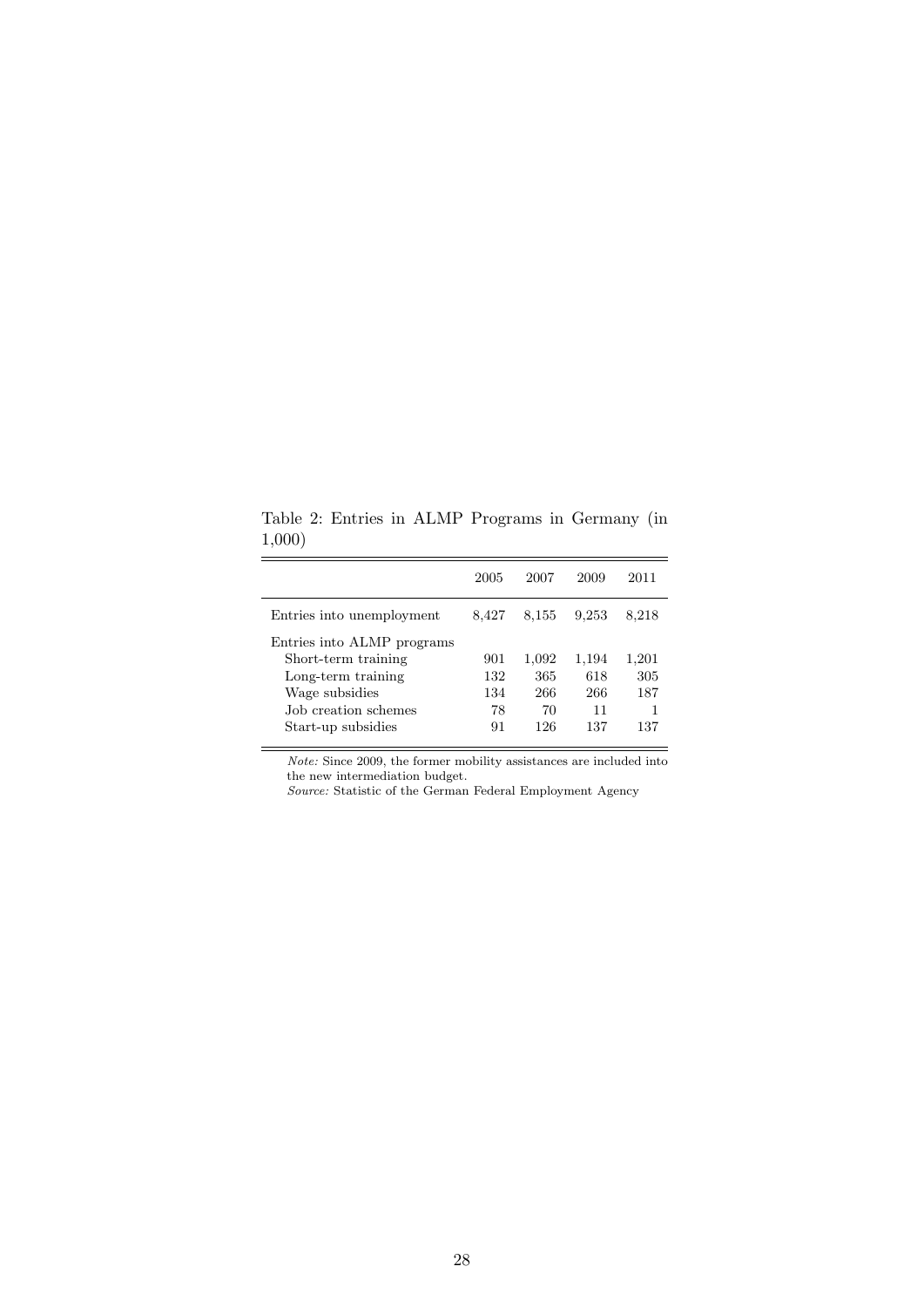|                                                    | NP         | ${\hbox{\footnotesize\rm STT}}$ | <b>LTT</b> | <b>WS</b>  | Any        |
|----------------------------------------------------|------------|---------------------------------|------------|------------|------------|
| No. of observations                                | 3,769      | 1,607                           | 694        | 501        | 3,092      |
| Labor market outcomes                              |            |                                 |            |            |            |
| Regular employed                                   |            |                                 |            |            |            |
| after 12 months                                    | 0.54       | 0.43                            | 0.34       | 0.40       | 0.40       |
| after 30 months                                    | 0.59       | $0.57\,$                        | 0.57       | 0.69       | 0.55       |
| Months employed within 30 months                   | 14.54      | 12.48                           | 10.96      | 13.25      | 11.54      |
| Cumulated earnings within 30 months                | 26,818     | 22,382                          | 21,633     | 29,955     | 21,586     |
| Socio-demographic characteristics                  |            |                                 |            |            |            |
| Female                                             | 0.48       | 0.52                            | 0.53       | 0.47       | 0.53       |
| Age in years                                       | 35.18      | 35.07                           | 37.29      | 38.00      | 36.14      |
| Married (or cohabiting)                            | 0.38       | 0.39                            | 0.42       | 0.41       | 0.41       |
| German citizenship                                 | 0.95       | 0.94                            | 0.95       | 0.95       | 0.95       |
| West Germany                                       | 0.66       | 0.69                            | 0.71       | 0.60       | 0.70       |
| Migration background $(1 = yes)$                   | 0.14       | 0.14                            | 0.15       | 0.13       | 0.15       |
| Children                                           |            |                                 |            |            |            |
| No children                                        | 0.68       | 0.68                            | 0.64       | 0.69       | 0.65       |
| One child                                          | 0.19       | 0.19                            | 0.20       | 0.18       | 0.19       |
| Two (or more) children                             | 0.13       | 0.13                            | 0.16       | 0.13       | 0.15       |
| School leaving degree                              |            |                                 |            |            |            |
| None, special needs, other                         | 0.02       | 0.03                            | 0.02       | 0.03       | 0.02       |
| Lower secondary school                             | 0.28       | 0.34                            | 0.27       | 0.30       | $0.32\,$   |
| Middle secondary school                            | 0.41       | 0.46                            | 0.43       | 0.46       | 0.44       |
| Specialized upper secondary school                 | 0.28       | 0.18                            | 0.29       | 0.21       | 0.22       |
| Vocational training                                |            |                                 |            |            |            |
| None                                               | 0.09       | 0.09                            | 0.08       | 0.07       | 0.10       |
| Internal or external professional training, others | 0.69       | 0.78                            | 0.70       | 0.76       | 0.73       |
| Technical college or university degree             | 0.22       | 0.13                            | 0.22       | 0.17       | 0.17       |
| Local UE rate at interview                         | 0.09       | 0.09                            | 0.09       | 0.10       | 0.09       |
| Health restriction or disability                   | 0.08       | 0.08                            | 0.07       | 0.05       | 0.08       |
| Labour market history                              |            |                                 |            |            |            |
| Employment status before unemployment              |            |                                 |            |            |            |
| Employed                                           | 0.66       | 0.66                            | 0.70       | 0.71       | 0.66       |
| Subsidized employment                              | 0.07       | 0.07                            | 0.06       | 0.10       | 0.07       |
| School, apprentice, military, etc.                 | 0.16       | 0.15                            | 0.10       | 0.12       | 0.14       |
| Maternity leave                                    | 0.04       | 0.05                            | 0.07       | 0.03       | 0.06       |
| Other                                              | 0.08       | $0.07\,$                        | 0.07       | 0.04       | 0.07       |
| Months employed in last 6 months                   | 4.77       | 4.95                            | 4.91       | 5.09       | 4.88       |
| Last daily income                                  | 47.93      | 44.61                           | 51.22      | 46.21      | 46.17      |
| Last job was full-time employment                  | $\rm 0.95$ | 0.94                            | $\rm 0.95$ | $\rm 0.95$ | $\rm 0.95$ |
| Months employed in last 2 years                    | 15.14      | 16.27                           | 15.77      | 16.40      | 15.82      |
| No. of employers in last 2 years                   | 1.67       | $1.65\,$                        | 1.62       | 1.67       | 1.63       |
| Months employed in last 10 years                   | 49.56      | 52.75                           | 54.00      | 55.26      | 52.46      |
| No. of employers in last 10 years                  | 3.60       | 3.55                            | 3.70       | 4.02       | 3.61       |

Table 3: Descriptive Statistics: Labor Market Outcomes and Baseline Variables

Notes: All numbers denote shares unless otherwise indicated, measured at the entry into unemployment. Italic (bold) (italic and bold) numbers indicate statistically significant differences between each group of participants and non-participants at the 10% (5%) (1%)-level based on a two-tailed t-test on equal means. NP - nonparticipants; STT - participants in short-term training; LTT - participants in long-term training; WS - recipients of wage subsidies; Any - participants in any ALMP.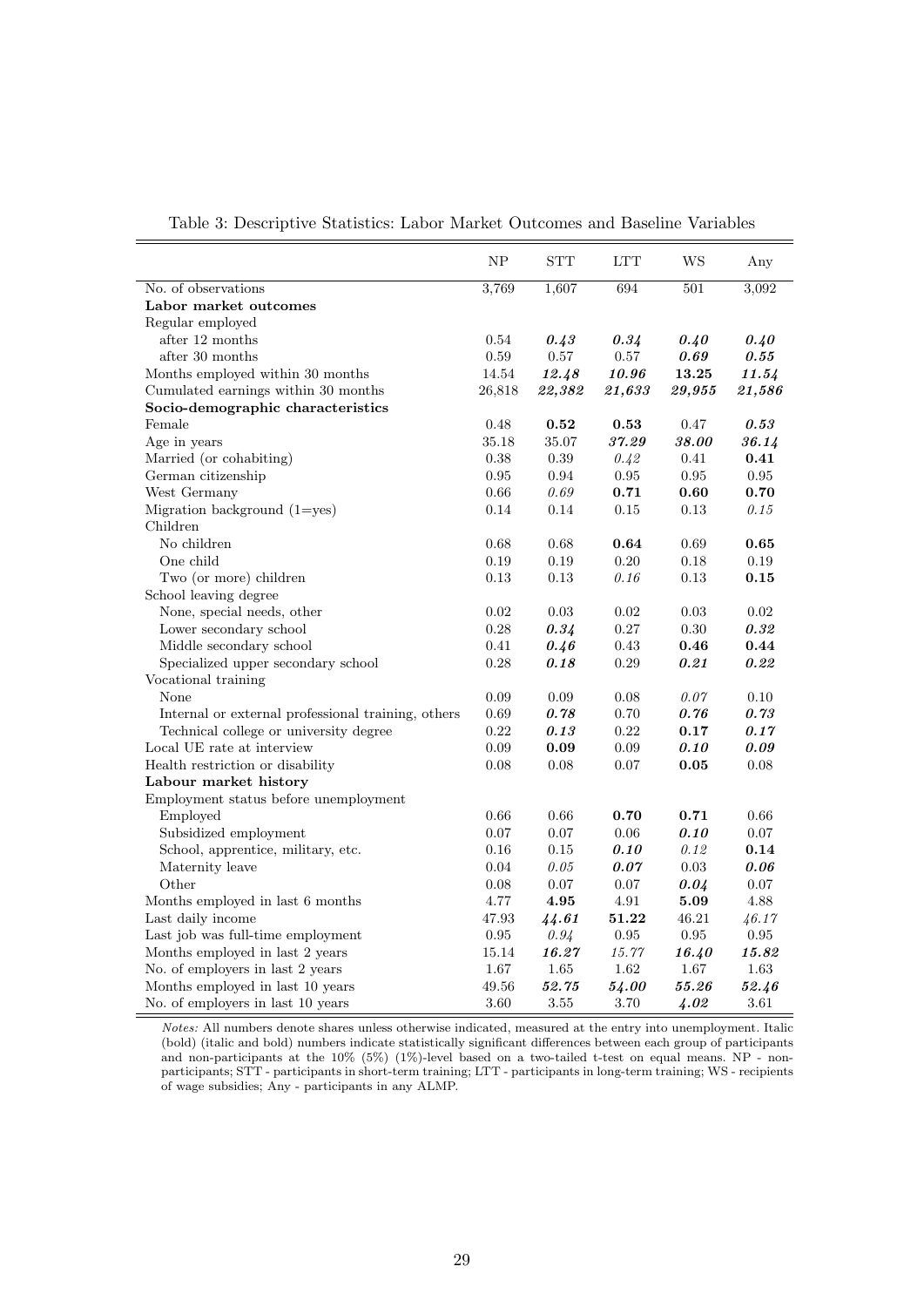|                                                         | NP    | <b>STT</b> | <b>LTT</b> | WS    | Any   |
|---------------------------------------------------------|-------|------------|------------|-------|-------|
| No. of observations                                     | 3,769 | 1,607      | 694        | 501   | 3,092 |
| Personality traits                                      |       |            |            |       |       |
| <b>Openness</b>                                         | 5.06  | 5.01       | 4.98       | 5.11  | 4.99  |
| Conscientiousness                                       | 6.27  | 6.26       | 6.31       | 6.35  | 6.27  |
| Extraversion                                            | 5.23  | 5.17       | 5.07       | 5.21  | 5.14  |
| Neuroticism                                             | 3.74  | 3.82       | 3.75       | 3.68  | 3.78  |
| Locus of control                                        | 5.06  | 4.96       | 5.02       | 5.01  | 4.99  |
| Job search and employment outlook variables             |       |            |            |       |       |
| Reservation wage (in Euro)                              | 7.24  | 6.61       | 7.19       | 6.78  | 6.88  |
| Number of own applications (mean)                       | 15.07 | 16.49      | 19.46      | 19.12 | 17.02 |
| Number of search channels                               | 4.95  | 5.31       | 5.38       | 5.36  | 5.30  |
| Subjective (overall) probability of treatment           |       |            |            |       |       |
| low                                                     | 0.44  | 0.29       | 0.25       | 0.36  | 0.31  |
| middle                                                  | 0.25  | 0.27       | 0.19       | 0.25  | 0.26  |
| high                                                    | 0.31  | 0.43       | 0.55       | 0.39  | 0.44  |
| Expected probability to find a job in the next 6 months |       |            |            |       |       |
| improbable                                              | 0.11  | 0.10       | 0.14       | 0.07  | 0.12  |
| probable                                                | 0.30  | 0.38       | 0.41       | 0.34  | 0.38  |
| very probable                                           | 0.49  | 0.43       | 0.36       | 0.49  | 0.40  |
| Socio-cultural characteristics                          |       |            |            |       |       |
| Number of good friends outside the family               | 4.83  | 4.84       | 4.78       | 5.12  | 4.81  |
| Problems with childcare $(0: n/a, 1: None, 6: Very)$    | 0.64  | 0.65       | 0.75       | 0.60  | 0.71  |
| Father has A-level qualifications $(1 = yes)$           | 0.16  | 0.11       | 0.15       | 0.12  | 0.13  |
| Life satisfaction                                       |       |            |            |       |       |
| low                                                     | 0.10  | 0.11       | 0.10       | 0.12  | 0.11  |
| middle                                                  | 0.35  | 0.38       | 0.38       | 0.40  | 0.38  |
| high                                                    | 0.55  | 0.50       | 0.52       | 0.49  | 0.51  |

Table 4: Descriptive Statistics: Usually Unobserved Variables

Ė

Notes: All numbers denote shares unless otherwise indicated, measured at the entry into unemployment. Personality traits are measured with different items on a 7-Point Likert-Scale. Italic (bold) (italic and bold) numbers indicate statistically significant differences between each group of participants and non-participants at the 10% (5%) (1%)-level based on a two-tailed t-test on equal means. NP - non-participants; STT participants in short-term training; LTT - participants in long-term training; WS - recipients of wage subsidies; Any - participants in any ALMP.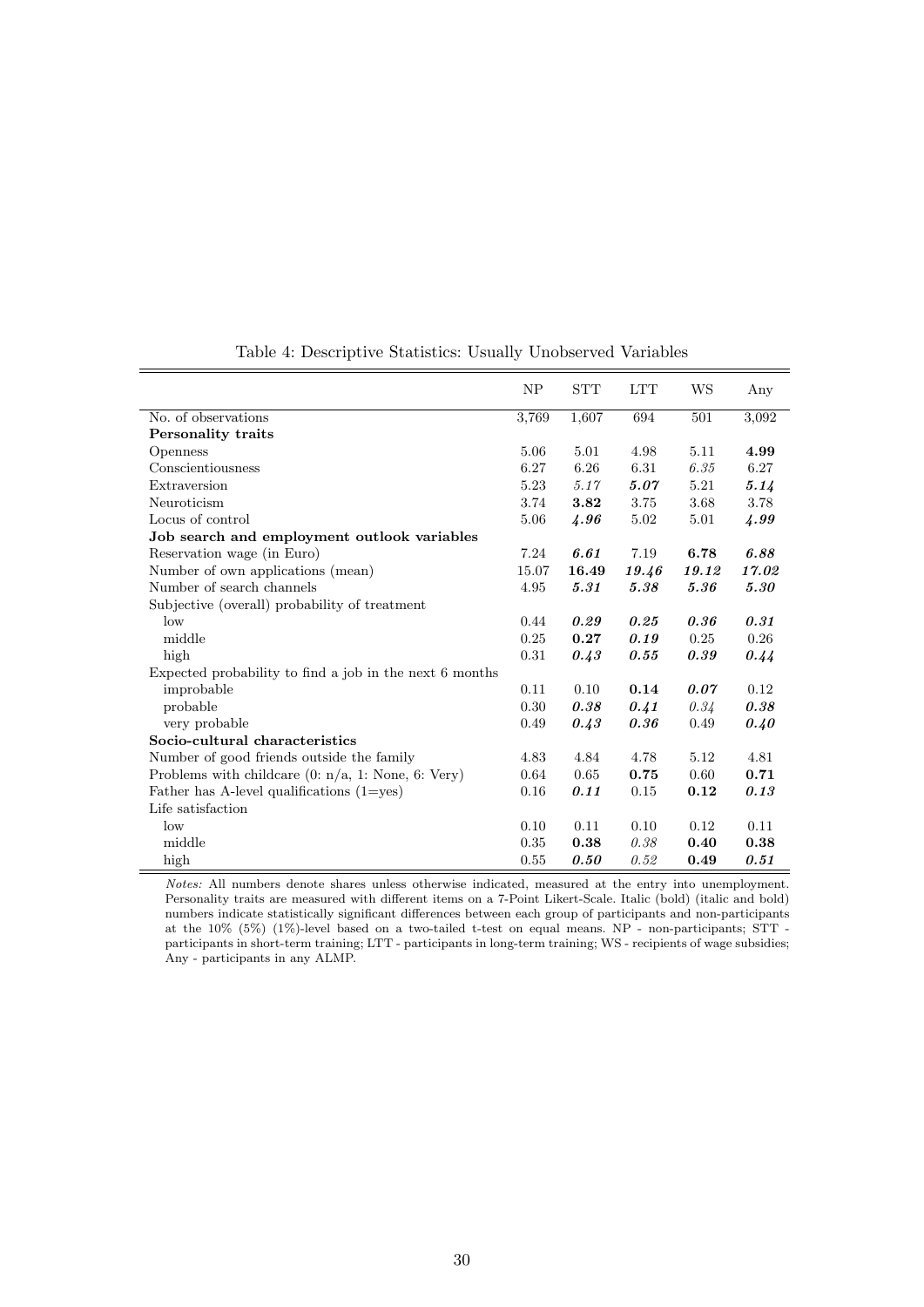|                                             |            | Short-term training              |            | Long-term training         |                      |             | Wage subsidies |             |                       |
|---------------------------------------------|------------|----------------------------------|------------|----------------------------|----------------------|-------------|----------------|-------------|-----------------------|
|                                             | Base 1     | Base 2                           | Full       | $\overline{\text{Base}}$ 1 | Base 2               | Full        | Base 1         | Base 2      | Full                  |
|                                             | (1)        | (2)                              | (3)        | (4)                        | (5)                  | (6)         | (7)            | (8)         | (9)                   |
|                                             |            |                                  |            |                            |                      |             |                |             |                       |
| Personality traits                          |            |                                  |            |                            |                      |             |                |             |                       |
| Openness (standardized)                     |            |                                  | $-.003$    |                            |                      | $-.006$     |                |             | 0.008                 |
| Conscientiousness (standardized)            |            |                                  | $-.002$    |                            |                      | 0.008       |                |             | 0.004                 |
| Extraversion (standardized)                 |            |                                  | $-.009$    |                            |                      | $-.022***$  |                |             | $-.006$               |
| Neuroticism (standardized)                  |            |                                  | $-.006$    |                            |                      | $-.003$     |                |             | $-.008$               |
| Locus of control (standardized)             |            |                                  | $-.016**$  |                            |                      | 0.003       |                |             | $-.001$               |
| Job search and employment outlook variables |            |                                  |            |                            |                      |             |                |             |                       |
| Ln(Reservation wage)                        |            |                                  | $-.062***$ |                            |                      | 0.004       |                |             | $-.029*$              |
| Number of own applications (mean)           |            |                                  | 0.0002     |                            |                      | $0.0006***$ |                |             | $0.0004**$            |
| Search channel(s) (Number of)               |            |                                  | $0.02***$  |                            |                      | $0.012***$  |                |             | $0.009***$            |
| Subjective probability of treatment         |            |                                  |            |                            |                      |             |                |             |                       |
| middle                                      |            |                                  |            |                            |                      |             |                |             |                       |
| high                                        |            |                                  | $0.058***$ |                            |                      | $0.116***$  |                |             | 0.022                 |
| low                                         |            |                                  | $-.063***$ |                            |                      | $-.033***$  |                |             | $-.013$               |
| Expected probability to find a job          |            |                                  |            |                            |                      |             |                |             |                       |
| probable                                    |            |                                  |            |                            |                      |             |                |             |                       |
| very probable                               |            |                                  | $-.030**$  |                            |                      | $-.064***$  |                |             | 0.009                 |
| improbable                                  |            |                                  | $-.029$    |                            |                      | 0.032       |                |             | $-.053***$            |
| Socio-cultural characteristics              |            |                                  |            |                            |                      |             |                |             |                       |
|                                             |            |                                  |            |                            |                      |             |                |             |                       |
| Number of good friends                      |            |                                  | 0.001      |                            |                      | 0.001       |                |             | 0.0009                |
| Problems with child care                    |            |                                  | 0.0002     |                            |                      | $-.002$     |                |             | $-.003$               |
| Father: A-level qualifications $(1 = yes)$  |            |                                  | $-.023$    |                            |                      | $-.007$     |                |             | $-.020$               |
| Life satisfaction                           |            |                                  |            |                            |                      |             |                |             |                       |
| middle                                      |            |                                  |            |                            |                      |             |                |             |                       |
| high                                        |            |                                  | $-.026*$   |                            |                      | $-.014$     |                |             | $-.020*$              |
| low                                         |            |                                  | 0.0007     |                            |                      | $-.016$     |                |             | 0.007                 |
| Socio-demographic characteristics           |            |                                  |            |                            |                      |             |                |             |                       |
| Female                                      | $0.04***$  | $0.025*$                         | 0.017      | $0.027**$                  | 0.019                | 0.017       | 0.005          | $-.003$     | 0.0002                |
| Age $45-55$ years                           | $-.005$    | $-.016$                          | $-.013$    | $0.087***$                 | $0.093***$           | $0.077***$  | $0.094***$     | $0.099***$  | $0.103***$            |
| Married (or cohabiting)                     | 0.027      | 0.022                            | 0.02       | $-.005$                    | $-.014$              | $-.017$     | $-.012$        | $-.015$     | $-.013$               |
| Migration background $(1 = yes)$            | $-.014$    | $-.010$                          | $-.018$    | 0.027                      | 0.03                 | 0.016       | 0.014          | 0.019       | 0.025                 |
| Two (or more) children                      | $-.006$    | $-.008$                          | $-.008$    | $0.032*$                   | 0.021                | 0.021       | 0.027          | 0.024       | 0.033                 |
| (Specialized) upper secondary school        | $-.109***$ | $-.102***$                       | $-.079**$  | 0.033                      | 0.033                | 0.048       | $-.071***$     | $-.056*$    | $-.050$               |
| Technical college or university degree      | $-.043*$   | $-.041$                          | $-.023$    | $-.012$                    | $-.021$              | $-.023$     | 0.002          | 0.005       | 0.01                  |
| Health restriction or disability            | $-.018$    | $-.021$                          | $-.028$    | $-.026$                    | $-.017$              | $-.021$     | $-.055***$     | $-.050***$  | $-.052***$            |
| Searching for full-time employment          | $-.004$    | $-.003$                          | 0.004      | 0.017                      | 0.019                | 0.026       | $0.027*$       | $0.03*$     | $0.028*$              |
| Partner is full-time employed               | $-.026$    | $-.027$                          | $-.021$    | $-.009$                    | $-.008$              | $-.005$     | 0.012          | 0.016       | 0.015                 |
| Short-term labour market history            |            |                                  |            |                            |                      |             |                |             |                       |
| Employment status before unemployment       |            |                                  |            |                            |                      |             |                |             |                       |
| Subsidized employment                       |            | 0.018                            | 0.026      |                            | $-.029$              | $-.032*$    |                | $0.037*$    | $0.035*$              |
| Maternity leave                             |            | $0.077***$                       | $0.098**$  |                            | $0.144***$           | $0.127***$  |                | 0.015       | 0.051                 |
| Last daily income                           |            | $-.0005***$                      | $-.0002$   |                            | $-.00007$            | 0.00008     |                | $-.0006***$ | $-.0006***$           |
| Last job was full-time employment           |            | $\textnormal{-}.056^{**}$        | $-.057***$ |                            | 0.015                | 0.01        |                | $-.002$     | 0.004                 |
| Months employed in last 6 months            |            | $\textnormal{-}.015^{***}$       | $-.014**$  |                            | $-.006$              | $-.004$     |                | $-.008*$    | $-.009**$             |
|                                             |            | $0.007^{\ast\ast\ast}$           | $0.006***$ |                            | $0.004***$           |             |                |             |                       |
| Months employed in last 2 years             |            |                                  |            |                            |                      | $0.003*$    |                | 0.002       | 0.002                 |
| No. of employers in last 2 years            |            | $-.006$                          | $-.007$    |                            | $-.013*$             | $-.012*$    |                | $-.019***$  | $-.021***$            |
| No. of unemployment spells in last 2 years  |            | $-.034***$                       | $-.031**$  |                            | $0.019*$             | $0.02*$     |                | 0.008       | 0.01                  |
| No. of programs in last 2 years             |            | $0.029**$                        | $0.025*$   |                            | $0.043***$           | $0.039***$  |                | $0.026***$  | $0.024***$            |
| Long-term labour market history             |            |                                  |            |                            |                      |             |                |             |                       |
| Months employed in last 10 years            |            | 0.0004                           | 0.0006     |                            | $-.0005$             | $-.0004$    |                | 0.0007      | 0.0008                |
| No. of employers in last 10 years           |            | $-.0006$                         | $-.001$    |                            | 0.002                | 0.002       |                | $0.01***$   | $0.01^{\ast\ast\ast}$ |
| No. of unemployment spells in last 10 years |            | $-.008$                          | $-.007$    |                            | $\text{-}.011^{***}$ | $-.009*$    |                | $-.010**$   | $-.011***$            |
| No. of programs in last 10 years            |            | $0.019**$                        | $0.015*$   |                            | $-.001$              | $-.006$     |                | 0.009       | 0.009                 |
| Obs.                                        | 5,376      | 5,376                            | 5,376      | 4,463                      | 4,463                | 4,463       | 4,270          | 4,270       | 4,270                 |
| log-Likelihood                              |            | $-3208.80$ $-3141.05$ $-3065.67$ |            |                            | -1876.79 -1830.22    | $-1714.90$  | $-1487.20$     | $-1429.19$  | $-1399.56$            |
| P-value joint significance                  |            |                                  |            |                            |                      |             |                |             |                       |
| Personality traits                          |            |                                  | 0.061      |                            |                      | 0.004       |                |             | 0.421                 |
| Search variables                            |            |                                  | 0.000      |                            |                      | 0.000       |                |             | 0.000                 |
| Socio-cultural variables                    |            |                                  | 0.282      |                            |                      | 0.767       |                |             | 0.162                 |
| Personality and search variables            |            |                                  | 0.000      |                            |                      | 0.000       |                |             | 0.000                 |
| Personality and socio-cultural variables    |            |                                  | 0.048      |                            |                      | 0.038       |                |             | 0.290                 |
| All unobservables                           |            |                                  | 0.000      |                            |                      | 0.000       |                |             | 0.000                 |
| Mean Value                                  | 0.299      | 0.299                            | 0.299      | 0.156                      | 0.156                | 0.156       | 0.117          | 0.117       | 0.117                 |
| Hitrate                                     | 0.543      | $0.586\,$                        | 0.622      | $0.57\,$                   | 0.611                | 0.665       | 0.611          | 0.644       | 0.658                 |
|                                             |            |                                  |            |                            |                      |             |                |             |                       |

#### Table 5: Logit Estimates - Participation Active Labor Market Policy Programs

Notes: Depicted are average marginal effects for selected control variables. In all estimations we control for additional information on sociodemographics, short- and long-term labour market history (except for column 1, 4 and 7), the regional unemployment rate, the month of entry into unemployment and the time between the entry into unemployment and the interview. Full estimation results can be found in the appendix. \*\*\*/\*\*/\* indicate statistically significance at the  $1\%/5\%/10\%$ -level.  $31$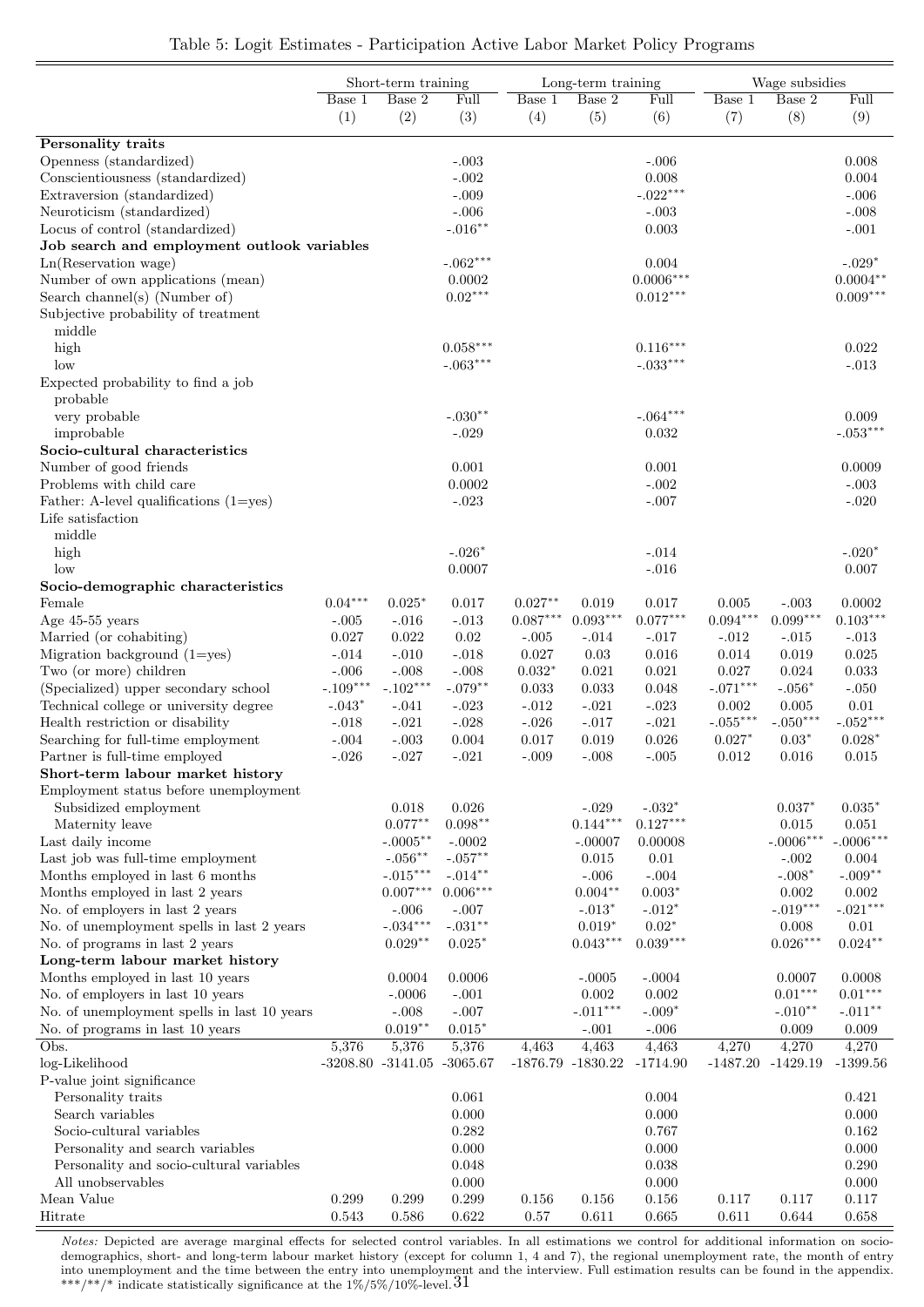| Specification                         | Base 1 | Base 2              | Full  |
|---------------------------------------|--------|---------------------|-------|
|                                       |        | Short-term training |       |
| McFadden's $R^2$                      | 0.021  | 0.042               | 0.065 |
| $\%$ of full model $\mathbb{R}^2$     | 32.9   | 64.7                | 100   |
| Difference in $%$ -points             | 32.9   | 31.8                | 35.3  |
| McKelvey and Zavoina's $\mathbb{R}^2$ | 0.041  | 0.078               | 0.12  |
| $%$ of full model $R2$                | 33.8   | 64.7                | 100   |
| Difference in %-points                | 33.8   | 30.9                | 35.3  |
| Effron's $R^2$                        | 0.025  | 0.050               | 0.076 |
| $%$ of full model $R2$                | 33.2   | 65.8                | 100   |
| Difference in $%$ -points             | 33.2   | 32.6                | 34.2  |
|                                       |        | Long-term training  |       |
| McFadden's $R^2$                      | 0.027  | 0.051               | 0.11  |
| $%$ of full model $R2$                | 24.2   | 46.0                | 100   |
| Difference in %-points                | 24.2   | 21.8                | 54.0  |
| McKelvey and Zavoina's $\mathbb{R}^2$ | 0.056  | 0.099               | 0.20  |
| $\%$ of full model $\mathbb{R}^2$     | 27.7   | 48.8                | 100   |
| Difference in $%$ -points             | 27.7   | 21.1                | 51.2  |
| Effron's $R^2$                        | 0.025  | 0.049               | 0.11  |
| $%$ of full model $R2$                | 23.0   | 44.0                | 100   |
| Difference in %-points                | 23.0   | 21.0                | 56.0  |
|                                       |        | Wage subsidies      |       |
| McFadden's $R^2$                      | 0.037  | 0.074               | 0.093 |
| $\%$ of full model $R^2$              | 39.3   | 79.5                | 100   |
| Difference in %-points                | 39.3   | 40.2                | 20.5  |
| McKelvey and Zavoina's $R^2$          | 0.074  | 0.15                | 0.19  |
| $%$ of full model $R^2$               | 39.6   | 80.0                | 100   |
| Difference in %-points                | 39.6   | 40.4                | 20.0  |
| Effron's $R^2$                        | 0.027  | 0.062               | 0.080 |
| $\%$ of full model $R^2$              | 33.6   | 77.6                | 100   |
| Difference in %-points                | 33.6   | 44.0                | 22.4  |

Table 6: Consequences for Estimation Quality: Goodness of Fit

Note: Depicted are three different goodness of fit measures comparing the three specifications of interest. Base 1 - Baseline specification including only socio-demographics, Base 2 - Baseline specification including socio-demographics and labor market history, Full - Full specification including socio-demographics, labor market history and all usually unobserved variables.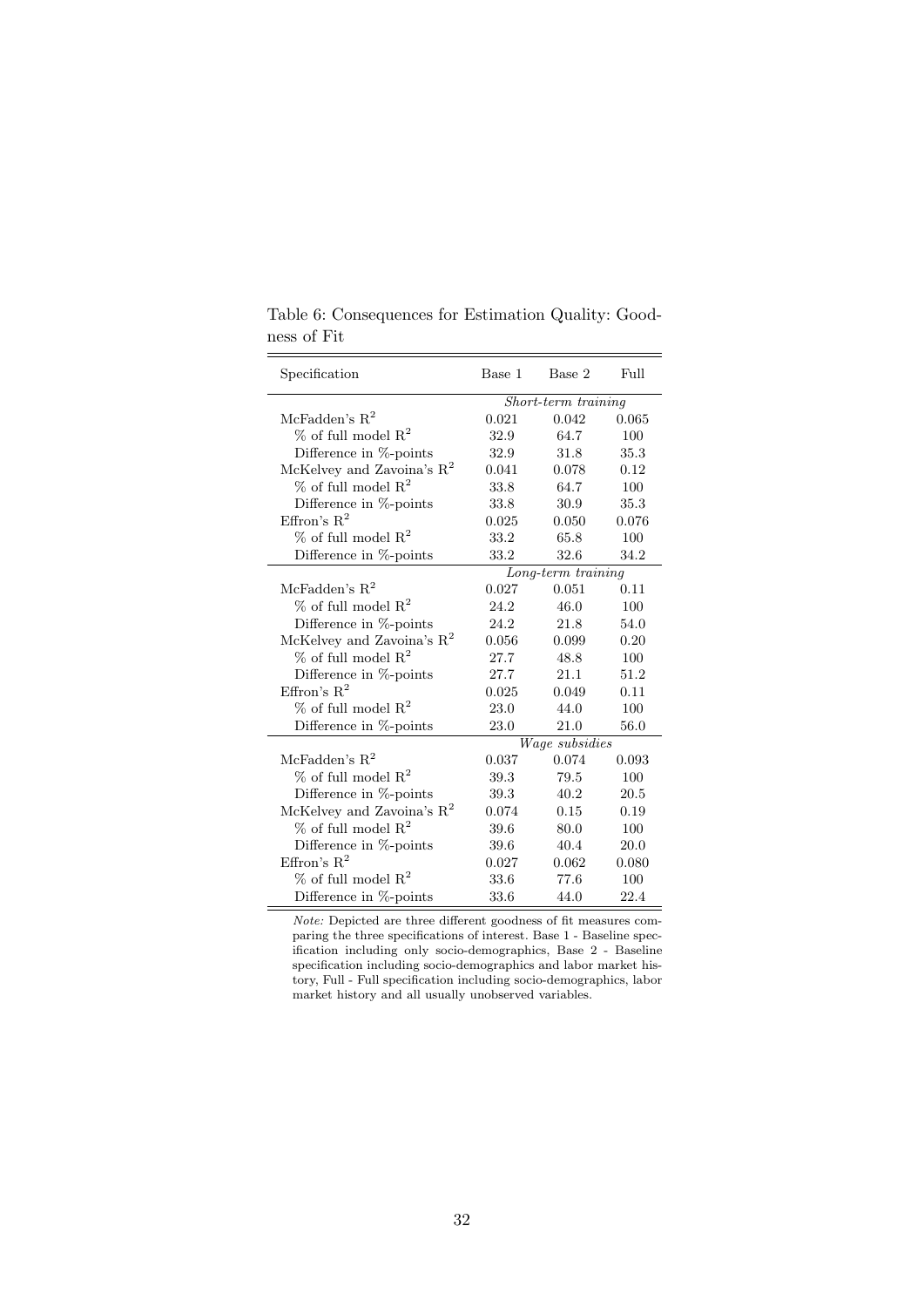|                                             |             | Base 1 vs. Full |              | Base 2 vs. Full       |              |              |
|---------------------------------------------|-------------|-----------------|--------------|-----------------------|--------------|--------------|
|                                             |             |                 | Non-         |                       |              | Non-         |
|                                             | Full sample | Participants    | participants | Full sample           | Participants | participants |
|                                             |             |                 |              | Short-term training   |              |              |
| Propensity score correlation<br>Pearson's r | 0.57        | 0.50            | 0.58         | 0.81                  | 0.79         | 0.80         |
|                                             | ${0.00}$    | ${0.00}$        | ${0.00}$     | ${0.00}$              | ${0.00}$     | ${0.00}$     |
| Rank correlation                            |             |                 |              |                       |              |              |
| Spearman's rho                              | 0.57        | 0.49            | 0.58         | 0.80                  | 0.77         | 0.78         |
|                                             | ${0.00}$    | ${0.00}$        | ${0.00}$     | ${0.00}$              | ${0.00}$     | ${0.00}$     |
| Concordance                                 |             |                 |              |                       |              |              |
| Kendall's tau                               | 0.40        | 0.34            | 0.41         | 0.60                  | 0.58         | 0.59         |
|                                             | ${0.00}$    | ${0.00}$        | ${0.00}$     | ${0.00}$              | ${0.00}$     | ${0.00}$     |
| Distribution comparison                     |             |                 |              |                       |              |              |
| Paired t-test                               | 0.00        | $-.036$         | 0.015        | 0.00                  | $-.019$      | 0.008        |
|                                             | ${1.00}$    | ${0.00}$        | ${0.00}$     | ${1.00}$              | ${0.00}$     | ${0.00}$     |
| Wilcoxon signed-ranks test                  | 3.29        | $-11.79$        | 12.12        | 1.06                  | $-9.38$      | 7.80         |
|                                             | ${0.00}$    | ${0.00}$        | ${0.00}$     | ${0.29}$              | ${0.00}$     | ${0.00}$     |
| Rank distribution comparison                |             |                 |              |                       |              |              |
| Friedman test                               | 33.00       | 80.20           | 171.94       | 10.12                 | 57.13        | 75.94        |
|                                             | ${0.00}$    | ${0.00}$        | ${0.00}$     | ${0.00}$              | ${0.00}$     | ${0.00}$     |
|                                             |             |                 |              | $Long-term\ training$ |              |              |
| Propensity score correlation                |             |                 |              |                       |              |              |
| Pearson's r                                 | 0.47        | 0.47            | 0.44         | 0.66                  | 0.68         | 0.63         |
|                                             | ${0.00}$    | ${0.00}$        | ${0.00}$     | ${0.00}$              | ${0.00}$     | ${0.00}$     |
| Rank correlation                            |             |                 |              |                       |              |              |
| Spearman's rho                              | 0.50        | 0.49            | 0.47         | 0.68                  | 0.68         | 0.66         |
|                                             | ${0.00}$    | ${0.00}$        | ${0.00}$     | ${0.00}$              | ${0.00}$     | ${0.00}$     |
| Concordance                                 |             |                 |              |                       |              |              |
| Kendall's tau                               | 0.34        | 0.34            | 0.33         | 0.49                  | 0.49         | 0.47         |
|                                             | ${0.00}$    | ${0.00}$        | ${0.00}$     | ${0.00}$              | ${0.00}$     | ${0.00}$     |
| Distribution comparison                     |             |                 |              |                       |              |              |
| Paired t-test                               | 0.00        | $-.070$         | 0.013        | 0.00                  | $-.050$      | 0.009        |
|                                             | ${1.00}$    | ${0.00}$        | ${0.00}$     | ${1.00}$              | ${0.00}$     | ${0.00}$     |
| Wilcoxon signed-ranks test                  | 7.50        | $-11.61$        | 14.35        | 6.41                  | $-10.46$     | 12.59        |
| Rank distribution comparison                | ${0.00}$    | ${0.00}$        | ${0.00}$     | ${0.00}$              | ${0.00}$     | ${0.00}$     |
| Friedman test                               | 181.90      | 47.73           | 311.19       | 160.75                | 54.23        | 287.52       |
|                                             | ${0.00}$    | ${0.00}$        | ${0.00}$     | ${0.00}$              | ${0.00}$     | ${0.00}$     |
|                                             |             |                 |              | Wage subsidies        |              |              |
| Propensity score correlation                |             |                 |              |                       |              |              |
| Pearson's r                                 | 0.60        | $\,0.64\,$      | 0.58         | 0.88                  | $0.90\,$     | 0.87         |
|                                             | ${0.00}$    | ${0.00}$        | ${0.00}$     | ${0.00}$              | ${0.00}$     | ${0.00}$     |
| Rank correlation                            |             |                 |              |                       |              |              |
| Spearman's rho                              | 0.60        | 0.67            | 0.58         | 0.88                  | 0.89         | 0.87         |
|                                             | ${0.00}$    | ${0.00}$        | ${0.00}$     | ${0.00}$              | ${0.00}$     | ${0.00}$     |
| Concordance                                 |             |                 |              |                       |              |              |
| Kendall's tau                               | $0.43\,$    | 0.48            | 0.41         | 0.70                  | 0.72         | $\,0.69\,$   |
|                                             | ${0.00}$    | ${0.00}$        | ${0.00}$     | ${0.00}$              | ${0.00}$     | ${0.00}$     |
| Distribution comparison                     |             |                 |              |                       |              |              |
| Paired t-test                               | 0.00        | $-.045$         | 0.006        | 0.00                  | $-.015$      | 0.002        |
|                                             | ${1.00}$    | ${0.00}$        | ${0.00}$     | ${1.00}$              | ${0.00}$     | ${0.00}$     |
| Wilcoxon signed-ranks test                  | $7.26\,$    | $-8.68$         | 11.41        | 3.08                  | $-6.09$      | 5.88         |
|                                             | ${0.00}$    | ${0.00}$        | ${0.00}$     | ${0.29}$              | ${0.00}$     | ${0.00}$     |
| Rank distribution comparison                |             |                 |              |                       |              |              |
| Friedman test                               | 128.24      | 29.22           | 196.69       | 20.52                 | 30.20        | 46.58        |
|                                             | ${0.00}$    | ${0.00}$        | ${0.00}$     | ${0.00}$              | ${0.00}$     | ${0.00}$     |

Table 7: Consequences for Propensity Scores and Ranks: Correlation Coefficients

Note: Depicted are correlation coefficients and distribution comparison test between specification Base 1 (Base 2) and Full. Base 1 - Baseline specification including only socio-demographics, Base2 - Baseline specification including socio-demographics and labor market history, Full - Full specification including socio-demographics, labor market history and all usually unobserved variables. P-values are shown in braces based two-tailed t-tests on zero correlation, respectively equal distributions.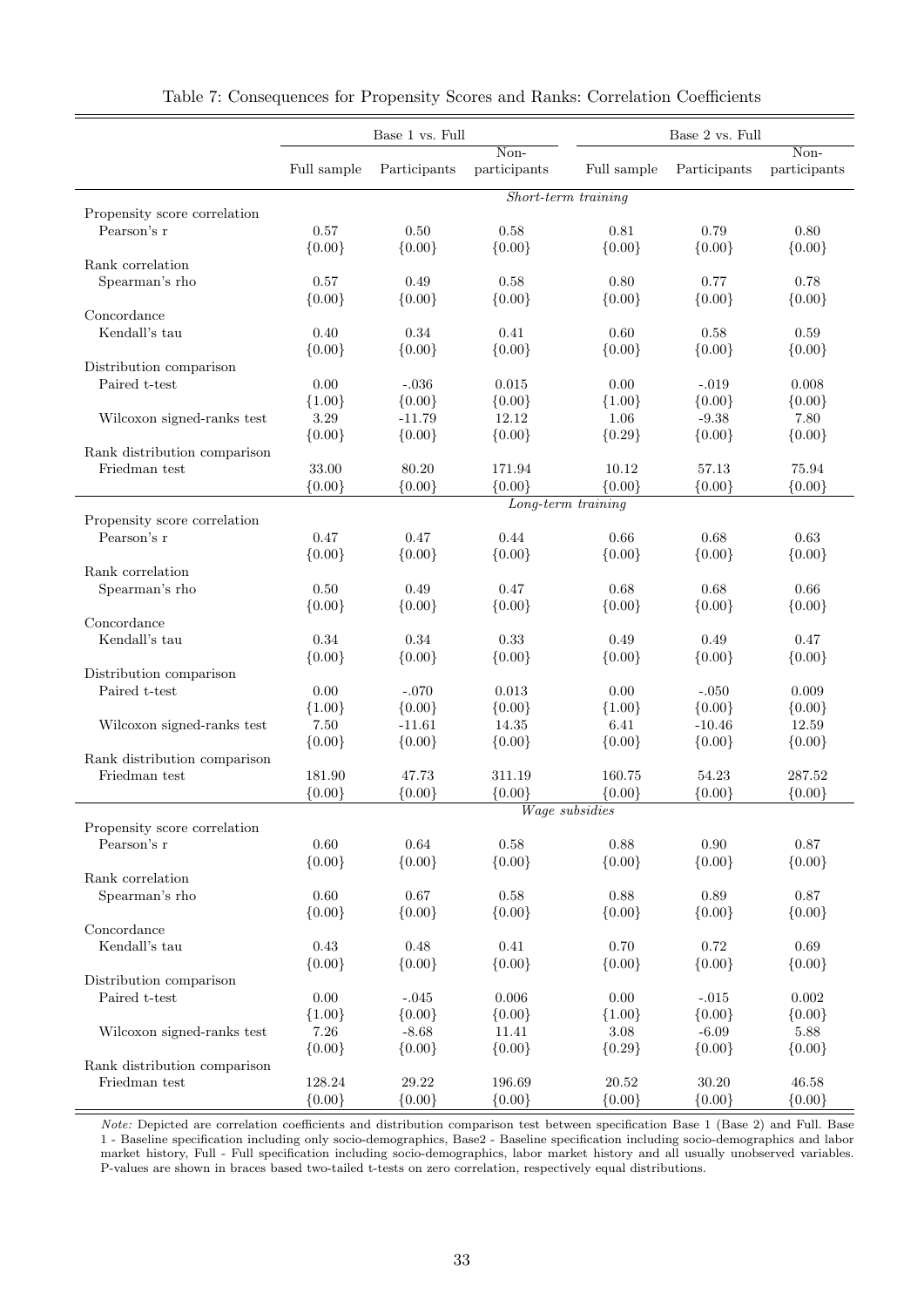|                                   | Raw  | Base 1              | Base 2         | Full |
|-----------------------------------|------|---------------------|----------------|------|
|                                   |      | Short-term training |                |      |
| Socio-demographics                | 4.55 | 2.10                | 2.56           | 2.00 |
| Labor market history              | 6.77 | 5.50                | 1.99           | 1.51 |
| Personality traits                | 6.00 | 4.68                | 5.72           | 3.25 |
| Job search and employment outlook | 16.5 | 14.6                | 13.8           | 1.86 |
| Socio-cultural characteristics    | 5.70 | 2.20                | 4.16           | 1.75 |
| Overall                           | 6.33 | 4.27                | 3.57           | 1.90 |
|                                   |      | $Long-term$         | training       |      |
| Socio-demographics                | 4.44 | 2.91                | 2.83           | 3.29 |
| Labor market history              | 9.06 | 7.38                | 2.96           | 2.02 |
| Personality traits                | 6.48 | 5.90                | 9.54           | 1.70 |
| Job search and employment outlook | 24.3 | 23.6                | 24.6           | 5.16 |
| Socio-cultural characteristics    | 3.92 | 2.27                | 6.47           | 3.73 |
| Overall                           | 7.51 | 6.05                | 5.21           | 3.00 |
|                                   |      |                     | Wage subsidies |      |
| Socio-demographics                | 6.60 | 3.43                | 3.89           | 3.74 |
| Labor market history              | 14.1 | 9.22                | 2.58           | 2.73 |
| Personality traits                | 5.15 | 4.32                | 4.22           | 6.20 |
| Job search and employment outlook | 15.0 | 14.2                | 15.5           | 5.09 |
| Socio-cultural characteristics    | 7.69 | 4.95                | 6.52           | 4.58 |
| Overall                           | 9.49 | 6.17                | 4.60           | 3.74 |

Table 8: Consequences for the Matching Quality: Mean Standardized Bias (MSB)

Note: Depicted is the mean standardized bias separated for each group of control variables and for all control variables in total measured before matching (Raw), after matching on the specification Base 1, Base 2 and Full. Base 1 - Baseline specification including only socio-demographics, Base 2 - Baseline specification including socio-demographics and labor market history, Full - Full specification including socio-demographics, labor market history and all usually unobserved variables.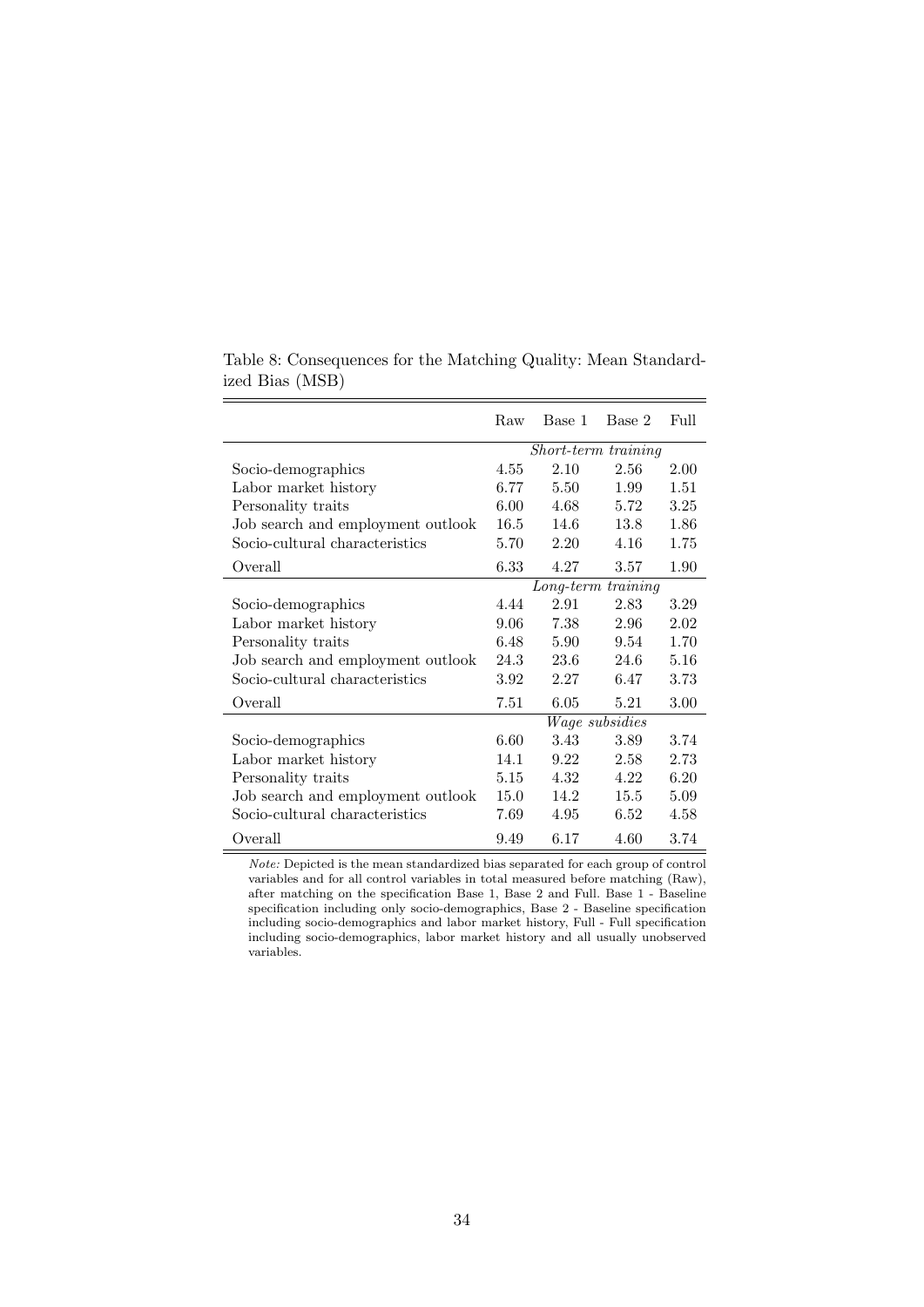| Treatment effects<br><b>Differences</b> |                        |                        |                                   |                        |                       |         |                     |         |
|-----------------------------------------|------------------------|------------------------|-----------------------------------|------------------------|-----------------------|---------|---------------------|---------|
| Specification                           | Raw gap                | Base 1                 | Base 2                            | Full                   | Base 1 vs. Full       |         | Base 2 vs. Full     |         |
|                                         |                        |                        |                                   |                        | absolute              | in $%$  | absolute            | in $%$  |
|                                         |                        |                        | Short-term training               |                        |                       |         |                     |         |
| Employed after 12 months                | $-.105***$<br>(0.015)  | $-.101***$<br>(0.014)  | $-.095***$<br>(0.014)             | $-.096***$<br>(0.014)  | 0.005<br>(0.006)      | 4.5     | $-.001$<br>(0.005)  | $-1.4$  |
| Employed after 30 months                | $-.017$<br>(0.015)     | $-.009$<br>(0.016)     | $-.009$<br>(0.017)                | $-.011$<br>(0.017)     | $-.002$<br>(0.006)    | $-21.1$ | $-.002$<br>(0.004)  | $-17.8$ |
| Months employed within 30 months        | $-2.060***$<br>(0.304) | $-1.853***$<br>(0.287) | $-1.651***$<br>(0.283)            | $-1.708***$<br>(0.279) | 0.145<br>(0.130)      | 8.1     | $-.056$<br>(0.110)  | $-3.6$  |
| Cumulated earnings within 30 months     | $-4,439***$<br>(727)   | $-2,724***$<br>(585)   | $-2,051***$<br>(572)              | $-1,966***$<br>(558)   | $758***$<br>(270)     | 27.8    | 85<br>(212)         | 4.1     |
| Obs.                                    | 5,376                  | 5,376                  | 5,376                             | 5,376                  |                       |         |                     |         |
|                                         |                        |                        | Long-term training                |                        |                       |         |                     |         |
| Employed after 12 months                | $-.193***$<br>(0.02)   | $-.201***$<br>(0.02)   | $-.210***$<br>(0.02)              | $-.210***$<br>(0.022)  | $-0.009$<br>(0.012)   | $-4.4$  | 0.0004<br>(0.010)   | 1.9     |
| Employed after 30 months                | $-.022$<br>(0.020)     | $-.032$<br>(0.021)     | $-.043**$<br>(0.022)              | $-.040*$<br>(0.024)    | $-0.008$<br>(0.012)   | $-24.1$ | 0.003<br>(0.011)    | 7.4     |
| Months employed within 30 months        | $-3.580***$<br>(0.427) | $-3.726***$<br>(0.378) | $-3.948***$<br>(0.386)            | $-3.757***$<br>(0.441) | $-0.031$<br>(0.270)   | $-0.8$  | 0.191<br>(0.220)    | 4.7     |
| Cumulated earnings within 30 months     | $-5,185***$<br>(1,058) | $-5,789***$<br>(832)   | $-6,227***$<br>(823)              | $-6,053***$<br>(989)   | $-265$<br>(630)       | $-4.6$  | 173<br>(561)        | 2.8     |
| Obs.                                    | 4,463                  | 4,463                  | 4,463                             | 4,463                  |                       |         |                     |         |
|                                         |                        |                        | Wage subsidies                    |                        |                       |         |                     |         |
| Employed after 12 months                | $-.142***$<br>(0.024)  | $-.149***$<br>(0.023)  | $-.157^{\ast\ast\ast}$<br>(0.024) | $-.167***$<br>(0.025)  | $-0.018*$<br>(0.010)  | $-12.1$ | $-0.011$<br>(0.009) | $-7.0$  |
| Employed after 30 months                | $0.100***$<br>(0.023)  | $0.093***$<br>(0.023)  | $0.082***$<br>(0.023)             | $0.07***$<br>(0.025)   | $-0.023**$<br>(0.009) | $-24.7$ | $-0.012$<br>(0.009) | $-14.6$ |
| Months employed within 30 months        | $-1.292***$<br>(0.488) | $-1.381***$<br>(0.381) | $-1.527***$<br>(0.393)            | $-1.805***$<br>(0.442) | $-0.420**$<br>(0.210) | $-30.7$ | $-0.280$<br>(0.200) | $-18.2$ |
| Cumulated earnings within 30 months     | $3,137***$<br>(1,218)  | $3,368***$<br>(904)    | $3,616***$<br>(897)               | $3,049***$<br>(996)    | $-319$<br>(538)       | $-9.5$  | $-567$<br>(462)     | $-15.7$ |
| Obs.                                    | 4,270                  | 4,270                  | 4,270                             | 4,270                  |                       |         |                     |         |

Table 9: Consequences for the Average Treatment Effects on the Treated (ATT)

Note: Depicted are estimated average treatment effects on the treated as the difference in mean outcomes between participants and matched non-participants using epanechnikov kernel propensity score matching with bandwidth 0.06, as well as the difference between base specification 1 (including only socio-demographics) and the full specification, as well as the difference between base specification 2 (including socio-demographics and the labor market history) and the full specification, for estimated average treatment effects. Standard errors are in parentheses and based on bootstrapping with 251 replications. \*\*\*/\*\*/\* indicate statistically significance at the 1%/5%/10%level.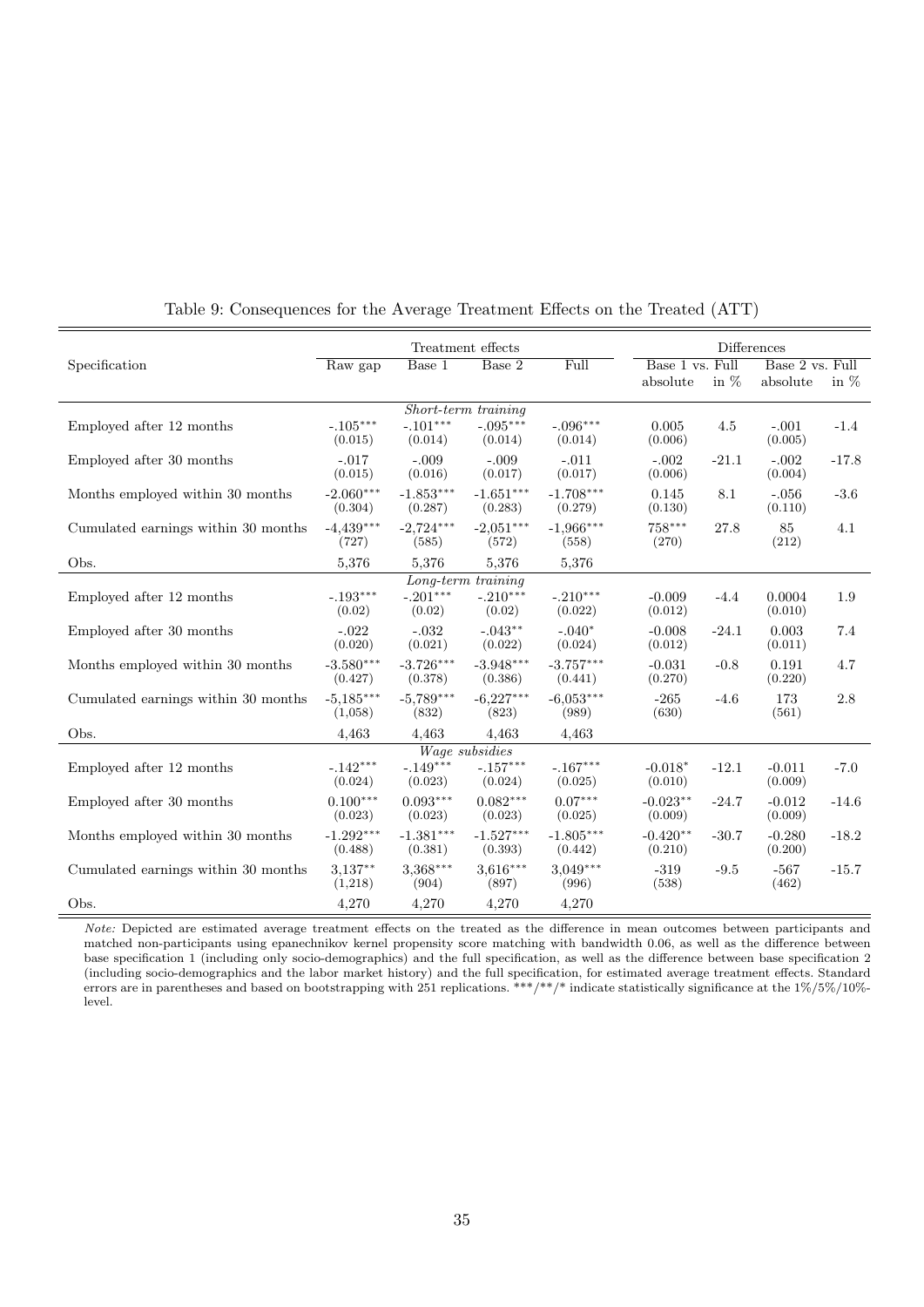

### Figure 1: Propensity Score Distribution Short-term training

Note: Depicted are epanechnikov kernel densities (bandwith=0.06) of the propensity score after matching on three different specifications. Base 1 - Baseline specification including only socio-demographics, Base 2 - Baseline specification including socio-demographics and labor market history, Full - Full specification including socio-demographics, labor market history and all usually unobserved variables.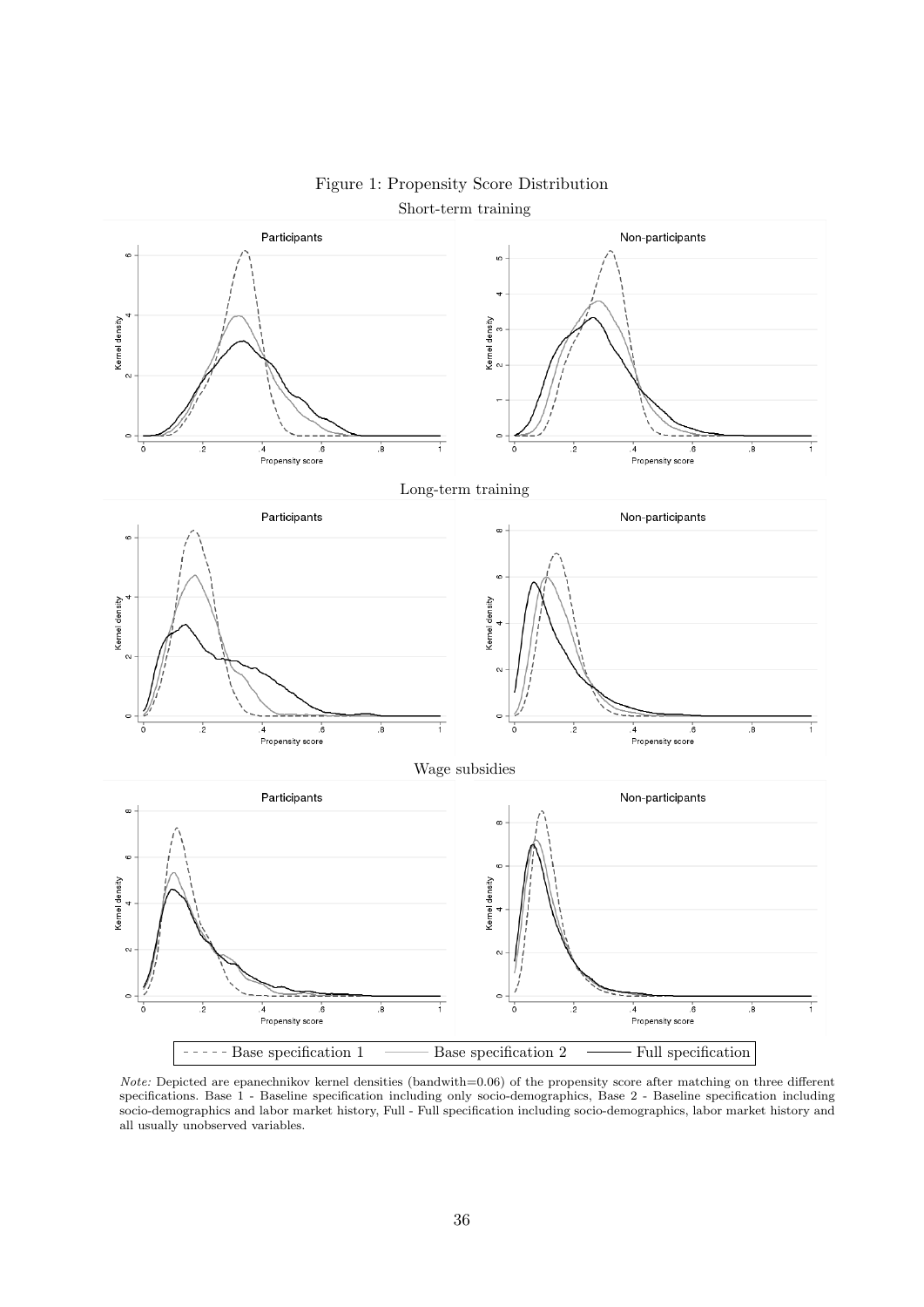Figure 2: Matched Propensity Score Differences Between Treated and Controls - Base 2 vs. Full Specification



Note: Depicted is the distribution of the propensity score difference between participants and matched non-participants when including all usually unobserved variables using epanechnikov kernel propensity score matching with bandwidth 0.06 for each decile of the propensity score distribution in specification Base 2 (including socio-demographics and labor market histories).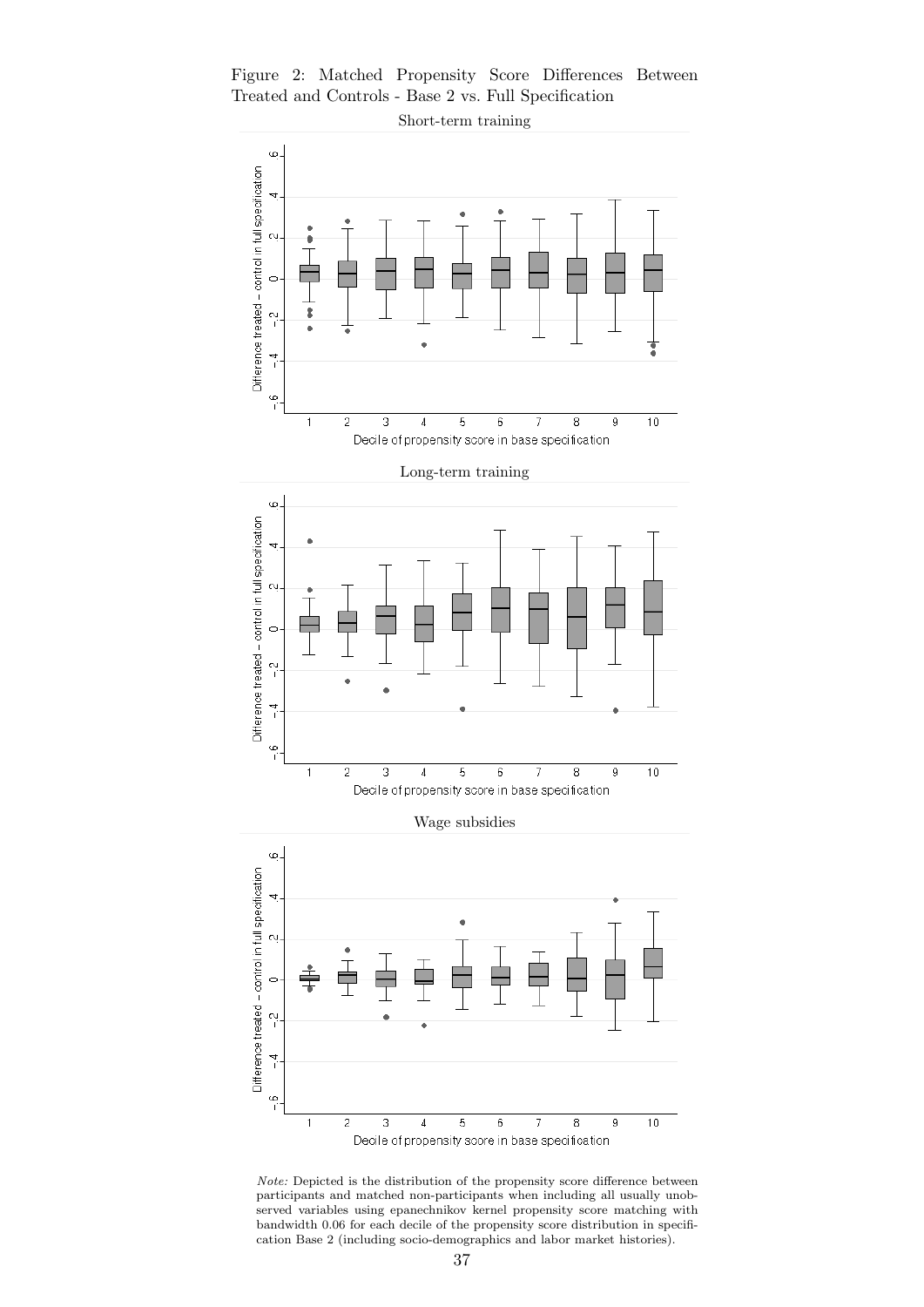## A Appendix - Supplementary Tables and Figures

### A.1 Sequential Inclusion of Usually Unobserved Variables

Table A.1: Consequences for Average Treatment Effects on the Treated: Sequential Inclusion of Usually Unobserved Variables

|                                     | Raw gap                | (1)                    | (2)                    | (3)                    | (4)                    | (5)                    | (6)                    |  |
|-------------------------------------|------------------------|------------------------|------------------------|------------------------|------------------------|------------------------|------------------------|--|
|                                     | Short-term training    |                        |                        |                        |                        |                        |                        |  |
| Employed after 12 months            | $-.105***$<br>(0.015)  | $-.101***$<br>(0.014)  | $-.095***$<br>(0.014)  | $-.095***$<br>(0.014)  | $-.096***$<br>(0.014)  | $-.094***$<br>(0.014)  | $-.096***$<br>(0.014)  |  |
| Employed after 30 months            | $-.017$<br>(0.015)     | $-.009$<br>(0.016)     | $-.009$<br>(0.017)     | $-.008$<br>(0.017)     | $-.013$<br>(0.017)     | $-.007$<br>(0.017)     | $-.011$<br>(0.017)     |  |
| Months employed within 30 months    | $-2.060***$<br>(0.304) | $-1.853***$<br>(0.287) | $-1.651***$<br>(0.283) | $-1.648***$<br>(0.28)  | $-1.747***$<br>(0.276) | $-1.608***$<br>(0.288) | $-1.708***$<br>(0.279) |  |
| Cumulated earnings within 30 months | $-4.439***$<br>(727)   | $-2.724***$<br>(585)   | $-2.051***$<br>(572)   | $-2,010***$<br>(572)   | $-2.026***$<br>(551)   | $-1.964***$<br>(579)   | $-1,966***$<br>(558)   |  |
| Obs.                                | 5,376                  | 5,376                  | 5,376                  | 5,376                  | 5,376                  | 5,376                  | 5,376                  |  |
|                                     |                        |                        |                        | Long-term training     |                        |                        |                        |  |
| Employed after 12 months            | $-.193***$<br>(0.02)   | $-.201***$<br>(0.02)   | $-.210***$<br>(0.02)   | $-.210***$<br>(0.021)  | $-.208***$<br>(0.022)  | $-.210***$<br>(0.021)  | $-.210***$<br>(0.022)  |  |
| Employed after 30 months            | $-.022$<br>(0.020)     | $-.032$<br>(0.021)     | $-.043***$<br>(0.022)  | $-.041*$<br>(0.022)    | $-.043*$<br>(0.024)    | $-.041*$<br>(0.022)    | $-.040*$<br>(0.024)    |  |
| Months employed within 30 months    | $-3.580***$<br>(0.427) | $-3.726***$<br>(0.378) | $-3.948***$<br>(0.386) | $-3.942***$<br>(0.389) | $-3.745***$<br>(0.433) | $-3.918***$<br>(0.393) | $-3.757***$<br>(0.441) |  |
| Cumulated earnings within 30 months | $-5,185***$<br>(1,058) | $-5,789***$<br>(832)   | $-6,227***$<br>(823)   | $-6,166***$<br>(841)   | $-5.883***$<br>(955)   | $-6.139***$<br>(823)   | $-6.053***$<br>(989)   |  |
| Obs.                                | 4,463                  | 4,463                  | 4,463                  | 4,463                  | 4,463                  | 4,463                  | 4,463                  |  |
|                                     |                        |                        |                        | Wage subsidies         |                        |                        |                        |  |
| Employed after 12 months            | $-.142***$<br>(0.024)  | $-.149***$<br>(0.023)  | $-.157***$<br>(0.024)  | $-.155***$<br>(0.024)  | $-.169***$<br>(0.024)  | $-.156***$<br>(0.024)  | $-.167***$<br>(0.025)  |  |
| Employed after 30 months            | $0.100***$<br>(0.023)  | $0.093***$<br>(0.023)  | $0.082***$<br>(0.023)  | $0.082***$<br>(0.024)  | $0.071***$<br>(0.025)  | $0.084***$<br>(0.024)  | $0.07***$<br>(0.025)   |  |
| Months employed within 30 months    | $-1.292***$<br>(0.488) | $-1.381***$<br>(0.381) | $-1.527***$<br>(0.393) | $-1.490***$<br>(0.405) | $-1.820***$<br>(0.413) | $-1.512***$<br>(0.411) | $-1.805***$<br>(0.442) |  |
| Cumulated earnings within 30 months | $3,137***$<br>(1,218)  | $3.368***$<br>(904)    | $3,616***$<br>(897)    | $3,682***$<br>(909)    | $3.094***$<br>(975)    | $3,729***$<br>(906)    | $3.049***$<br>(996)    |  |
| Obs.                                | 4,270                  | 4,270                  | 4,270                  | 4,270                  | 4,270                  | 4,270                  | 4,270                  |  |
| Control variables                   |                        |                        |                        |                        |                        |                        |                        |  |
| Socio-demographic variables         |                        | $\checkmark$           | $\checkmark$           | ✓                      | ✓                      | $\checkmark$           | ✓                      |  |
| Labor market history                |                        |                        | ✓                      | ✓                      | ✓                      | ✓                      | ✓                      |  |
| Personality traits                  |                        |                        |                        | ✓                      |                        |                        |                        |  |
| Job search and employment outlook   |                        |                        |                        |                        | ✓                      |                        | ✓                      |  |
| Socio-cultural characteristics      |                        |                        |                        |                        |                        | ✓                      | ✓                      |  |

Note: Depicted are estimated average treatment effects on the treated as the difference in mean outcomes between participants and matched non-participants using epanechnikov kernel propensity score matching with bandwith 0.06. Standard errors are in parentheses and based on bootstrapping with 251 replications. \*\*\*/\*\*/\* indicate statistically significance at the 1%/5%/10%-level.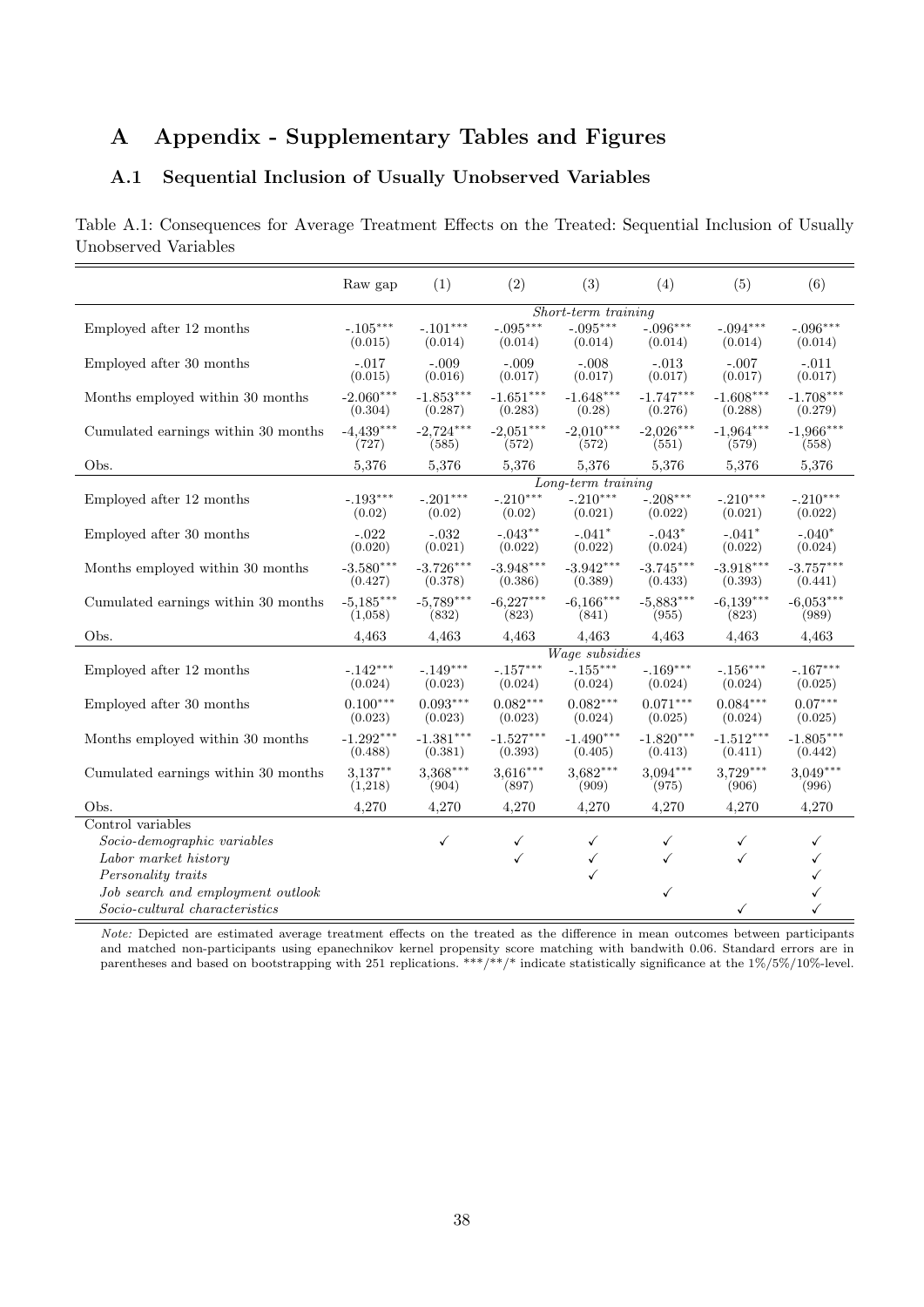## A.2 Different Matching/Weighting Estimators

|                                                   | Raw gap                | Base 1                 | Base 2                 | Full                   |
|---------------------------------------------------|------------------------|------------------------|------------------------|------------------------|
| Employed after 12 months<br><b>IPW</b>            | $-.105***$<br>(0.015)  | $-.102***$<br>(0.014)  | $-.093***$<br>(0.014)  | $-.097***$<br>(0.014)  |
| Kernel 1 (bw= $0.02$ )                            |                        | $-.102***$<br>(0.015)  | $-.093***$<br>(0.015)  | $-.094***$<br>(0.015)  |
| Kernel 2 (bw= $0.06$ )                            |                        | $-.101***$<br>(0.014)  | $-.095***$<br>(0.014)  | $-.096***$<br>(0.014)  |
| Kernel 3 (bw= $0.2$ )                             |                        | $-.100***$<br>(0.015)  | $-.102***$<br>(0.014)  | $-.099***$<br>(0.014)  |
| Employed after 30 months<br><b>IPW</b>            | $-.017$<br>(0.015)     | $-.009$<br>(0.016)     | $-.007$<br>(0.017)     | $-.011$<br>(0.017)     |
| Kernel 1 (bw= $0.02$ )                            |                        | $-.011$<br>(0.016)     | $-.009$<br>(0.017)     | $-.007$<br>(0.017)     |
| Kernel 2 (bw= $0.06$ )                            |                        | $-.009$<br>(0.016)     | $-.009$<br>(0.017)     | $-.011$<br>(0.017)     |
| Kernel 3 (bw= $0.2$ )                             |                        | $-.011$<br>(0.016)     | $-.014$<br>(0.016)     | $-.015$<br>(0.016)     |
| Months employed within 30 months<br><b>IPW</b>    | $-2.060***$<br>(0.304) | $-1.889***$<br>(0.288) | $-1.580***$<br>(0.282) | $-1.692***$<br>(0.279) |
| Kernel 1 (bw= $0.02$ )                            |                        | $-1.892***$<br>(0.293) | $-1.594***$<br>(0.291) | $-1.633***$<br>(0.287) |
| Kernel 2 (bw= $0.06$ )                            |                        | $-1.853***$<br>(0.287) | $-1.651***$<br>(0.283) | $-1.708***$<br>(0.279) |
| Kernel 3 (bw= $0.2$ )                             |                        | $-1.897***$<br>(0.285) | $-1.907***$<br>(0.274) | $-1.848***$<br>(0.268) |
| Cumulated earnings within 30 months<br><b>IPW</b> | $-4,439***$<br>(727)   | $-2,793***$<br>(586)   | $-1,966***$<br>(574)   | $-1,981***$<br>(567)   |
| Kernel 1 (bw= $0.02$ )                            |                        | $-2,778***$<br>(595)   | $-1,890***$<br>(582)   | $-1,825***$<br>(576)   |
| Kernel 2 (bw= $0.06$ )                            |                        | $-2.724***$<br>(585)   | $-2.051***$<br>(572)   | $-1,966***$<br>(558)   |
| Kernel 3 (bw= $0.2$ )                             |                        | $-3.250***$<br>(594)   | $-2,999***$<br>(562)   | $-2,627***$<br>(537)   |
| Obs.                                              | 5,376                  | 5,376                  | 5,376                  | 5,376                  |

Table A.2: Average Treatment Effects on Treated for Different Matching/Weighting Estimators - Short-term Training

Note: Depicted are estimated average treatment effects on the treated as the difference in mean outcomes between participants and matched non-participants using inverse probability weighting (IPW) and 3 types of epanechnikov kernel propensity score matching. Standard errors are in parentheses and based on bootstrapping with 251 replications. \*\*\*/\*\*/\* indicate statistically significance at the  $1\%/5\%/10\%$  level.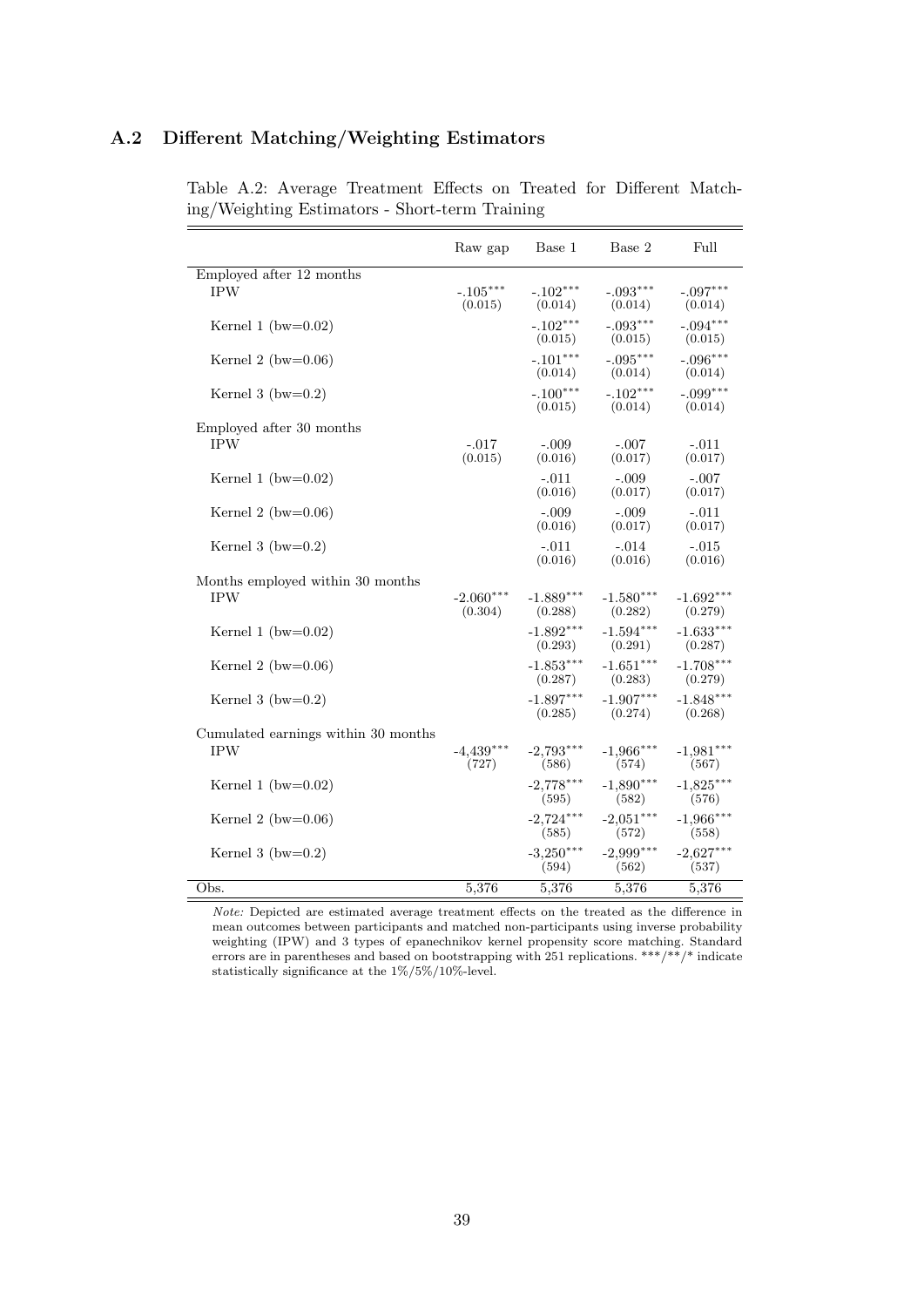|                                        | Raw gap                | Base 1                 | Base 2                 | Full                   |
|----------------------------------------|------------------------|------------------------|------------------------|------------------------|
| Employed after 12 months<br><b>IPW</b> | $-.193***$<br>(0.02)   | $-.204***$<br>(0.02)   | $-.211***$<br>(0.02)   | $-.210***$<br>(0.022)  |
| Kernel 1 (bw= $0.02$ )                 |                        | $-.202***$<br>(0.02)   | $-.207***$<br>(0.021)  | $-.204***$<br>(0.023)  |
| Kernel 2 (bw= $0.06$ )                 |                        | $-.201***$<br>(0.02)   | $-.210***$<br>(0.02)   | $-.210***$<br>(0.022)  |
| Kernel 3 (bw= $0.2$ )                  |                        | $-.196***$<br>(0.02)   | $-.202***$<br>(0.02)   | $-.204***$<br>(0.021)  |
| Employed after 30 months               |                        |                        |                        |                        |
| <b>IPW</b>                             | $-.022$<br>(0.020)     | $-.035*$<br>(0.021)    | $-.042**$<br>(0.021)   | $-.045*$<br>(0.023)    |
| Kernel 1 (bw= $0.02$ )                 |                        | $-.030$<br>(0.021)     | $-.043*$<br>(0.022)    | $-.043*$<br>(0.024)    |
| Kernel 2 (bw= $0.06$ )                 |                        | $-.032$<br>(0.021)     | $-.043***$<br>(0.022)  | $-.040*$<br>(0.024)    |
| Kernel 3 (bw= $0.2$ )                  |                        | $-.025$<br>(0.021)     | $-.032$<br>(0.021)     | $-.036$<br>(0.022)     |
| Months employed within 30 months       |                        |                        |                        |                        |
| <b>IPW</b>                             | $-3.580***$<br>(0.427) | $-3.787***$<br>(0.38)  | $-3.942***$<br>(0.382) | $-3.869***$<br>(0.423) |
| Kernel 1 (bw= $0.02$ )                 |                        | $-3.687***$<br>(0.382) | $-3.863***$<br>(0.4)   | $-3.772***$<br>(0.447) |
| Kernel 2 ( $bw=0.06$ )                 |                        | $-3.726***$<br>(0.378) | $-3.948***$<br>(0.386) | $-3.757***$<br>(0.441) |
| Kernel 3 (bw= $0.2$ )                  |                        | $-3.647***$<br>(0.362) | $-3.772***$<br>(0.363) | $-3.746***$<br>(0.398) |
| Cumulated earnings within 30 months    |                        |                        |                        |                        |
| <b>IPW</b>                             | $-5,185***$<br>(1058)  | $-5.965***$<br>(833)   | $-6.269***$<br>(796)   | $-6.035***$<br>(940)   |
| Kernel 1 (bw= $0.02$ )                 |                        | $-5,810***$<br>(846)   | $-6.143***$<br>(879)   | $-5.928***$<br>(1019)  |
| Kernel 2 (bw= $0.06$ )                 |                        | $-5,789***$<br>(832)   | $-6,227***$<br>(823)   | $-6,053***$<br>(989)   |
| Kernel 3 (bw= $0.2$ )                  |                        | $-5,379***$<br>(832)   | $-5.727***$<br>(794)   | $-5,742***$<br>(859)   |
| Obs.                                   | 4,463                  | 4,463                  | 4,463                  | 4,463                  |

Table A.3: Average Treatment Effects on Treated for Different Matching/Weighting Estimators - Long-term Training

Note: Depicted are estimated average treatment effects on the treated as the difference in mean outcomes between participants and matched non-participants using inverse probability weighting (IPW) and 3 types of epanechnikov kernel propensity score matching. Standard errors are in parentheses and based on bootstrapping with 251 replications. \*\*\*/\*\*/\* indicate statistically significance at the 1%/5%/10%-level.